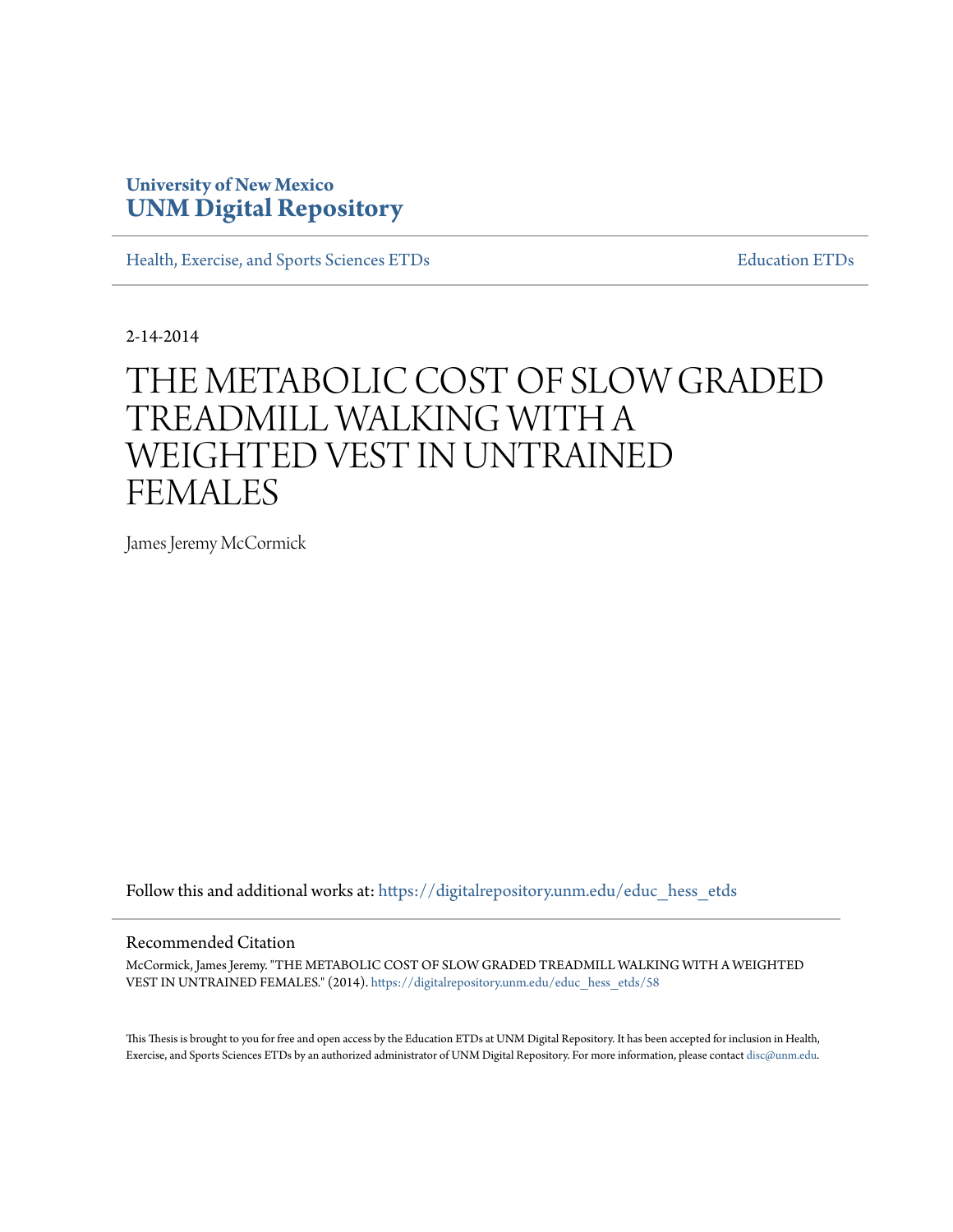James Jeremy McCormick

 *Candidate*

Health Exercise and Sports Sciences

*Department*

This thesis is approved, and it is acceptable in quality and form for publication:

*Approved by the Thesis Committee:*

Len Kravitz, PhD. , Chairperson

Christine Mermier, PhD.

Ann Gibson, PhD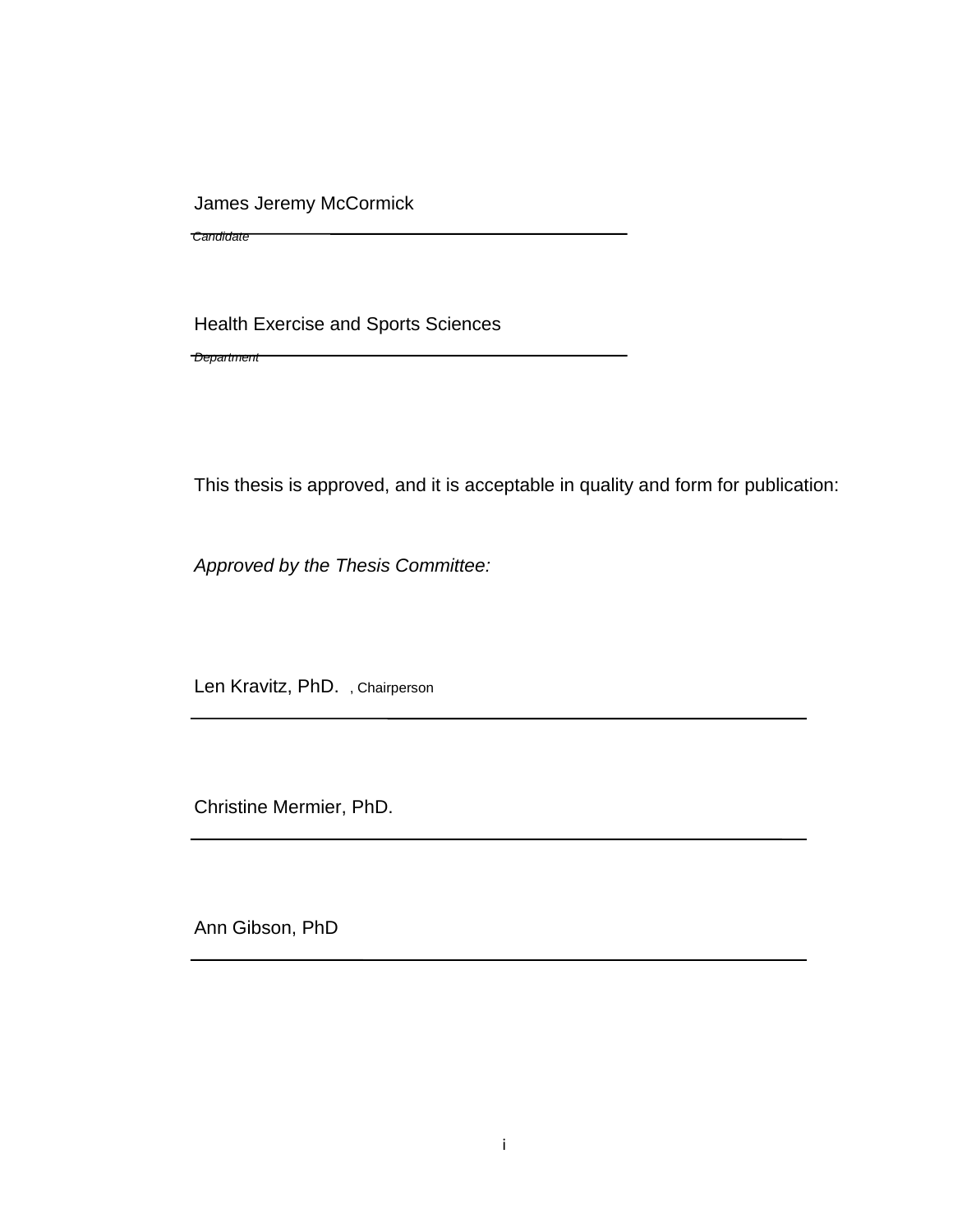## **THE METABOLIC COST OF SLOW GRADED TREADMILL WALKING WITH A WEIGHTED VEST IN UNTRAINED FEMALES**

**by**

### **JAMES JEREMY MCCORMICK**

## **B.S., EXERCISE SCIENCE, UNIVERSITY OF NEW MEXICO, 2011**

#### **THESIS**

Submitted in Partial Fulfillment of the Requirements for the Degree of

## **Master of Science Physical Education**

The University of New Mexico Albuquerque, New Mexico

**December, 2013**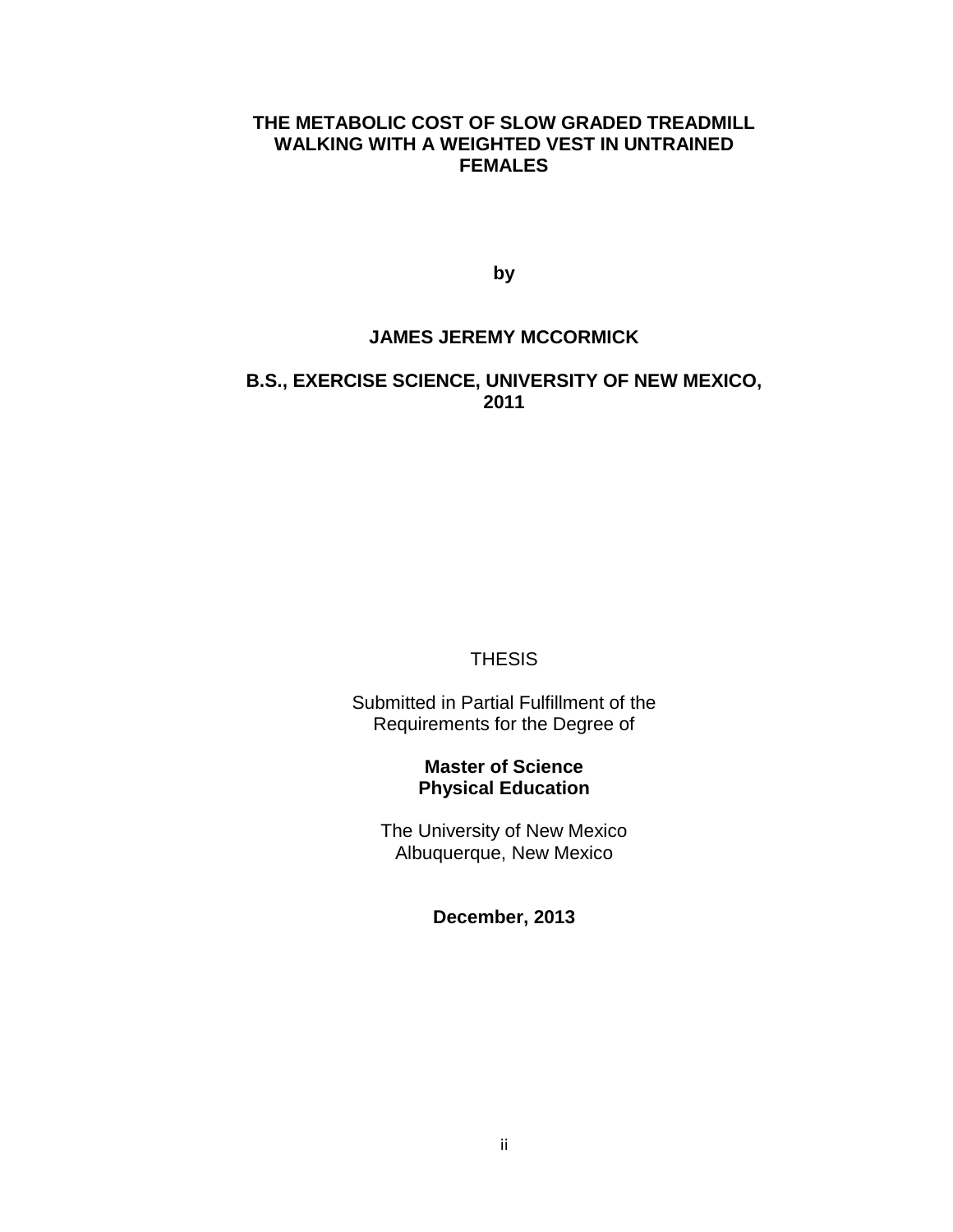## Acknowledgements

I wish to express my sincerest appreciation and gratitude to my thesis chairperson, Dr. Len Kravitz. He has been extremely involved in all aspects of this study from the original conception, protocol development, data collection, statistical analyses, and extensive editing of this manuscript. He has provided an immense amount of guidance, support, and motivation throughout its entirety. Under his mentorship, I have greatly improved my research skills and gained a better understanding and appreciation of the research process.

I greatly appreciate my committee members, Dr. Christine Mermier and Dr. Ann Gibson. Thanks to Dr. Mermier for the support and guidance throughout this study. Her vast experience and expertise has been invaluable from the protocol design, subject recruitment, data collection, and writing. Dr. Gibson's brilliant editing of this manuscript has greatly helped me improve my writing and strive to always do better.

Special thanks to Dr. Cari Hushman for your statistical insight in the data analyses. And finally, thanks to Hung-Sheng Hsu for his help in the collection of this data.

iii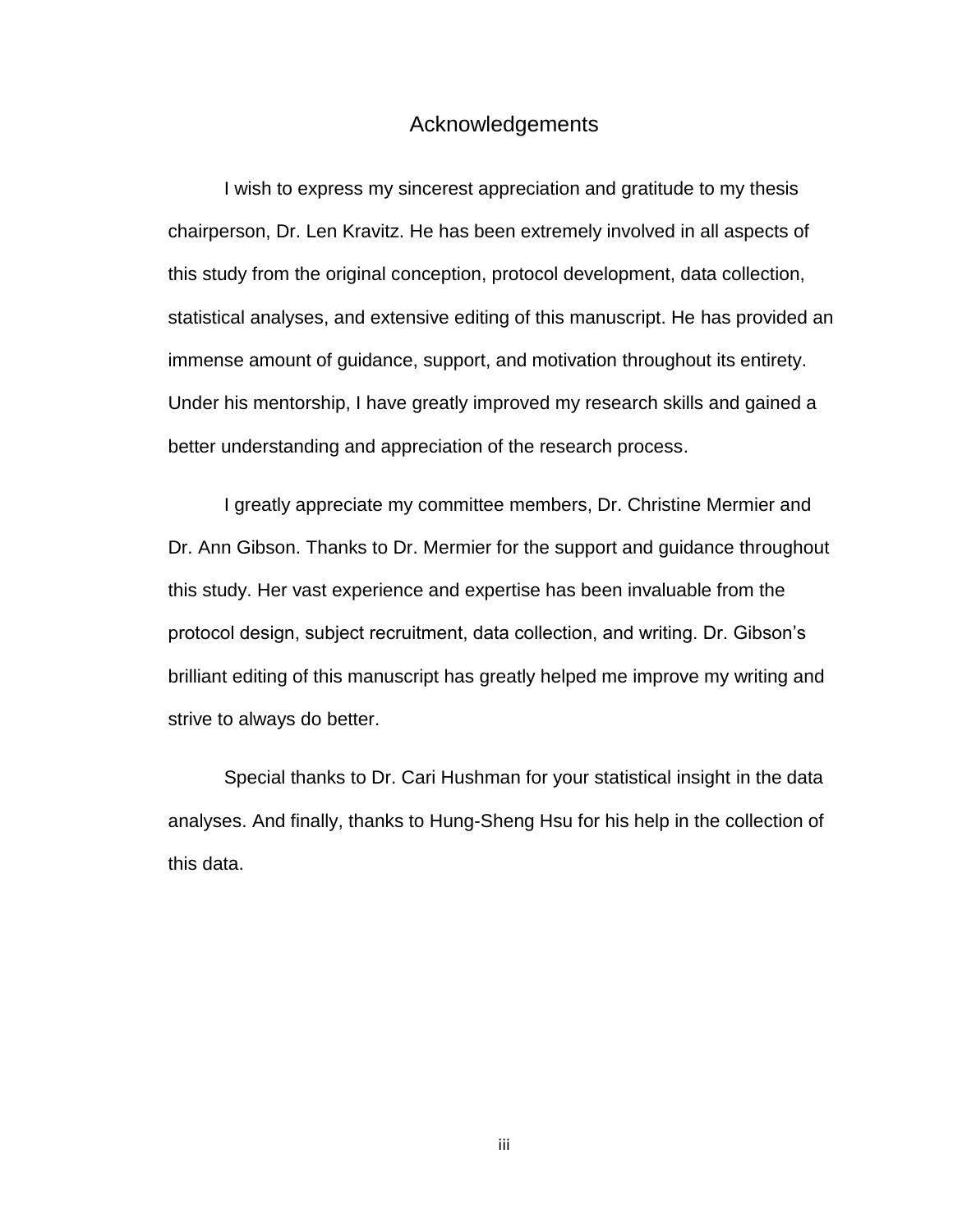### **THE METABOLIC COST OF SLOW GRADED TREADMILL WALKING WITH A WEIGHTED VEST IN UNTRAINED FEMALES**

By

James Jeremy McCormick

B.S., Exercise Physiology, University of New Mexico, 2011

#### **Abstract**

**Introduction:** Treadmill walking is a commonly chosen exercise routine due its accessibility, low cost, and health benefits. For beginning exercisers or those with conditions that limit walking speeds, modifications to walking programs are needed to facilitate cardiorespiratory improvement. **Purpose:** To examine how oxygen consumption  $(VO_2)$ , relative exercise intensity (%APHRM), and rating of perceived exertion (RPE) are affected while using a weighted vest during slow inclined treadmill walking. **Methods:** Thirteen untrained women  $(37±11.2 \text{ yr}, 69.1±14.4 \text{ kg}, 30.6±7.4 %Body Fat)$  performed a standardized walking trial (4-min stages at 0, 5, 10, and 15% gradients) on a treadmill at a constant 1.12 m/s under three weighted vest conditions (0, 10, and 15% of body mass (BM)).  $VO<sub>2</sub>$  and heart rate were measured continuously throughout each bout. RPE was recorded at the end of each minute. **Results:** Two-way repeated measures ANOVA revealed significant vest versus gradient interactions for  $VO<sub>2</sub>$ and %APHRM. Follow-up contrasts showed a nonlinear relationship between

iv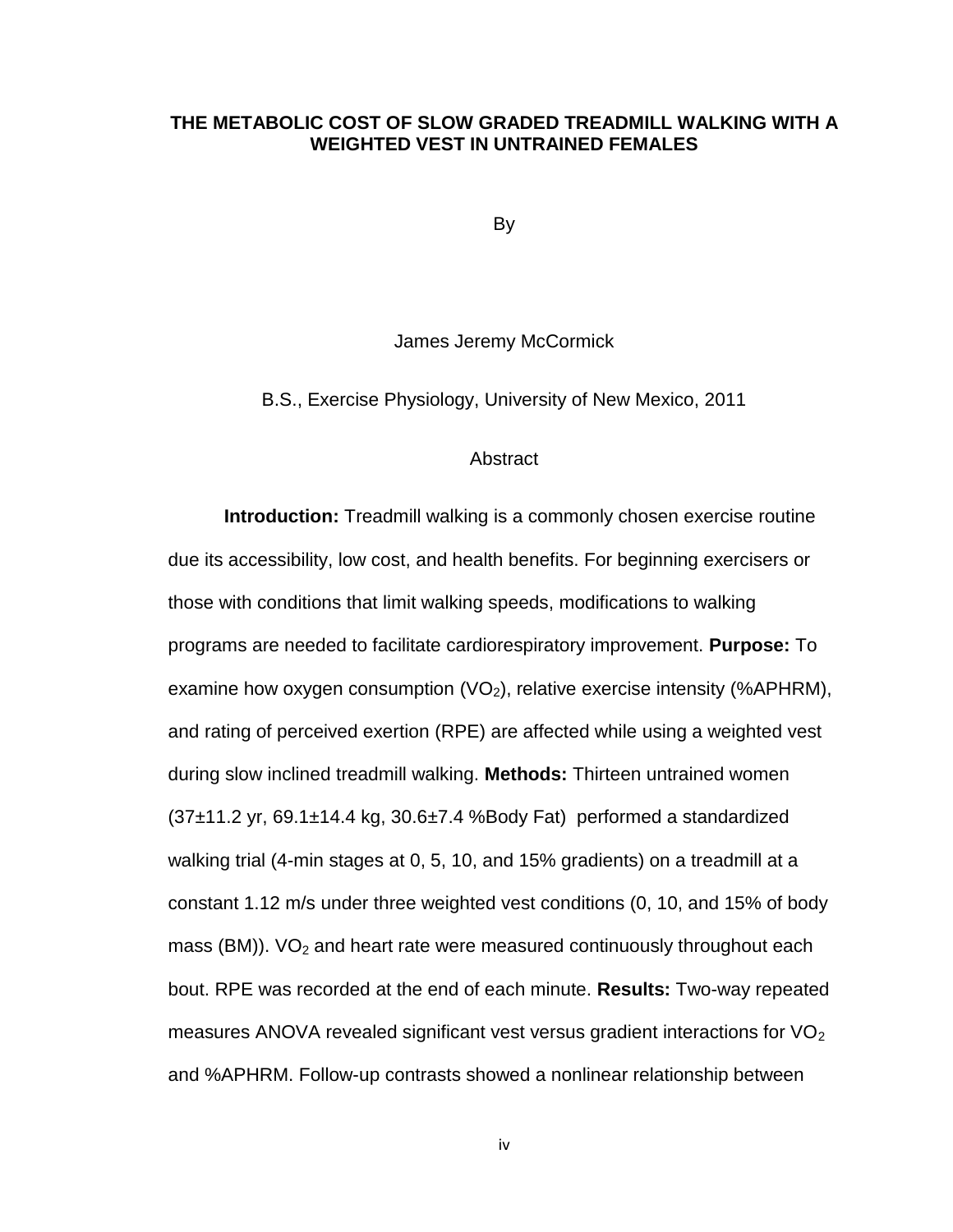weighted vest conditions and gradient for  $VO<sub>2</sub>$  and %APHRM. At 0% gradient there was no significant difference in  $VO<sub>2</sub>$  or %APHRM between 0%BM (10.2 $\pm$ 1.1 ml/kg/min, 54.2±4.3 %APHRM, respectively) and 10%BM (10.6±1.0 ml/kg/min, 55.6±3.8 %APHRM, respectively) conditions. A significant difference was found in  $VO<sub>2</sub>$  and %APHRM when a 15%BM (11.4 $\pm$ 1.5 ml/kg/min, 57.4 $\pm$ 6.7 %APHRM, respectively) vest was used at 0% gradient. At the highest gradient (15%), there was no significant difference in  $VO<sub>2</sub>$  or %APHRM between 10%BM (25.7 $\pm$ 1.3 ml/kg/min, 86.7±6.5 %APHRM, respectively) or 15%BM (25.9±1.5 ml/kg/min, 87.9±5.7 %APHRM, respectively); however, both were significantly different from 0%BM (23.6±0.8 ml/kg/min, 82.1±6.9 %APHRM, respectively). A significant difference was shown for  $VO<sub>2</sub>$  and %APHRM for both weighted vest conditions compared to no vest at 5% and 10% gradients. No significant interaction was found between weighted vest conditions for RPE. **Conclusion**: Using a weighted vest can increase  $VO<sub>2</sub>$  and %APHRM during slow graded treadmill walking, with a 5% increase from 10%BM to 15%BM having no significant impact on perceived exertion.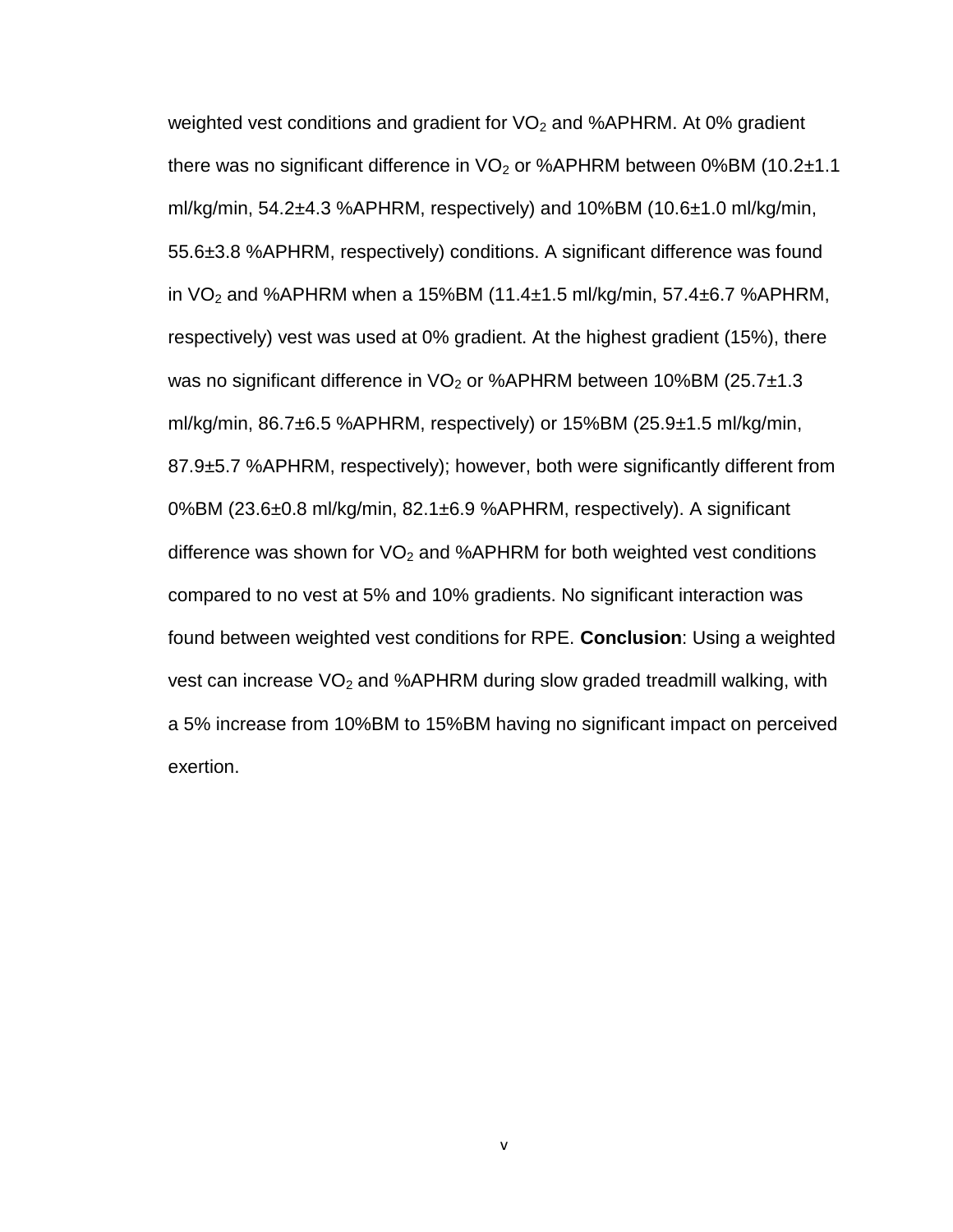| The Effect of Load Placement on the Caloric Expenditure of Walking 13 |  |
|-----------------------------------------------------------------------|--|
|                                                                       |  |
| The Effect of Weighted Vest Walking on Caloric Expenditure  15        |  |
| The Effect of Treadmill Walking on Exercise Intensity  16             |  |
| Walking vs. Running: Impact on Caloric Expenditure  17                |  |
|                                                                       |  |
|                                                                       |  |
|                                                                       |  |
|                                                                       |  |
|                                                                       |  |
|                                                                       |  |
|                                                                       |  |
|                                                                       |  |
|                                                                       |  |

## **Table of Contents**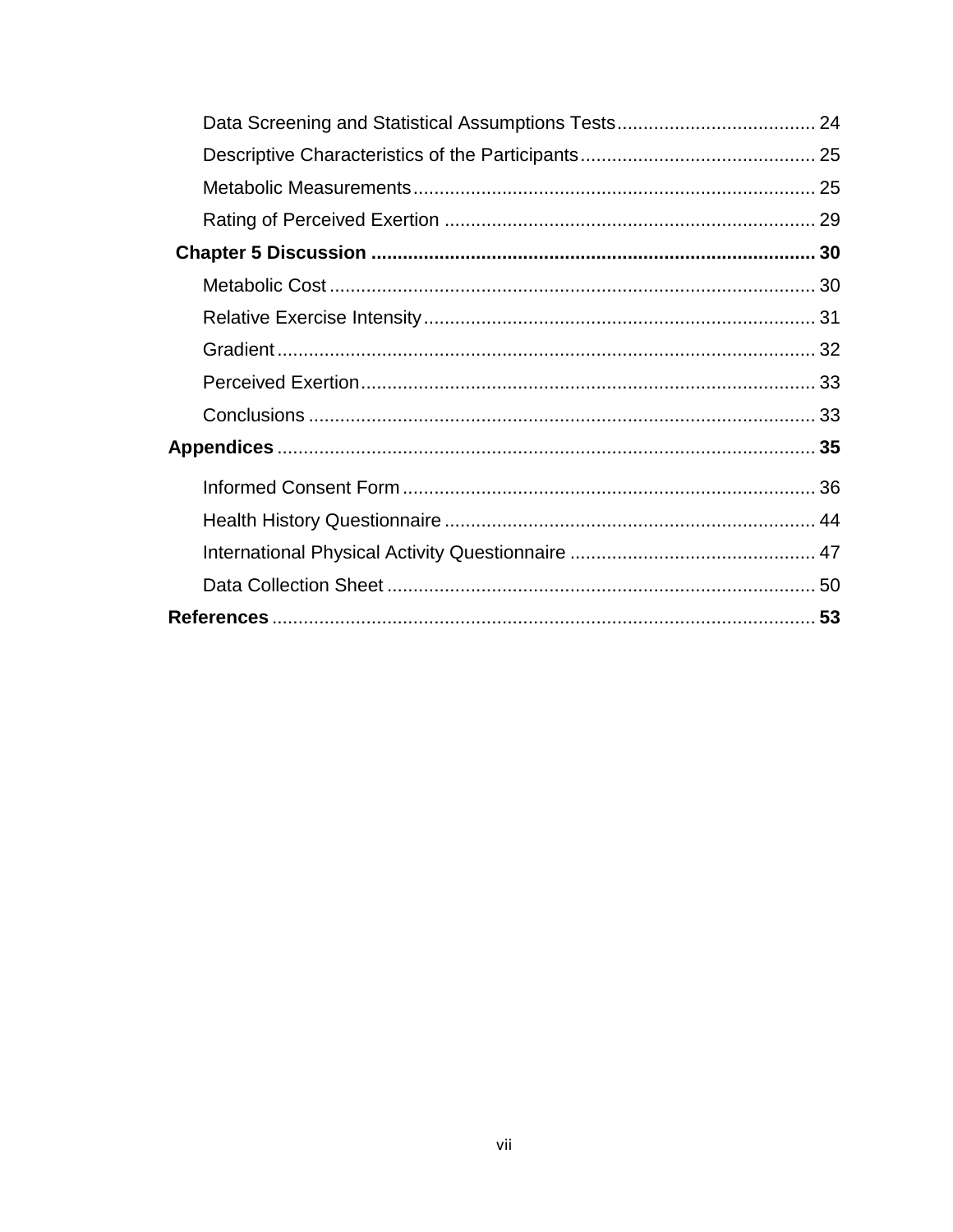# List of Figures

| 1. Oxygen consumption at each weighted vest condition 25            |  |
|---------------------------------------------------------------------|--|
|                                                                     |  |
| 3. Relative exercise intensity for each weighted vest condition 26  |  |
| 4. Rating of perceived exertion for each weighted vest condition 28 |  |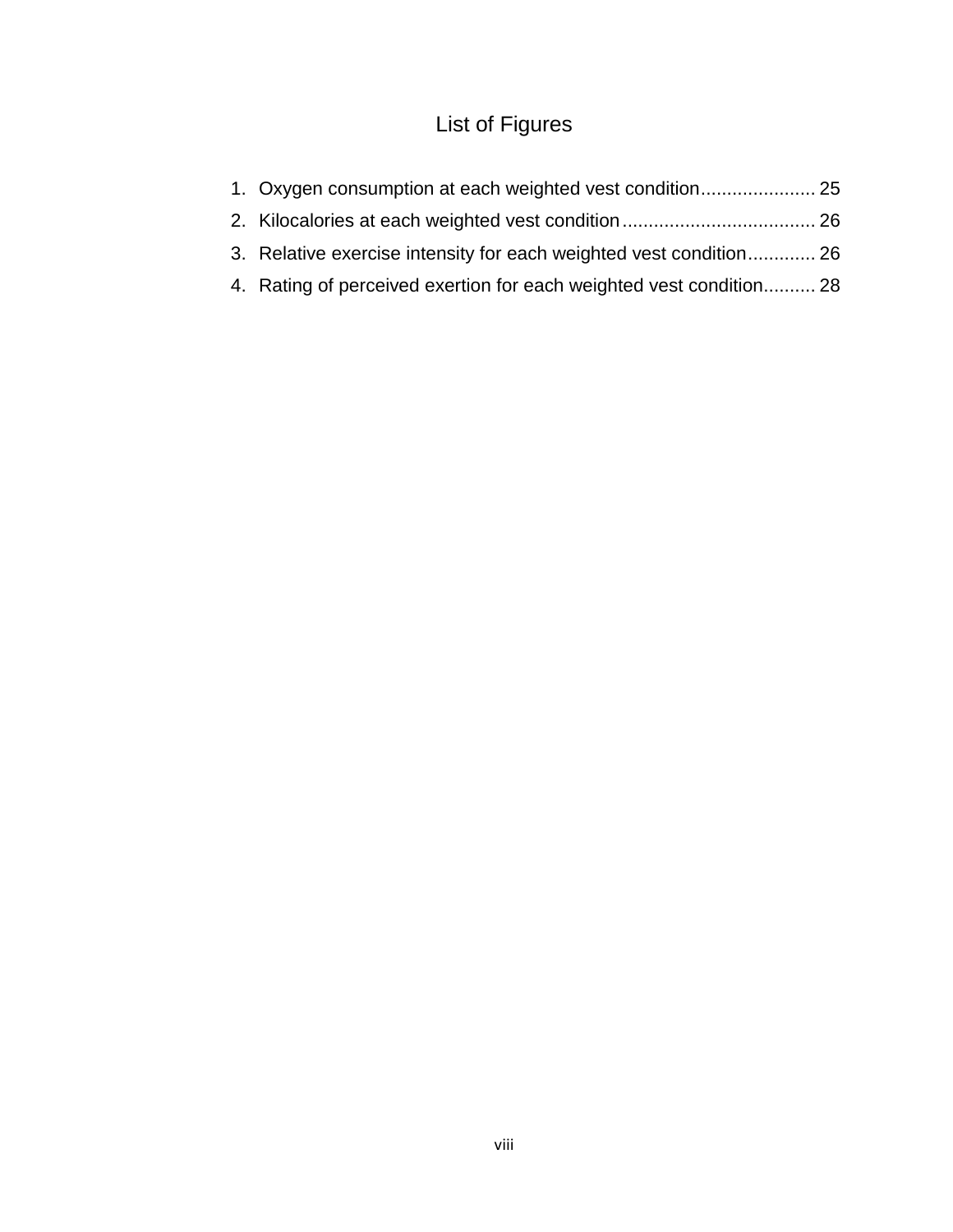# List of Tables

| 2. Simple effects of vest weight at each treadmill gradient 24   |  |
|------------------------------------------------------------------|--|
| 3. Comparison of vest weight main effects for metabolic data and |  |
|                                                                  |  |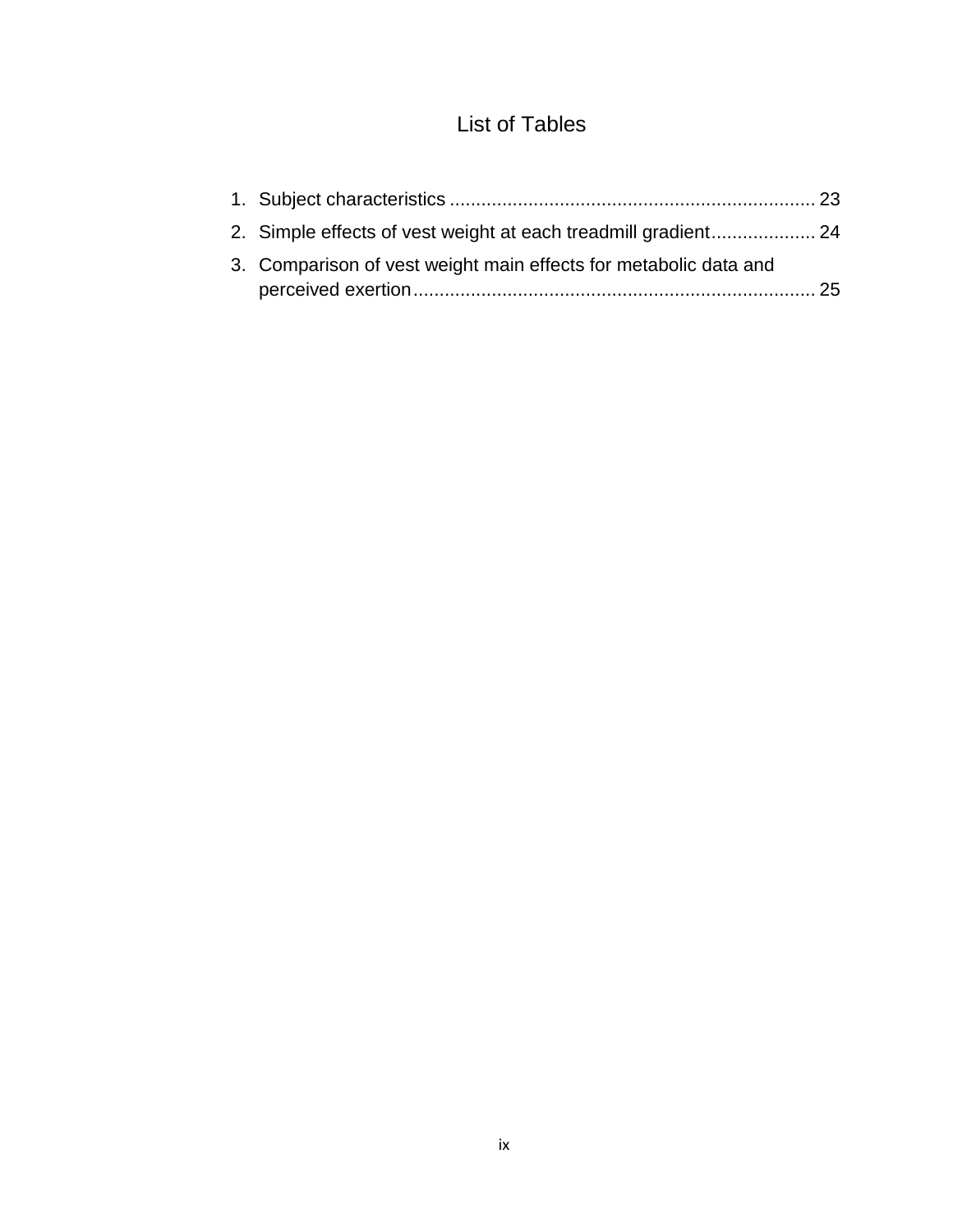# List of Abbreviations

%APMHR = percentage of age-predicted maximum heart rate (relative exercise intensity)

ANOVA = analysis of variance

ATP = adenosine triphosphate

BF% = body fat percentage

 $BM = body$  mass (kg)

cm = centimeter

IPAQ = International Physical Activity Questionnaire

kcal = kilocalorie

kg = kilogram

 $MET = metabolic equivalent of task$ 

m/s = meters per second

mph = miles per hour

RPE = rating of perceived exertion

SD = standard deviation

 $VO<sub>2</sub> = volume of oxygen$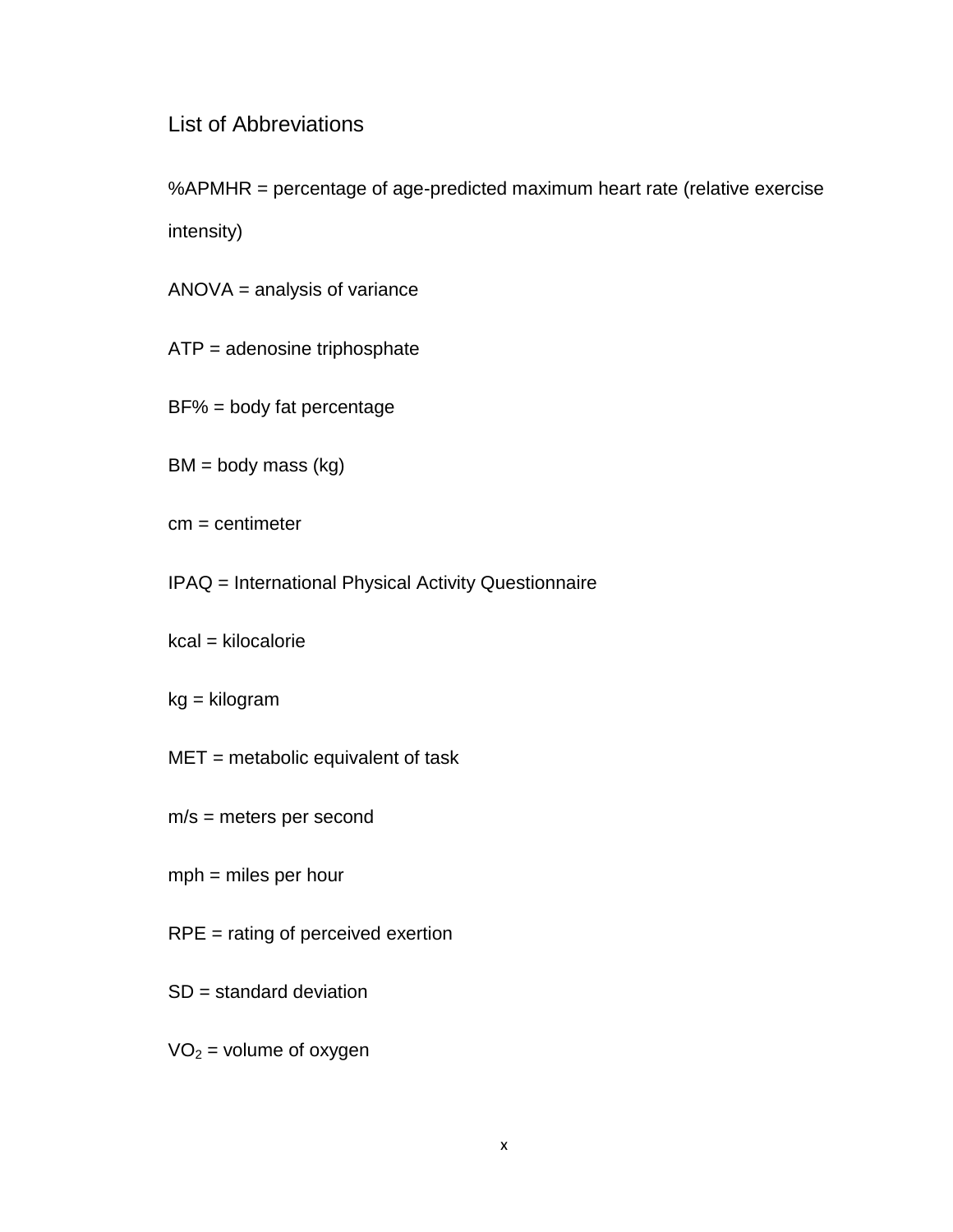## Chapter 1

## **Introduction**

Treadmill walking programs, either level or up gradients, are a commonly chosen exercise routine for recreational and clinical settings. This is due to the accessibility of walking, low cost, and various health benefits, such as, increases in cardiorespiratory health, and lower-extremity strength gains [\(2,](#page-62-0) [26,](#page-65-0) [27\)](#page-65-1). However, beginning exercisers, or those with conditions that limit walking speeds, may not be able to safely achieve an exercise intensity that would facilitate cardiorespiratory or musculoskeletal improvement. A potential modification to address these issues is the use of a weighted vest, worn around an individual's torso. Weighted vests require little training to use and may be an ideal way to provide the necessary overload to facilitate desired physiological adaptations of higher exercise intensities for slow walkers.

Prior research has shown progressive increases in energy expenditure using weighted vests from 10-20% of body weight with incremental speeds from 0.89 m/s (2.0 mph) up to 1.78 m/s (4.0 mph). To our knowledge, no study has examined energy expenditure with weighted vests while walking up various gradients at slower speeds [\(26\)](#page-65-0). Furthermore, previous studies examining weighted vest use for exercise have focused on young, healthy populations where significant physiological changes may not have been as pronounced as compared with untrained individuals [\(26\)](#page-65-0). By examining the effects of a combination of gradients and vest weights while slow walking, we will be able to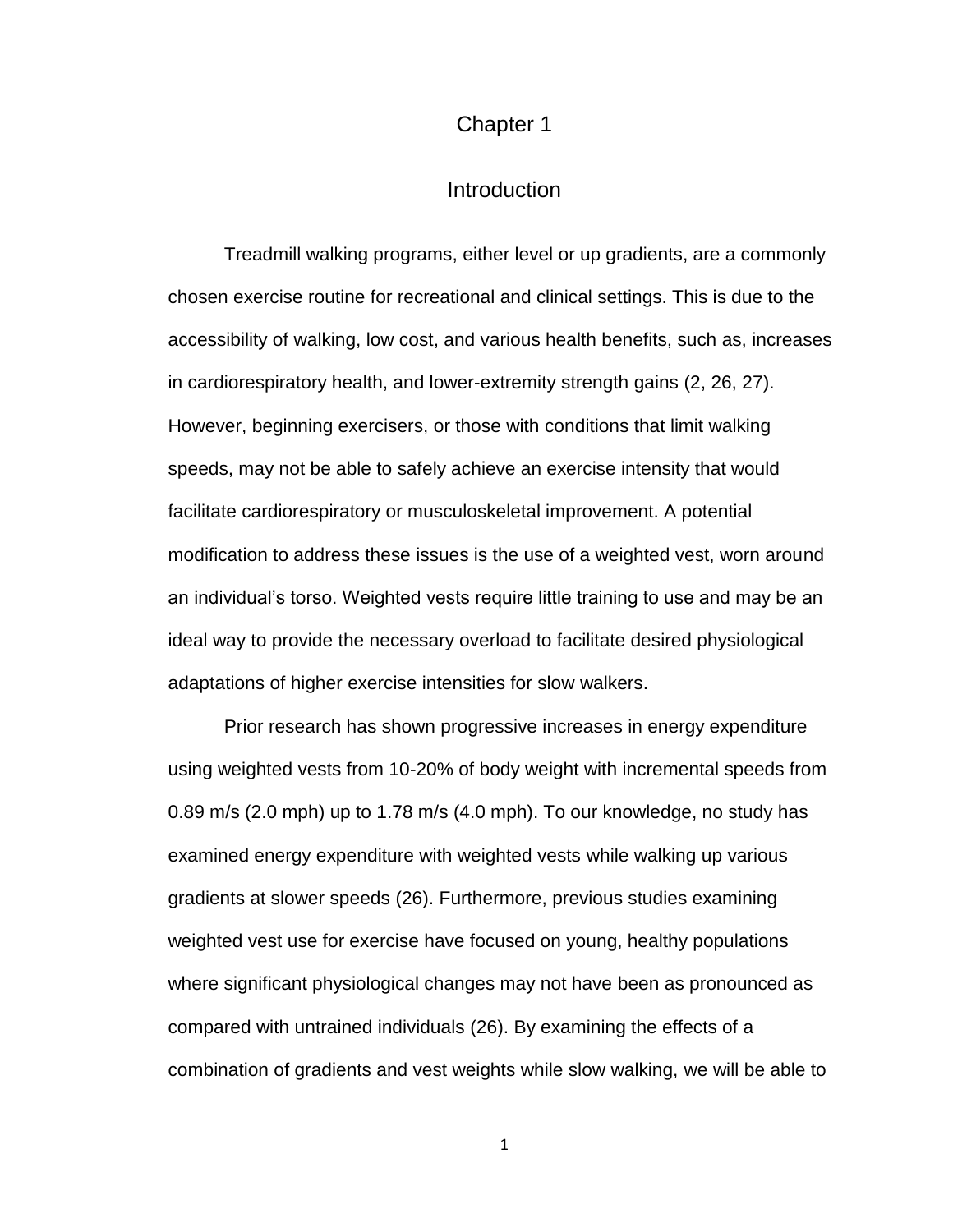provide valuable insight into the formation of new weighted vest exercise programs for beginning exercisers or less-fit individuals.

#### Purpose of the Study

The purpose of this study was a) to examine the metabolic cost of wearing a weighted vest during slow treadmill walking at incremental grades in untrained females and b) to determine the impact of weighted vest walking at increasing gradients on perceived exertion.

### **Hypotheses**

In this study, the following hypotheses will be tested:

Hypothesis 1: There will be an increase in oxygen consumption for both weighted vest conditions (10%BM and 15%BM) with increasing gradients compared to not wearing a weighted vest.

Rationale: Puthoff et al. [\(26\)](#page-65-0) have shown that loads up to 10%BM and 15%BM is sufficient to increase oxygen consumption while walking at 1.12 m/s (2.5 mph) without any incline. Furthermore, prior research has shown that walking up gradients (6-9%) at slow walking speeds (<0.75 m/s) has facilitated increases in the metabolic cost in moderately obese adults [\(4\)](#page-62-1). The combination of these factors has not been tested in prior research in untrained females.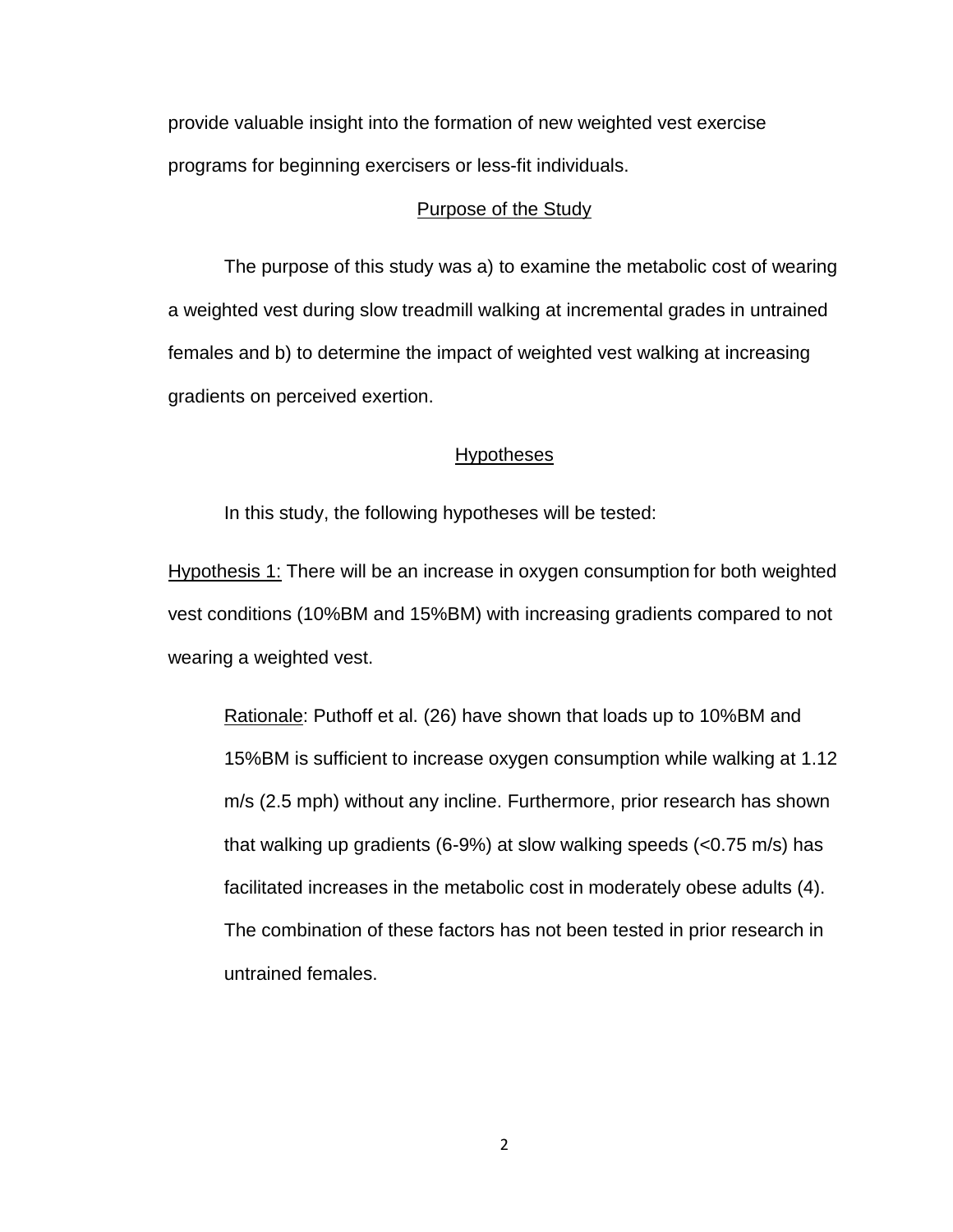Hypothesis 2: There will be an increase in relative exercise intensity for both weighted vest conditions (10%BM and 15%BM) with increasing gradients compared to not wearing a weighted vest.

Rationale: Prior research [\(26\)](#page-65-0) has examined relative exercise intensity in relation to the use of weighted vests in combination with varying speeds; however, this has not been examined while slow walking up various gradients. In more fit populations, an increase in relative exercise intensity has been examined [\(26\)](#page-65-0); however, this has not been examined in untrained females.

Hypothesis 3: There will be an increase in rating of perceived exertion for both weighted vest conditions (10%BM and 15%BM) with grade compared to not wearing a weighted vest.

Rationale: Prior research has shown associations between RPE and heart rate [\(10\)](#page-63-0), thus if an increase in relative exercise intensity is observed there should be a comparable increase in RPE.

#### Scope of the Study

Thirteen untrained female subjects, ages eighteen to fifty-five were recruited from the University of New Mexico campus and from the surrounding community. The protocol was approved by the Institutional Review Board of the University of New Mexico and explained to each participant on an individual basis. Participants completed an informed consent, health history questionnaire, and the International Physical Activity Questionnaire (IPAQ) short form prior to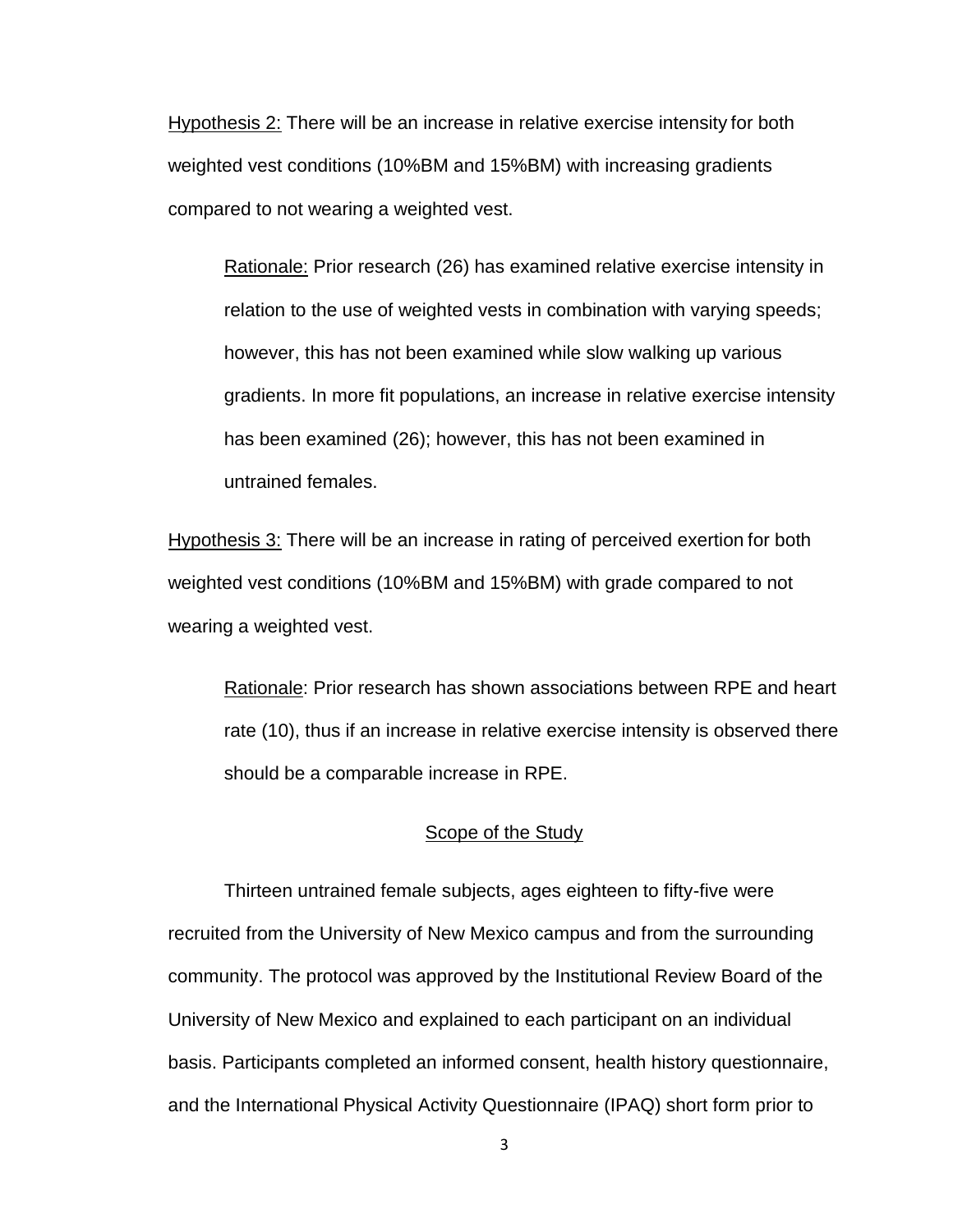testing. To participate in this study, participants needed to score within the "low" category on the IPAQ short form. This category is defined as not participating in 3 or more days of vigorous activity of at least 20 minutes per day or five or more days of moderate intensity activity, and/or walking of at least 30 minutes per day. Additionally, engaging in any combination of walking, moderate intensity or vigorous intensity activities achieving a minimum of at least 600 MET-minutes per week classifies as "low" physical activity. Subjects were excluded based upon known disease or any health related problems that would interfere with their ability to complete the protocol or compromise their health. As the weighted vest is limited to approximately 19 kg, subjects who weighed more than 125 kg were excluded from participation.

The following variables were measured in this study: height (cm), weight (kg), percentage of body fat (BF%), heart rate (HR), rating of perceived exertion (RPE), and estimated maximal oxygen consumption (est VO<sub>2max</sub>). Additionally, oxygen consumption  $(VO<sub>2</sub>)$  was measured throughout each trial. The health history questionnaire asked for self-identifiable variables such as age, sex, ethnicity, and physical activity level.

#### **Limitations**

This study was subject to the following limitations:

1. IPAQ questionnaire was a self-reported measure of physical activity which should not be equated to a direct measure of physical activity.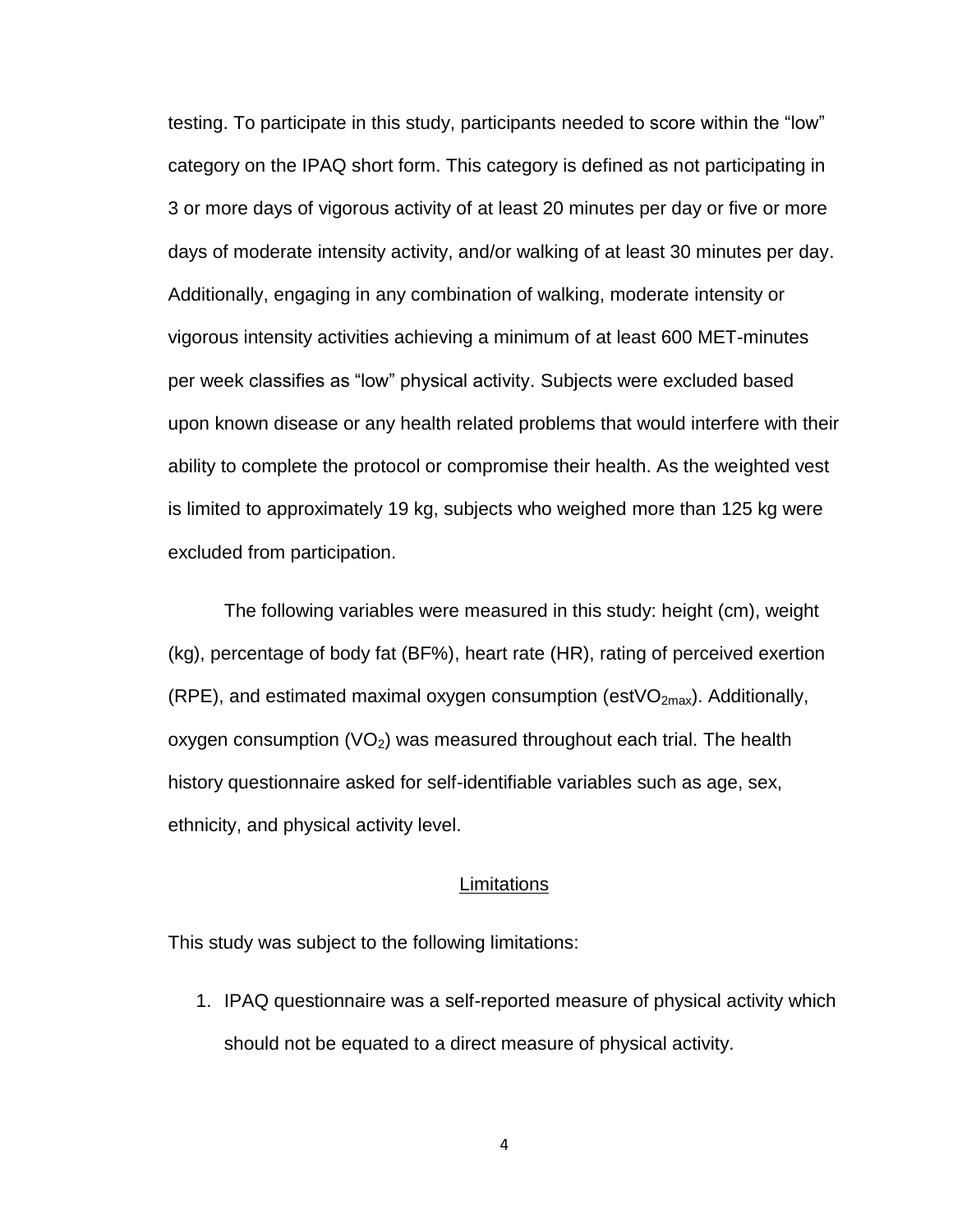- 2. Although participants were asked not to exercise 24-hours prior to each trial, the amount of physical activity between trials was not quantified.
- 3. Only women were included in this study.
- 4. The weighted vest has a maximum load capacity, hence the maximum weight limit of participants being 125 kg.

## **Assumptions**

The following assumptions were made in this study:

- 1. Participants followed all pre-test guidelines prior to data collection.
- 2. Participants refrained from exercise 24-hours prior to each trial.
- 3. Physical activity level was honestly reported in the IPAQ short form.
- 4. All subjects truthfully reported that they were absent of any disease or medication use that would affect the outcome of testing.
- 5. All subjects honestly reported RPE throughout the exercise conditions.

## Definitions of Terms

The terms of this study have been defined as follows:

Absolute  $VO<sub>2</sub>$ : the rate of oxygen consumption by the body independent of body weight.

Bioelectrical Impedance Analysis (BIA): a method of determining body fat, fat free body mass, and total body water by measuring the resistance to low level current passed through the body.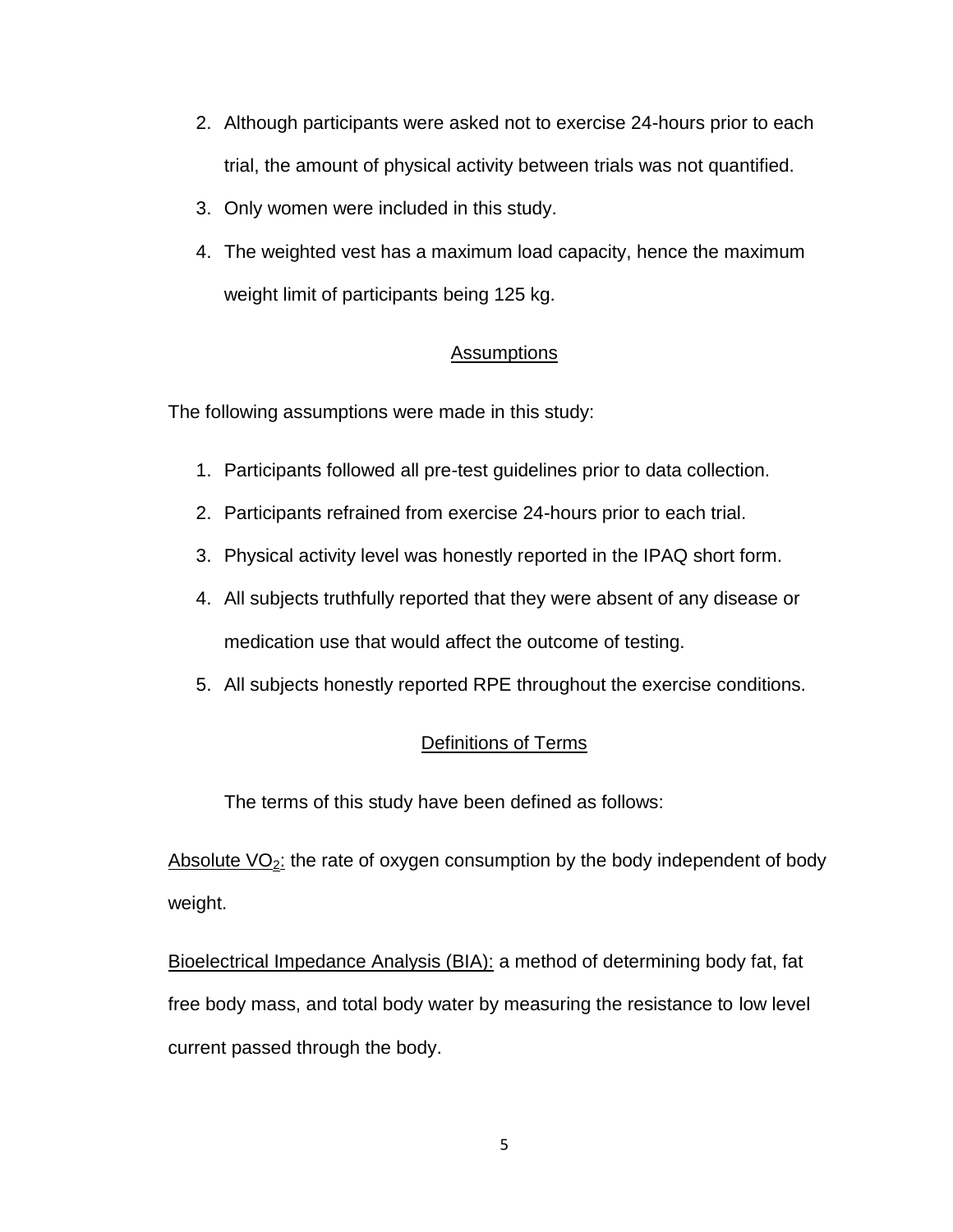Body Composition: the science of determining the absolute and relative contributions of specific components of the body.

Body Mass Index: body weight expressed relative to stature (BMI = weight [kg]/height<sup>2</sup> [m])

Maximal Oxygen Consumption ( $VO<sub>2</sub>$ max): the maximal rate of oxygen consumption by the body.

Main Effect: the effect of an independent variable on a dependent variable across the levels of any other independent variables.

Metabolic Cost: The amount of energy consumed as a result of performing a given work task.

 $r$ : a linear statistical correlation representing a relationship between the dependent and independent variables on a 0.00±1.00 scale.

R: a non-linear statistical calculation representing a relationship between variables on a 0.00±1.00 scale.

Rating of Perceived Exertion (RPE): a subjective rating based on an individual's perception of exercise intensity.

Relative  $VO<sub>2</sub>$ : the rate of oxygen consumption by the body in relation to body weight.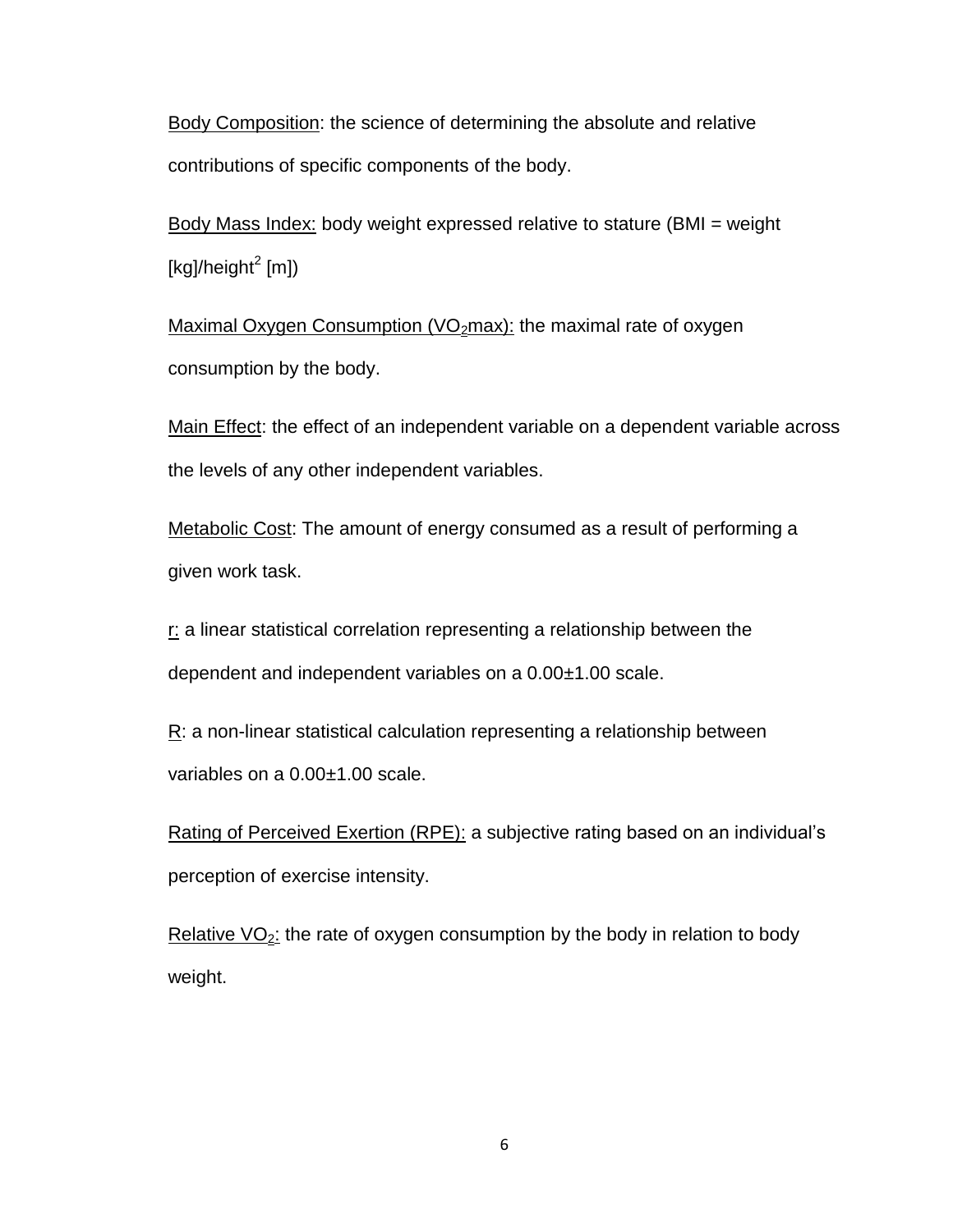Respiratory Exchange Ratio (RER): the ratio of carbon dioxide production to oxygen consumption, as measured from expired gas analysis indirect calorimetry.

Standard Error of Estimate: the standard deviation of the errors of estimate from the regression line.

#### Significance of the Study

There is little research examining the use of weighted vests in relation to walking exercises. Additionally, prior research has focused on young, healthy subjects [\(26\)](#page-65-0). No prior studies have examined the combination of slow treadmill walking and incremental inclines with the use of weighted vests in untrained women. This study attempted to discover the relationship in oxygen consumption between increasing gradients and the use of weighted vests while slow walking This information may aid in the development of new exercise protocols for populations of lower fitness levels or in individuals with limited walking speeds. The development of new, effective exercise methods to aid in increased caloric expenditure is important to the fields of clinical and applied exercise physiology, as well as personal fitness training.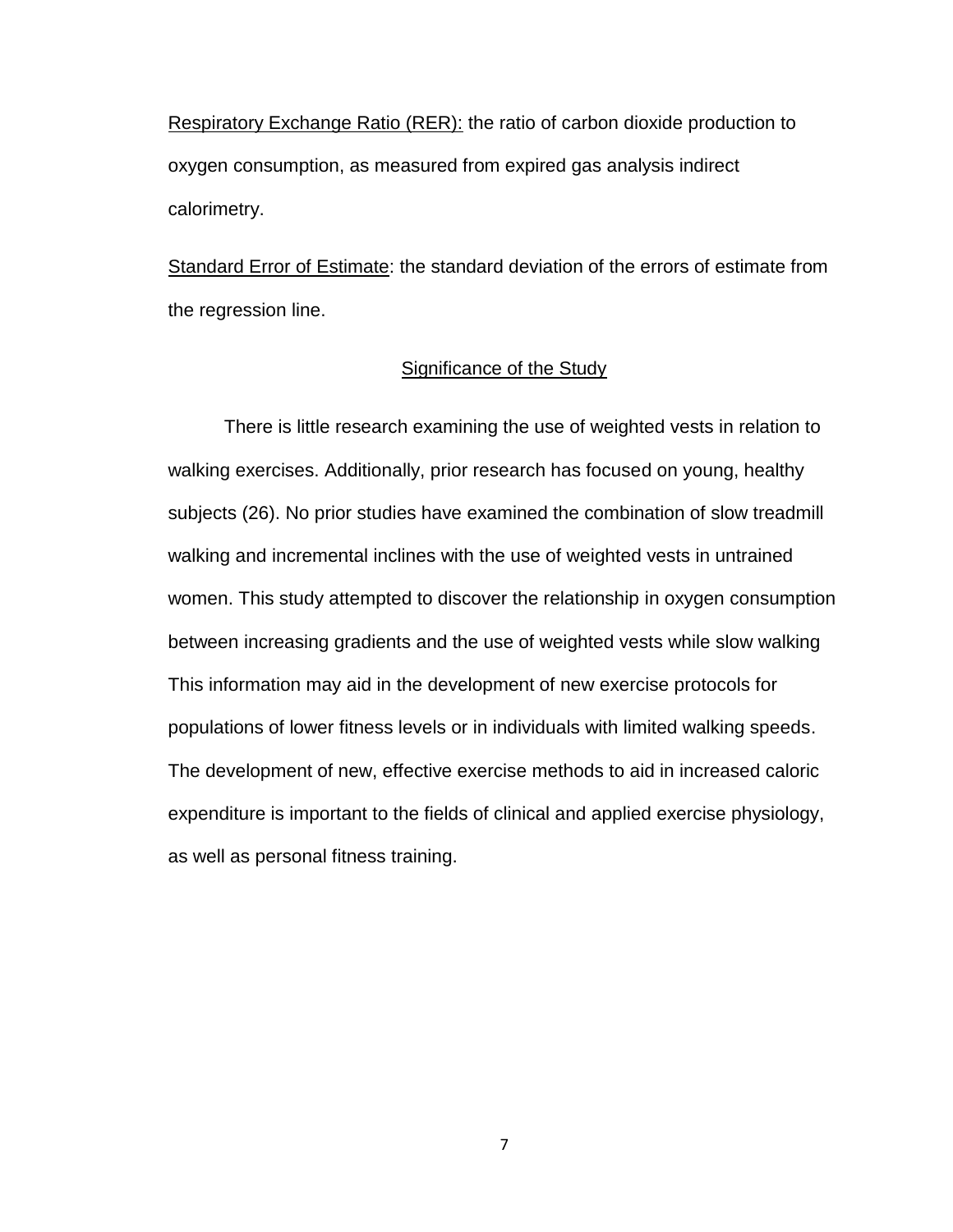## **Chapter 2**

## Review of Related Literature

This chapter contains the literature review and is divided into the following sections: (a) introduction, (b) the science of calorimetry, (c) the natural walking pace of adults, (d) the effect of load placement on the caloric expenditure of walking, (e) the effect of weighted vest walking on caloric expenditure, (f) the effect of treadmill walking on exercise intensity, (g) walking versus running: impact on caloric expenditure, (h) joint stress with weight bearing and load, and (i) summary.

#### Introduction

The scientific literature indicates that the cumulative effects of walking may reduce the risk for developing coronary heart disease, help in the treatment of hypertension, improve insulin/glucose metabolism for the prevention or management of type 2 diabetes, and aid in the treatment of some musculoskeletal diseases [\(11,](#page-63-1) [14,](#page-63-2) [21\)](#page-64-0). Walking programs are one of the most common forms of exercise advocated by exercise professionals due to the simplicity of the exercise, low participation cost, and numerous health benefits. While walking programs may have many positive health benefits for a wide range of people, one of the primary aims for many exercise enthusiasts is increasing caloric expenditure (kilocalories per minute) for weight loss goals. However, individuals with above average fitness levels or those suffering from ambulatory physical limitations may not to be able to realize their desired health or weight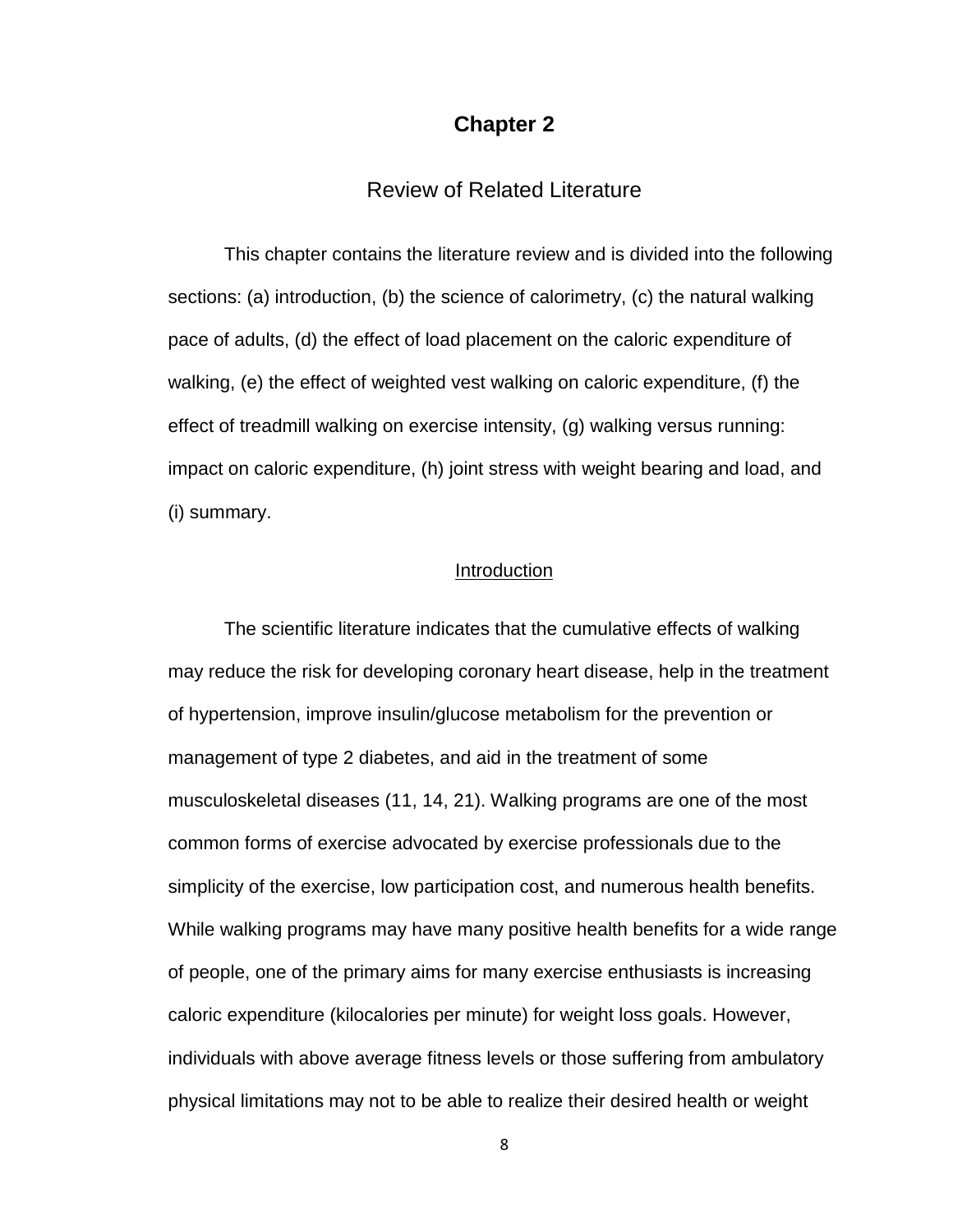management goals from traditional walking methods. This review will highlight research on energy expenditure of walking and present several evidence-based ideas for incorporating newer strategies for walking exercise program designs.

#### The Science of Calorimetry

The science of measuring caloric expenditure is referred to as calorimetry. The word calorimetry comes from the Latin word *calor*, meaning heat, and *metry* from the Greek word *metron* which refers to measurement. This science utilizes the understanding that cellular energy (in the form of ATP from carbohydrates and fats) is about 30% efficient for muscular work, with 70% of the energy degrading to heat. Since this heat production is equivalent to the rate of cellular reactions for work, the direct or indirect measurement of heat proves to be an accurate measurement of energy expenditure.

The science of calorimetry dates back to the 19th century with the use of devices called bomb calorimeters, which are sealed metal chambers surrounded by a container of known volume of water. Heat flow from the combustion of food in the chamber crosses the wall and heats the container of water; the change in water temperature is used to determine the measurement of heat exchange. Thus, bomb calorimeters are a direct measure of calorimetry, as scientists can ignite a food source directly within an oxygen-rich environment to measure the heat released. A kilocalorie is the amount of heat required to raise the temperature of one kilogram of water (approximately 33.8 ounces or one liter) by one degree from 14.5°Celsius (58°Farenheit) to 15.5°Celsius (60°Farenheit).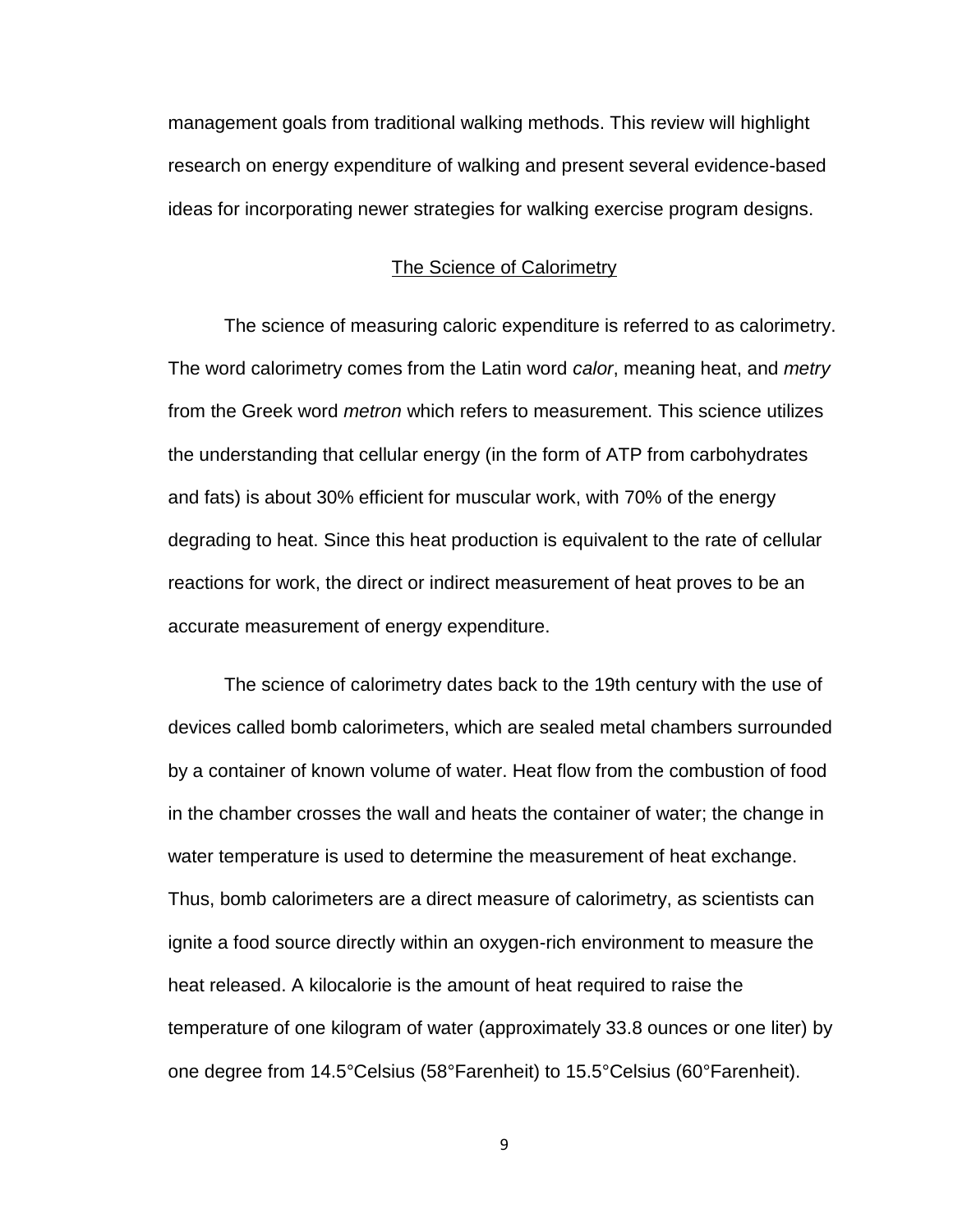Thus, food is burned under controlled conditions in the bomb calorimeter, breaking chemical bonds, and releasing free energy and heat. This burning is chemically similar to the metabolic breakdown of food in cellular respiration within the human body.

From the efforts of such early research, scientists quantified the calories derived from fats, carbohydrates, proteins, and alcohol. This method of measurement was later adapted to measure oxygen consumption, carbon dioxide production and heat production in humans, by having an individual sit or exercise in a large, enclosed, insulated chamber. Due to the impractical limitations of using a big chamber to measure energy expenditure, indirect methods were developed to measure kilocalorie expenditure, based on the expired measurements of oxygen, carbon dioxide and ventilation (air moved in and out of the lungs). This is called indirect calorimetry, and it is the widely used technique for measuring energy expenditure of exercise in exercise physiology laboratories.

#### The Natural Walking Pace of Adults

Most healthy adults (approximately age 30) tend to naturally select a walking pace of approximately 2.8 mph [\(30\)](#page-65-2). Researchers have hypothesized this preferred walking pace is the result of a minimal energy phenomenon, wherein, the central nervous system selects the person's preferred walking speed as a way to lessen the body's energy expenditure [\(19\)](#page-64-1). Willis and colleagues [\(30\)](#page-65-2) have found that this preferred walking speed might also be due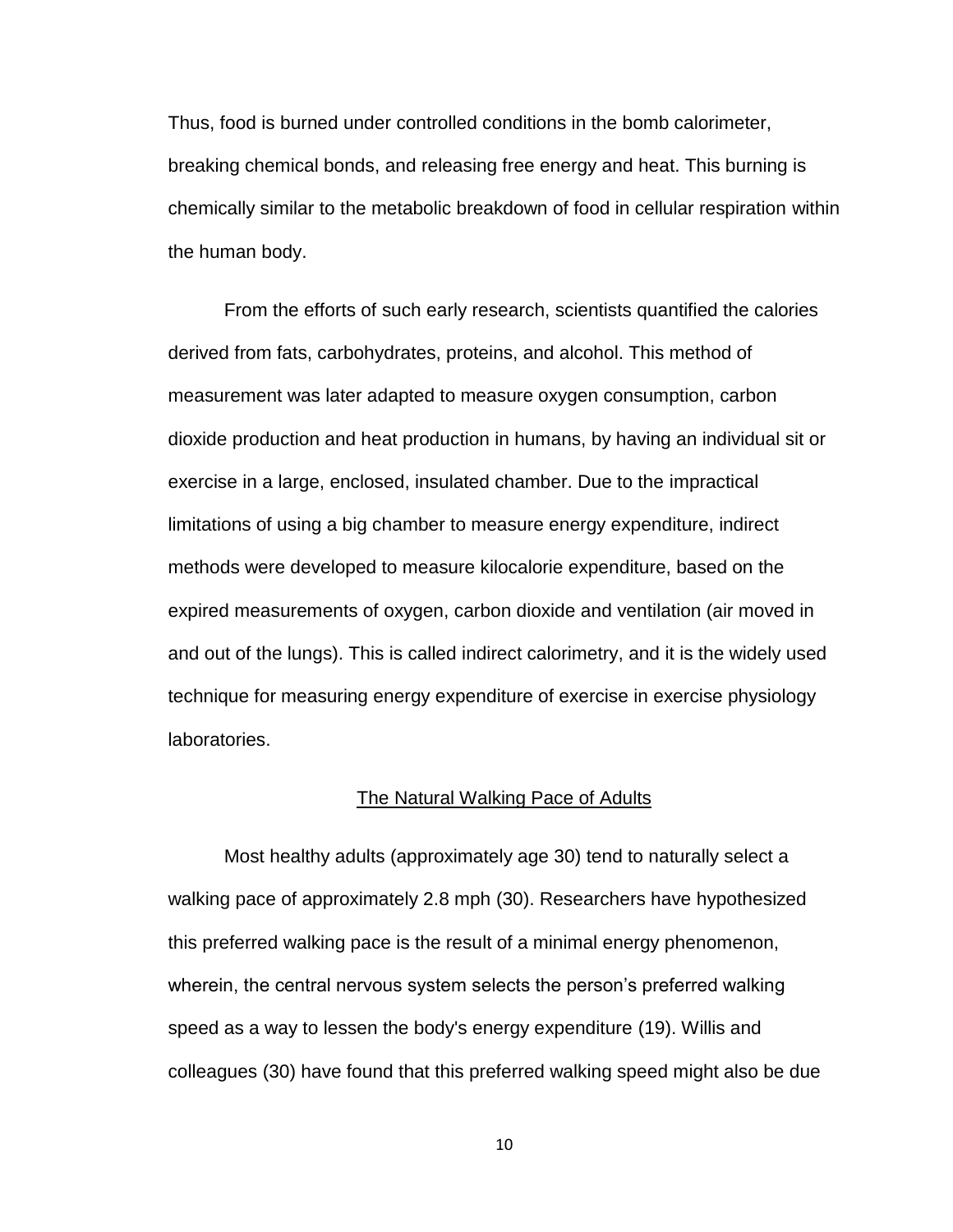to changes in fuel utilization. In most adults, fat is the primary fuel source at speeds equal to and below 2.8 mph, which serves as a metabolic walking threshold speed. Above this speed, carbohydrate oxidation (breakdown) abruptly increases resulting in an increased perception of effort, due to carbohydrates being a limited fuel source as compared to fat. As a result, preferred walking speed appears to be naturally selected due to the most economical fuel conditions in the muscle, in which fat oxidation is the primary fuel source. A person's natural walking speed is habitually determined by the central nervous system's valuation of the most economical walking gait for optimal fat fuel utilization [\(30\)](#page-65-2).

With aging and inactivity, there is often a diminished capacity of musculoskeletal functioning of the lower body gait muscles [\(19\)](#page-64-1). This may necessitate the recruitment of additional motor units and perhaps an additional proportion of less economical fast twitch muscle fibers (which predominantly use carbohydrates as their fuel source) to generate necessary force for walking. Thus, there is a decline in walking speed and a change in gait characteristics in the elderly.

#### What is Brisk Walking?

The American College of Sports Medicine (ACSM) [\(25\)](#page-65-3) recommends that most adults accumulate 30-60 minutes per day of moderate intensity exercise on at least five days per week; or vigorous intensity exercise 20-60 minutes per day on at least three days per week (or a combination of both). However, the term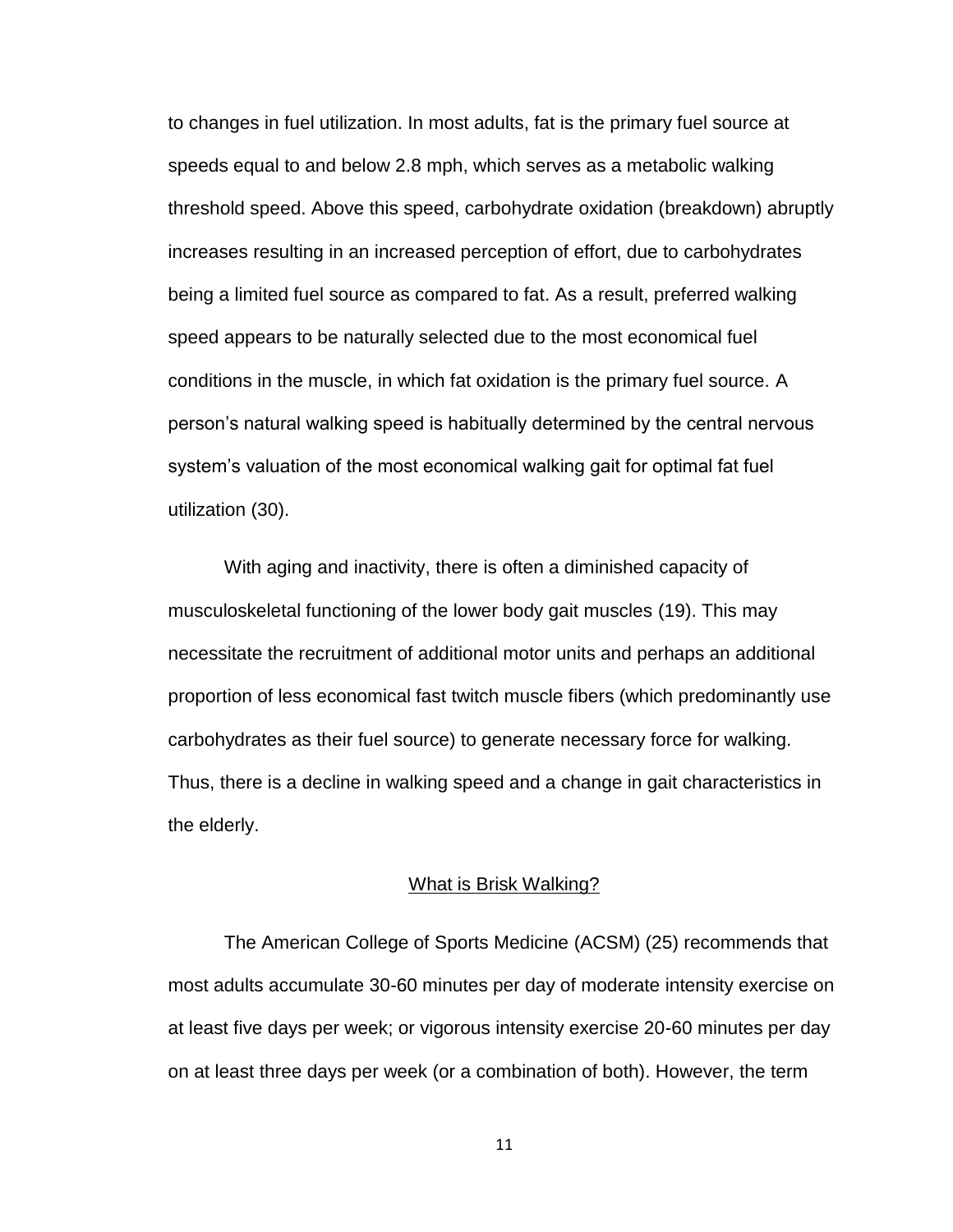"brisk walking" is open to interpretation. A brisk walk for some may be a leisurely walk for others. So how do walking exercisers determine a moderate intensity walk to meet ACSM guidelines? Scientifically, walking at an intensity of 3-6 METs (metabolic equivalent, a physiological measurement expressing the energy cost of physical activity) is considered moderate intensity exercise. Marshall et al. [\(18\)](#page-64-2) determined that walking at a pace of ≥100 steps per minute has been shown to equate to moderate intensity exercise as recommended by ACSM. At a rate of 100 steps per minute, current recommendations for moderate intensity physical activity would be equivalent to walking at least 3000 steps in 30 minutes at least five days per week. This can easily be tracked with any pedometer or pedometer application (app) on a mobile device. A walker could also accumulate three daily walks of 1000 steps in ten minutes over five days each week.

Murtagh and associates [\(22\)](#page-64-3) examined 82 recreational walkers at a selfselected brisk walking pace. The average walking speed for the participants was approximately 3.5 mph, with subjects able to accurately meet moderate-intensity exercise levels by self-selecting their pace. Similar goals were also reached in older adults (60-85 years); however, the average self-selected walking pace was just a little slower (3.3-3.5 mph) [\(24\)](#page-65-4). This indicates the term "brisk" is an accurate term for attaining a moderate-intensity walk, though the actual walking speed may vary depending on age and individual fitness levels.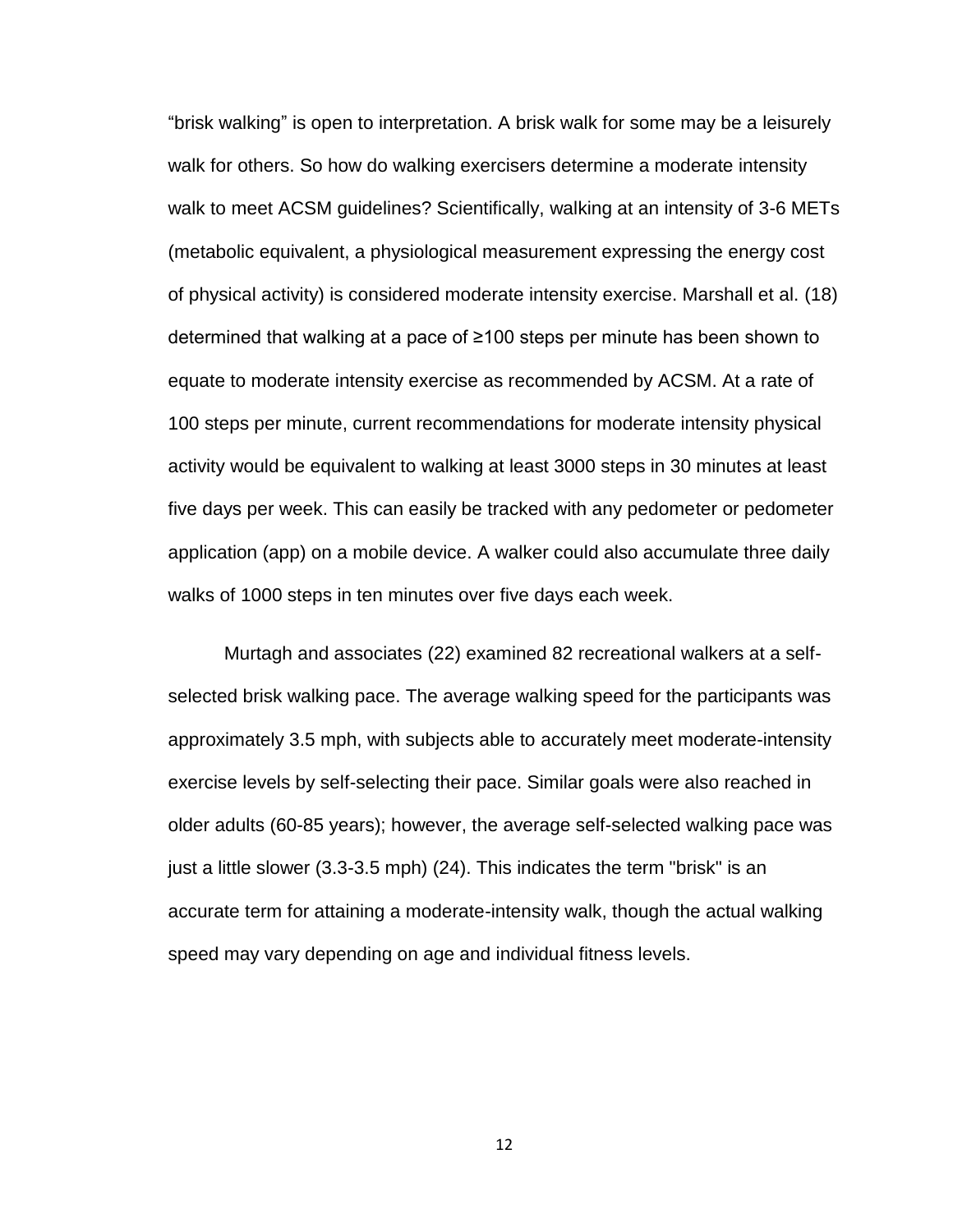#### The Effect of Load Placement on the Caloric Expenditure of Walking

There are a number of methods and combinations of adding weight to the body, such as wearing a backpack, ankle weights, carrying hand weights, or wearing a weighted vest. However, not all methods of adding load have the same effect on energy expenditure. Much of the energy cost of walking is a result of the activation of muscles that act to perform work on the body's center of mass, swinging the legs relative to the center of mass, and supporting body weight [\(7\)](#page-62-2). Changes in load position can alter the rotational torque functioning around the body's center of mass resulting in differences in muscle activation and metabolic cost [\(7\)](#page-62-2). Thus, not all forms of a given mass will equate to equal amounts of energy expenditure [\(29\)](#page-65-5). Exercise professionals need to educate clients that different forms of loaded exercise vary widely in their caloric expenditure requirements from the body. Furthermore, some forms of load distribution are very unsafe for the body. For example, weights placed on the feet (i.e., heavy boots) and ankle weights have been shown to be five to six times less efficient (meaning higher caloric expenditure) than hand weights carried closely to the body while walking [\(12\)](#page-63-3). However, weights placed on the feet and ankles while walking may lead to metatarsalgia (an overuse injury to the forefoot), serious repetitive stress injuries, or even a stress fracture. In addition, carrying a weight (up to 18% body weight) in one hand is more energy demanding than carrying the same total weight distributed between two hands. However, this asymmetrical loading is a very complex behavior in terms of balance [\(29\)](#page-65-5), and thus is not a safe option during sustained walking (perhaps acceptable for short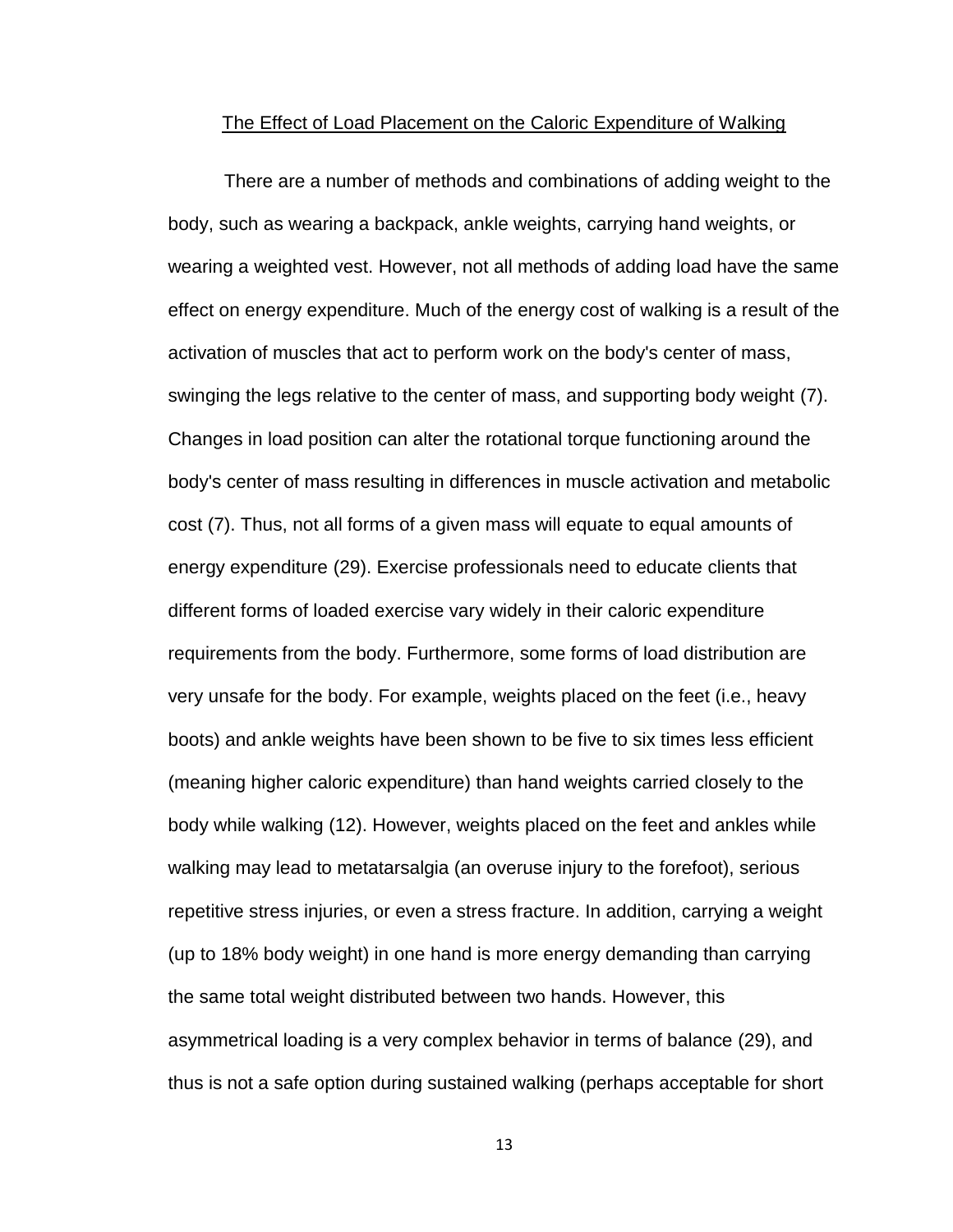≤1-minute spurts of walking in a circuit or metabolic training class) for most exercise enthusiasts.

### The 'Free-Ride' Walking Phenomenon

The "free-ride" walking phenomenon was coined in the mid-1980s by researchers who were fascinated by the large loads African women could carry on their heads; this style of load carrying is known as headloading. Researchers found that African women experienced in headloading could carry up to 20% of their body mass without expending any more energy than they used when walking in an unloaded state [\(17\)](#page-64-4). This gave rise to the "free-ride hypothesis", which posited that a load up to a certain weight could be carried on the head without any extra energy expenditure. It has been speculated that "some element of training and/or anatomical change since childhood may allow these women to carry heavy loads economically" [\(17\)](#page-64-4). A more recent study comparing lessexperienced African women headloaders to women without any headloading experience challenges this "free-ride hypothesis" [\(16\)](#page-64-5). This phenomenon requires further study.

Abe and colleagues [\(1\)](#page-62-3) observed a similar energy-saving effect in subjects carrying a backpack at a load equal to 15% of body mass during slow walking (<1.5 m/s). However, this effect ceases with walking speeds above 1.5 m/s (approximately 3.35 mph). This energy-saving effect is also observed when loads are carried in the hands (6.5 to 13.5 lbs in each hand) during slower walking speeds. Abe and colleagues summarize the total energy cost to the body from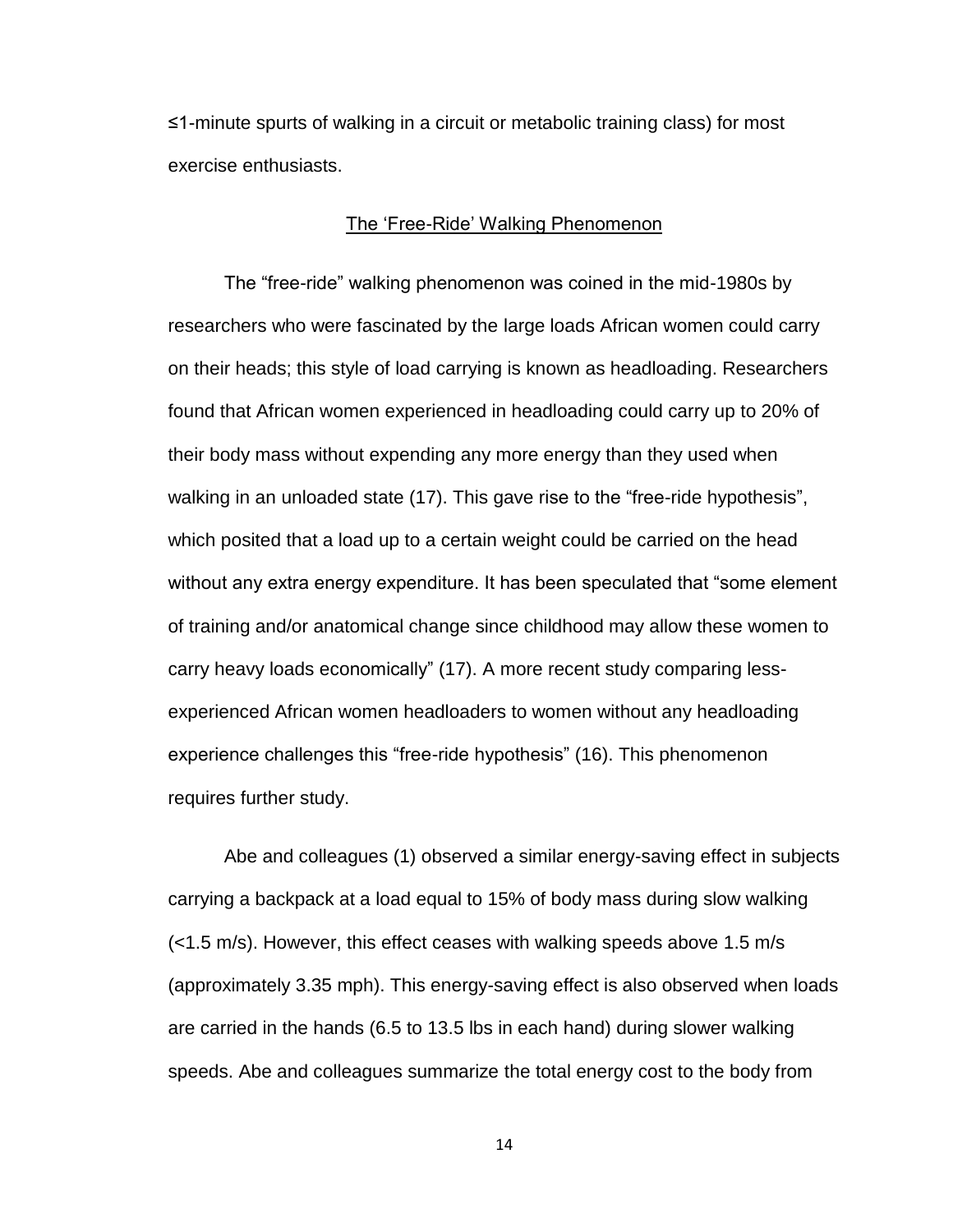the hand and arm muscles holding weight during slow walking are negligibly small. Additionally, and perhaps more importantly (from a safety standpoint), it becomes problematic with traditional types of dumbbells (or kettlebells) to even grip or hold the weights for a sustained period of time (such as 30-minute walk). Thus this is not a worthy option for exercise professionals to recommend to clients.

#### The Effect of Weighted Vest Walking on Caloric Expenditure

Weighted vests are a type of exercise equipment that is gaining attention from exercise professionals and fitness enthusiasts. Weighted vests can be used in many different types of workouts and most vests are adjustable to add more or less weight as needed (typically 5% to 20% of a person's body weight). Additionally, weighted vests are worn on the torso making them a more natural addition to an exerciser's center of gravity.

A study conducted by Puthoff and associates [\(26\)](#page-65-0) examined walking energy expenditure with incremental treadmill speeds ranging from 2.0 mph to 4.0 mph and vest weights ranging from 10% to 20% of body mass. They found that energy expenditure increases as vest weight and walking speed increase; however, the relationship between vest weight and walking speed was not entirely linear. As walking speed increases, the effect of wearing a weighted vest has a more pronounced impact on energy expenditure. These findings have many practical implications in the design of walking programs. For instance, walking at slow speeds (0.89-1.12 m/s) may require use of a heavier vest to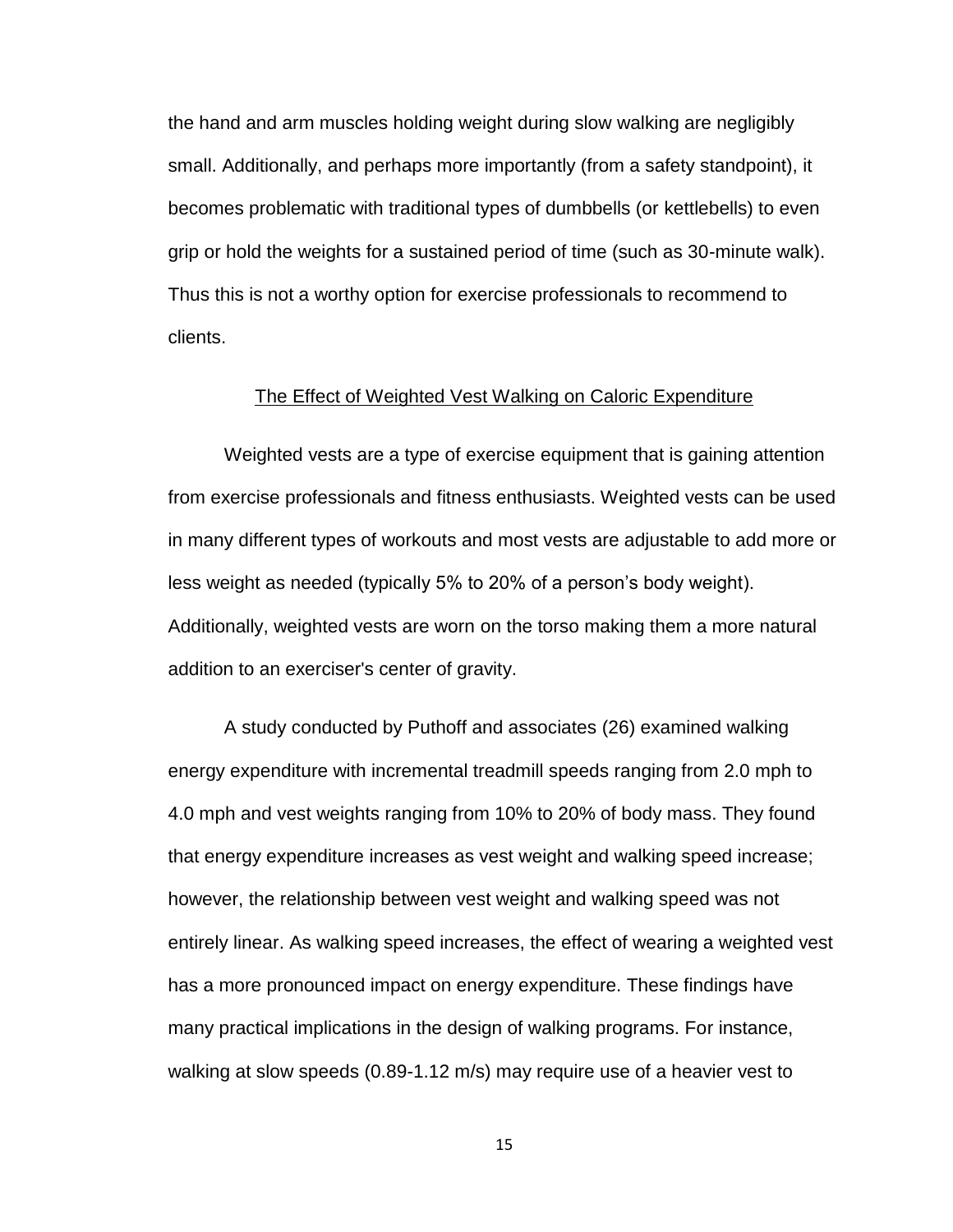achieve the aspired increases in energy expenditure, while walking at faster speeds (1.56-1.79 m/s) will see a more pronounced increase in energy expenditure with less weight needed to facilitate the increase. Additionally, weighted vest walking may be beneficial for those persons with an inability to walk briskly, adding just 10% of body mass at a slower walking speed (0.89 m/s) may produce a similar relative exercise intensity of a faster walking speed without added mass [\(26\)](#page-65-0). Thus, weighted vest walking and exercise is a viable training strategy to increase exercise intensity for all fitness levels and is a strategic approach exercise professionals can incorporate with clients.

#### The Effect of Treadmill Walking on Exercise Intensity

Increasing grades while walking on a treadmill is a common way to increase the intensity of walking exercises, especially in those individuals unable to reach faster walking speeds or in obese populations where injuries associated with excess joint loading is of concern. Ehlen and colleagues [\(4\)](#page-62-1) found that obese individuals were able to achieve an adequate exercise stimulus for weight management with speeds as low as 0.76 m/s (1.7 mph) with the addition of inclines between 6-9%. Additionally, slower walking speeds at a moderate incline (< 9%) reduced the load placed on the lower extremity joints in comparison to faster walking speeds (1.5 m/s) with no incline. Incline walking may also be appropriate for older populations or those suffering from joint problems. Currently, no standardized recommendations are available for the use of incline during walking bouts. Therefore, exercise professionals are encouraged to individualize the incline to the fitness level and perceived effort of each client.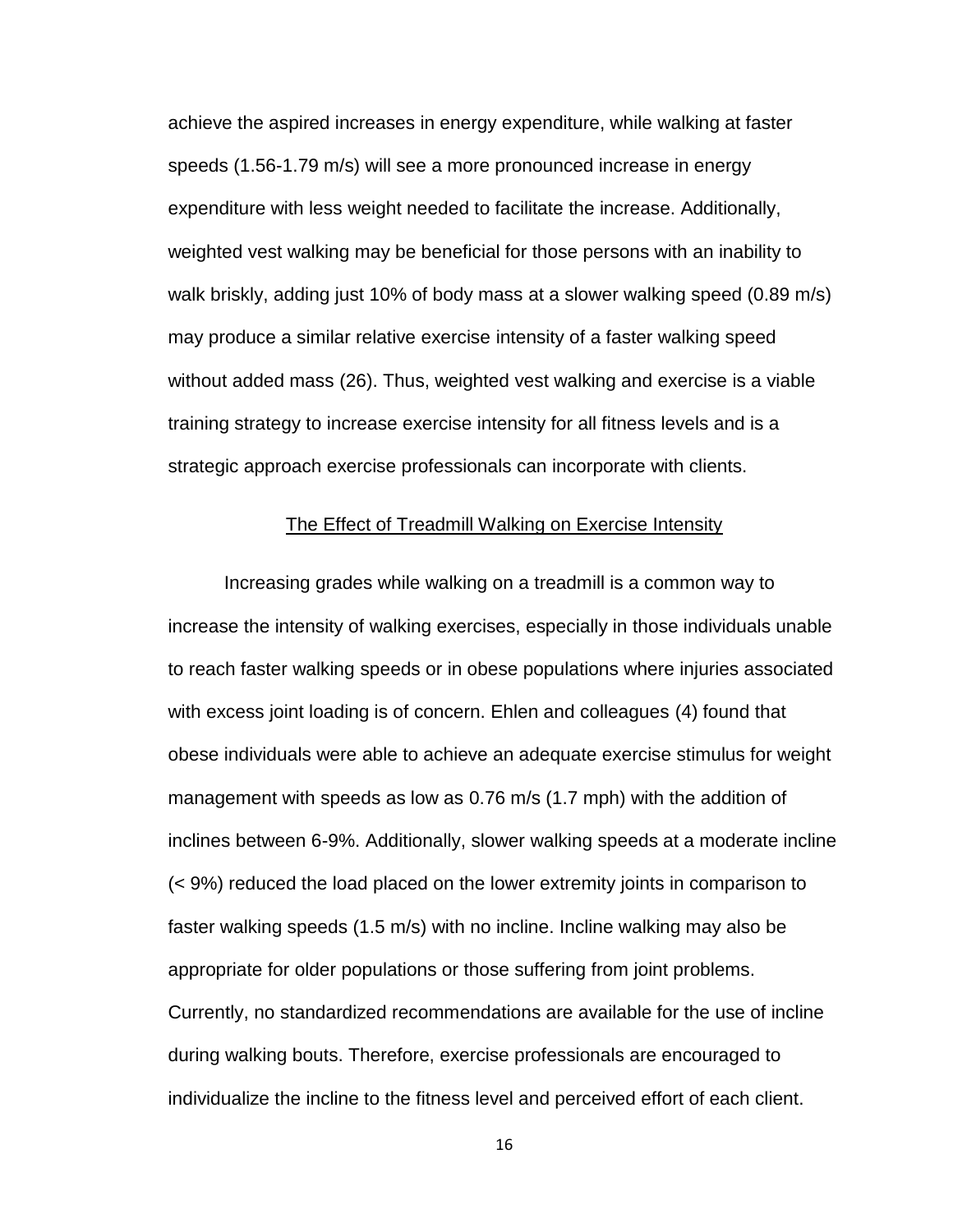#### Walking vs. Running: Impact on Caloric Expenditure

A fundamental principle of physics is that movement of a specific mass over a given distance requires the same amount of energy. In theory, to walk or run a given distance should require the same amount of energy regardless of speed [\(8\)](#page-63-4). While this principle is sometimes observed in quadripeds running a mile compared to leisurely walking the same distance [\(13\)](#page-63-5), humans tend to expend a greater amount of energy when running (~30% higher depending on intensity) than when walking the same distance [\(8\)](#page-63-4). More research is needed to better clarify this comparison.

#### Joint Stress with Weight Bearing and Load

When engaging in any weight bearing activity involving repetitive joint movement, stress on those joints is always of concern, whether exercising with or without additional load. Articular cartilage (found in knee joints) is a lubricated surface that absorbs and transfers load to allow joint movement without friction. Moderate joint loading (30 minutes of 60% of one repetition maximum) has been shown to actually benefit articular cartilage by decreasing markers of inflammation [\(5\)](#page-62-4). However, excessive exercise, such as seen in ultra-endurance runners, can lead to deterioration of articular cartilage similar to that seen in osteoarthritis patients [\(9\)](#page-63-6). Therefore, exercise professionals should be aware that moderate joint loading (as in walking) can be beneficial, but extreme overuse can lead to detrimental joint harm.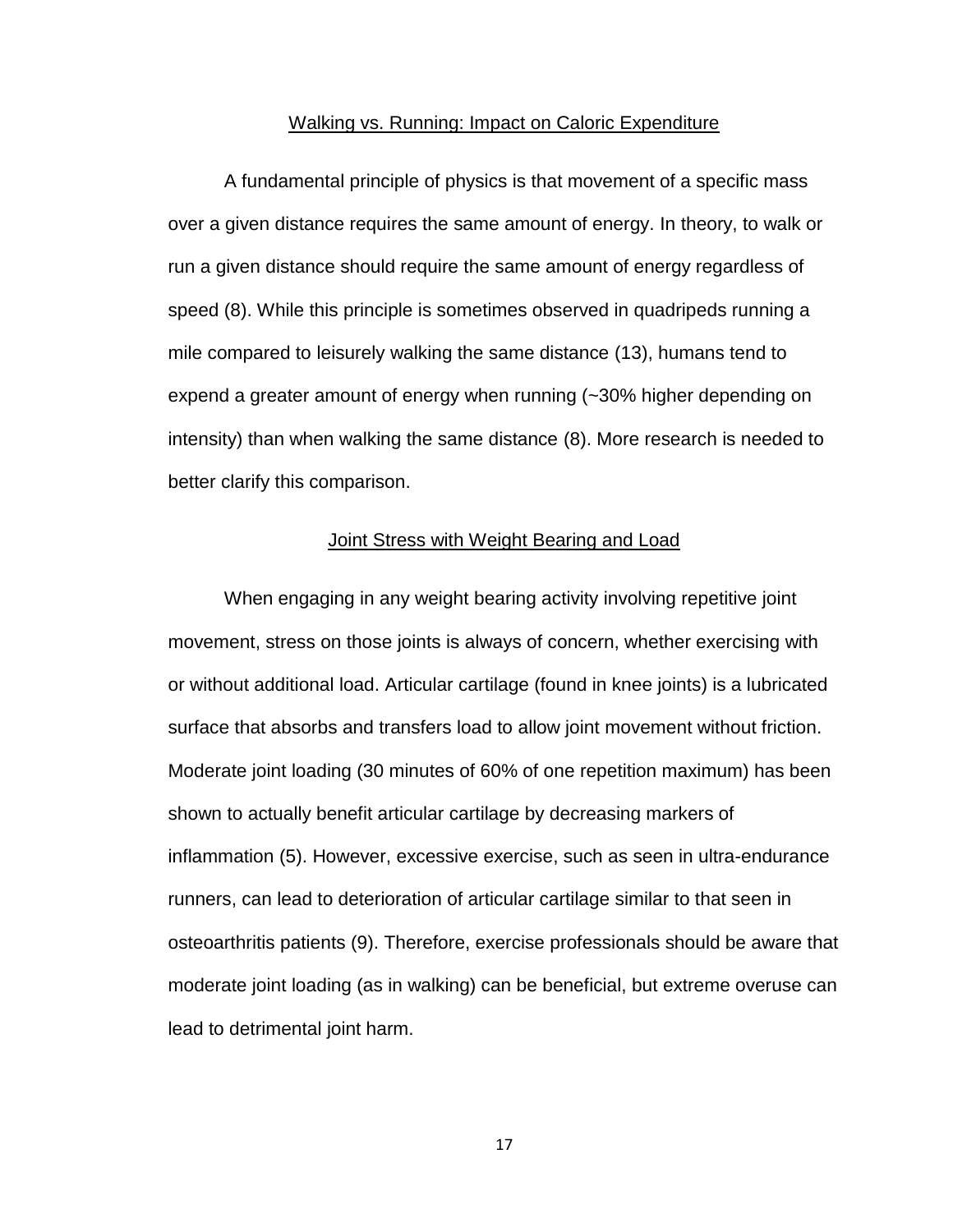#### **Summary**

With proper modifications, walking programs can be tailored to meet the needs of all fitness levels with the added benefit of less joint stress in comparison to high impact exercises. There are many ways to alter walking programs to meet the target intensity of exercisers of all fitness levels. These may include walking at different speeds, wearing weighted vests while walking, adjusting the grade while on a treadmill, and adapting existing interval training programs to walking. Exercise professionals are encouraged to incorporate and combine any of these modifications to meet the needs and goals of their clients.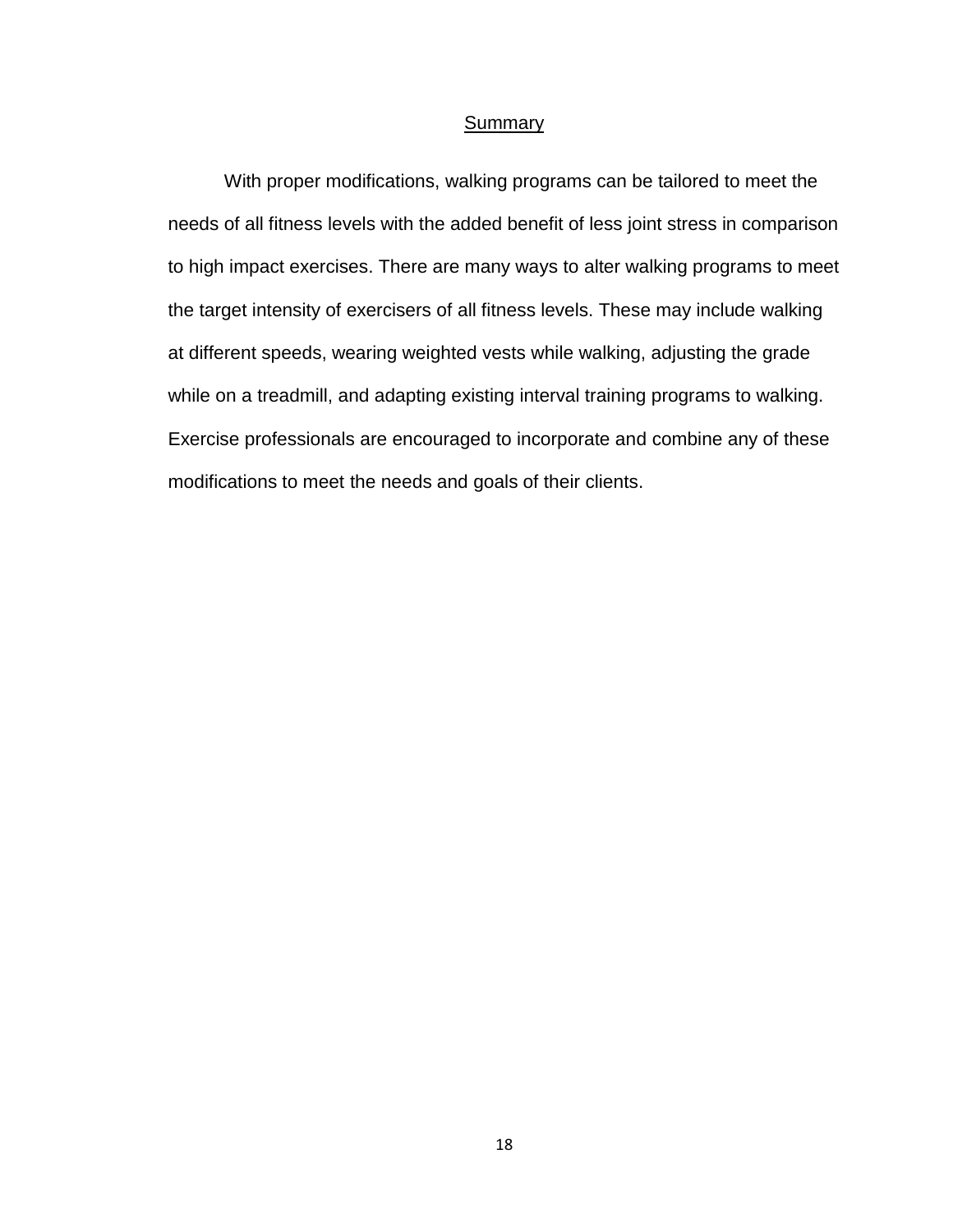## Chapter 3

## Methodology

This chapter is divided into the following sections: a) setting, b) participants, c) procedures, d) research design, and e) statistical analysis.

#### **Setting**

All testing sessions were completed at the University of New Mexico's Exercise Physiology Laboratory, in Johnson Center.

#### **Participants**

Thirteen untrained female subjects, ages eighteen to fifty-five, were recruited from the University of New Mexico campus and surrounding community to participate in this study. The protocol was approved by the Institutional Review Board of the University of New Mexico and explained to each subject individually. Participants were given the informed consent (Appendix A), and completed a health history questionnaire (Appendix B) and the International Physical Activity Questionnaire (IPAQ) (Appendix C) short form prior to testing. Subjects were excluded based upon known acute illness, history of cardiovascular, metabolic or pulmonary disease, or any injuries that would interfere with their ability to complete the protocol or compromise their health. Additionally, subjects were excluded if they weighed over 125 kg. Only subjects scoring in the "low active" category were chosen for this study. Participants were verbally informed of the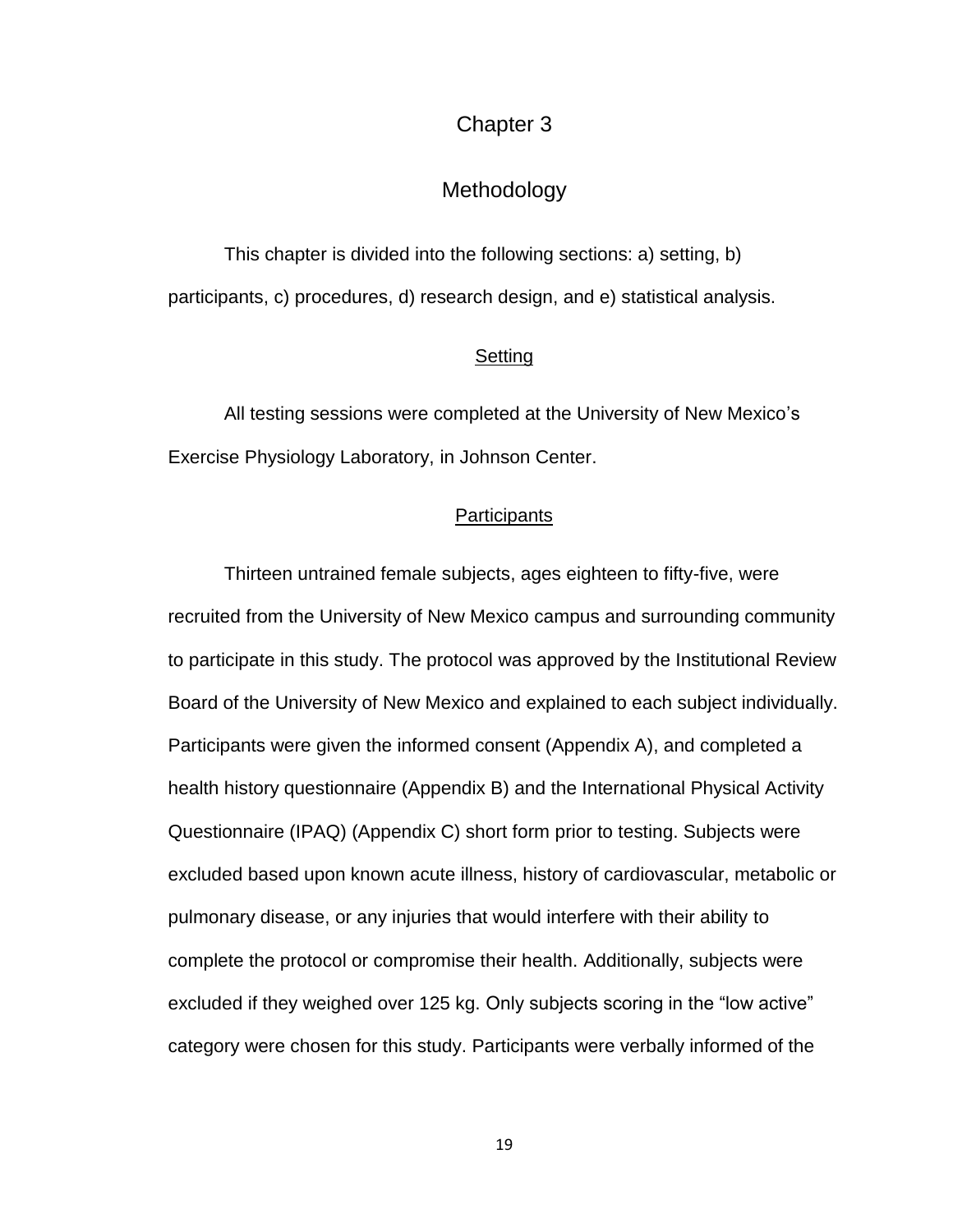procedures and possible discomforts and risks of the study prior to beginning the exercise trials.

#### **Procedures**

#### **Sampling**

Subjects were recruited using a convenience sampling technique. Volunteers were screened for potential participation in this study based on inclusion/exclusion criteria obtained from the health history questionnaire and IPAQ. Participants were recruited by word of mouth, flyers, and email list-serves around the University of New Mexico campus and surrounding areas.

Prior to each visit to the University of New Mexico Exercise Physiology Lab, subjects were asked to limit caffeine and food consumption four hours prior to testing, and to refrain from exercise 24 hours before testing. Additionally, subjects were asked to wear comfortable exercise clothes for each trial. Upon arrival for the first trial, subjects were presented with the approved consent form and informed of the testing procedures. After the participants understood the procedures to be followed, the informed consent was signed, and the participants completed the health history questionnaire and IPAQ short form to screen for factors that could eliminate them from participation.

Height (cm) was measured via a stadiometer mid-inspiration while barefoot and body mass (BM) (kg) was measured clothed while barefoot. Next, body fat percentage (BF%) was estimated via bioelectrical impedance analysis (BIA) while in a standing position with the device held at chest level. BF% and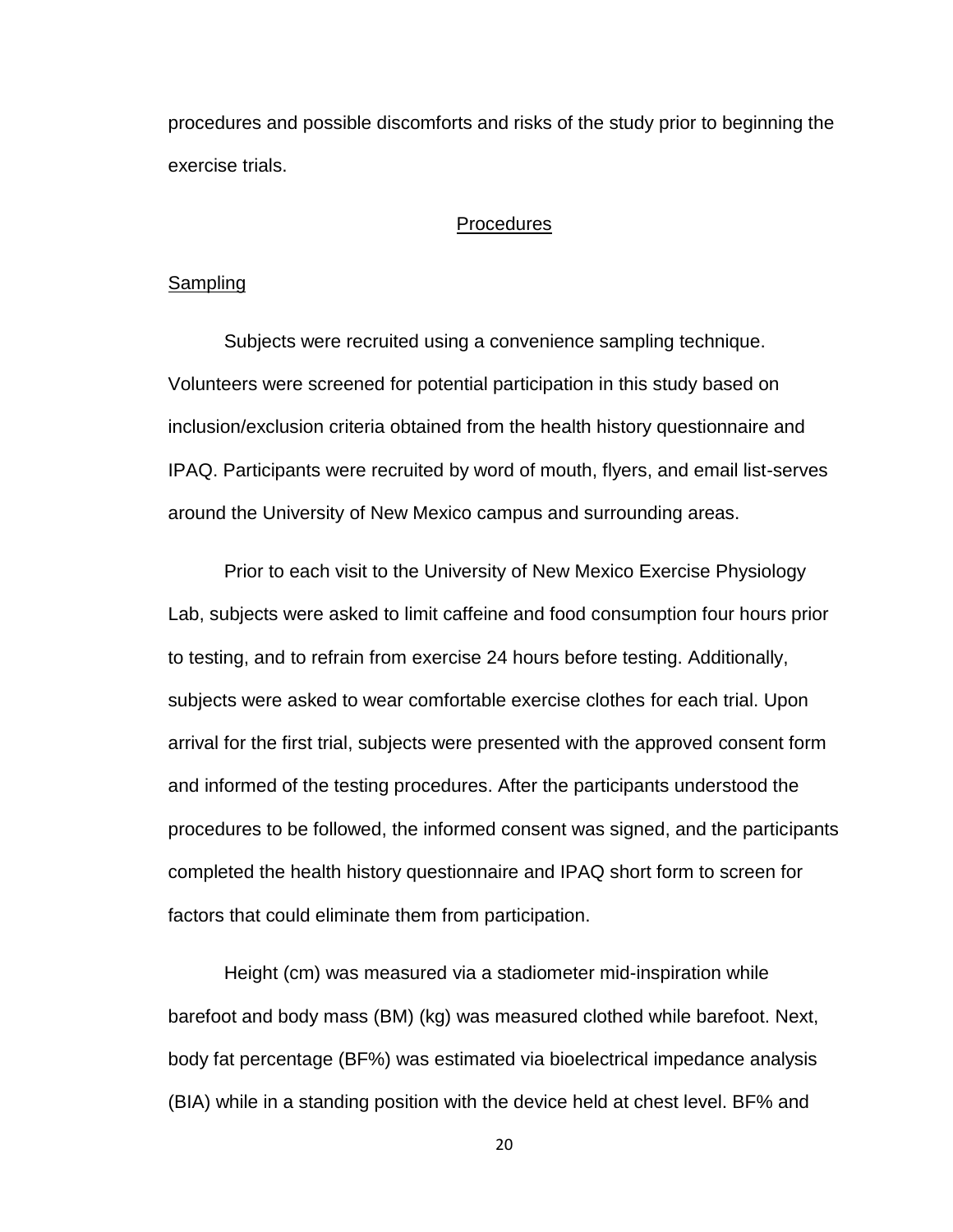height were only measured on the first visit. BW was measured prior to each exercise trial to account for weight fluctuations.

#### Submaximal Exercise Test

A six-minute walk test [\(3\)](#page-62-5) was administered with no weighted vest to determine the subject's estimated  $VO_{2max}$ . This test was also performed prior to each exercise trial to serve as a warm-up. The speed chosen from the first 6 minute walk test was used for each warm-up. The subjects walked on a treadmill for two minutes with 0% incline at an exercise intensity equal to 50-70% of the subject's age-predicted maximal heart rate (220-age), as determined by the use of a heart rate monitor. Following the first two minutes of walking, the treadmill's incline was increased to 5% for a period of four minutes, with heart rate and speed recorded at the end of the test. This has been shown to be a reliable method of estimating  $VO_{2max}$  in the subject sample tested (older females) [\(20\)](#page-64-6).

#### Exercise Trials

Following the 6-minute walk test, subjects rested for ten minutes or until their HR returned to pre-exercise levels. Each subject was randomly assigned to one of three exercise conditions: 1) no vest (0%BM), 2) wearing a vest weighing 10% of the subject's body weight (10%BM), or 3) wearing a vest weighing 15% of the subject's body weight (15%BM). For each trial, subjects walked at a constant 1.12 m/s (2.5 mph) with incremental gradient increases (0%, 5%, 10%, and 15%) for four minutes each (16 minutes total walking time). Following the first eight minutes (inclines 0% and 5%), subjects rested for ten minutes or until a pre-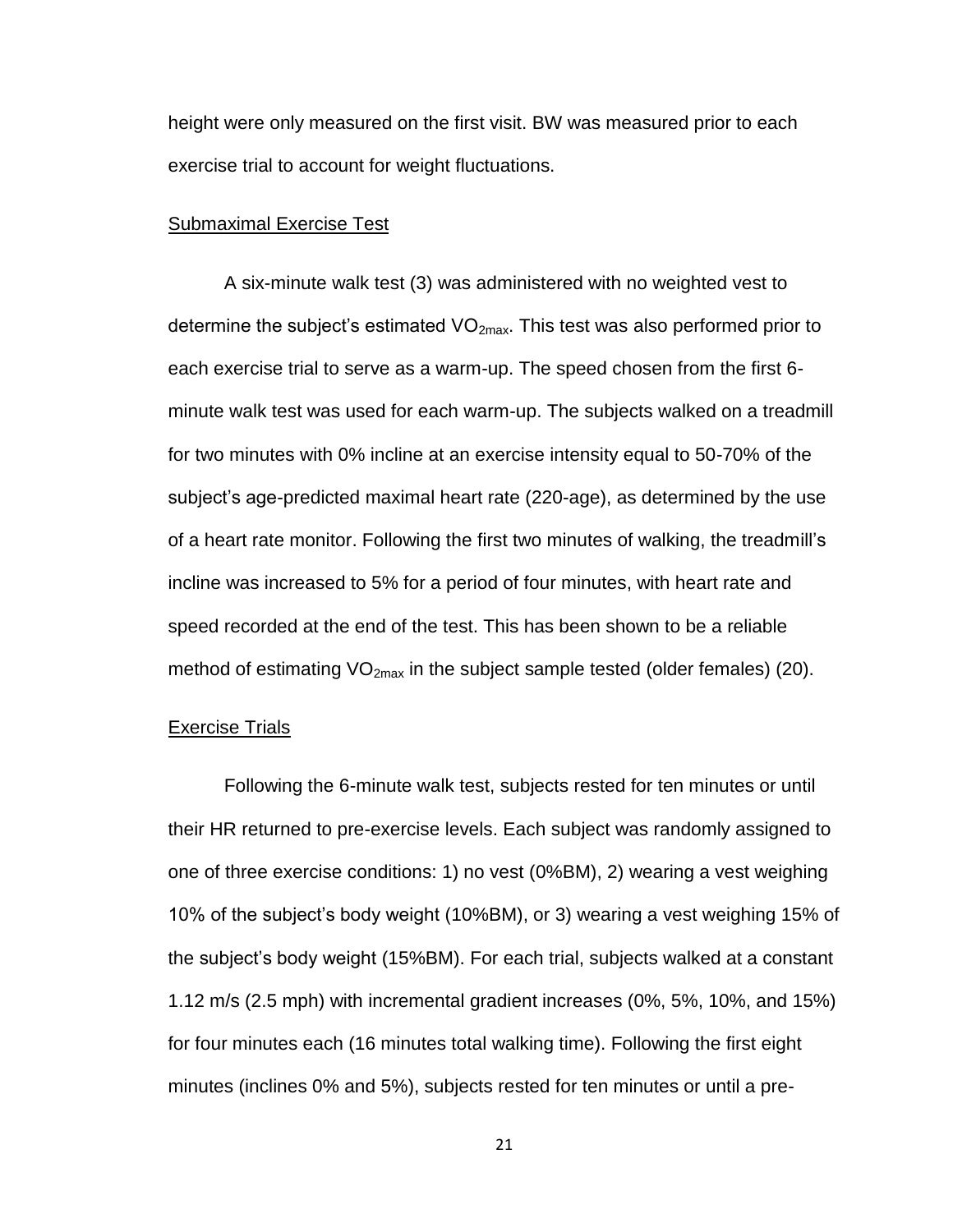exercise heart rate was achieved. Subjects were given an opportunity to rest for the same amount of time between the 10% and 15% incline stages. Oxygen consumption  $(VO_2)$  and heart rate (HR) were measured throughout each exercise trial. The rating of perceived exertion (RPE) was measured using the Borg RPE scale (6-20) every minute throughout each exercise trial. A minimum of 48 hours separated each exercise trial to limit physiological changes between trials. No more than ten days elapsed between each session.

#### Equipment

Body fat percentage was measured using bioelectrical impedance analysis (model # HBF-306C, Omron, Lake Forest, IL). All six-minute walking tests and exercise trials were conducted on a treadmill (model # C9661, Precore, Woodinville, WA). The Hyperwear Pro weighted vest (Austin, TX) was used for loaded walking conditions.  $VO<sub>2</sub>$  was measured via a metabolic cart (TrueOne 2400, Parvo Medics, Sandy, UT) and HR was measured using a heart rate monitor (model # A3, Polar, Lake Success, NY) with the transmitter strap worn around the chest.

#### Research Design

The following measures were assessed to insure the internal validity of the study:

1. Participants were given instructions prior to reporting to the testing site for each exercise session. These instructions included: no exercise 24 hours prior to each testing session, no caffeine, and no eating four hours prior to each session.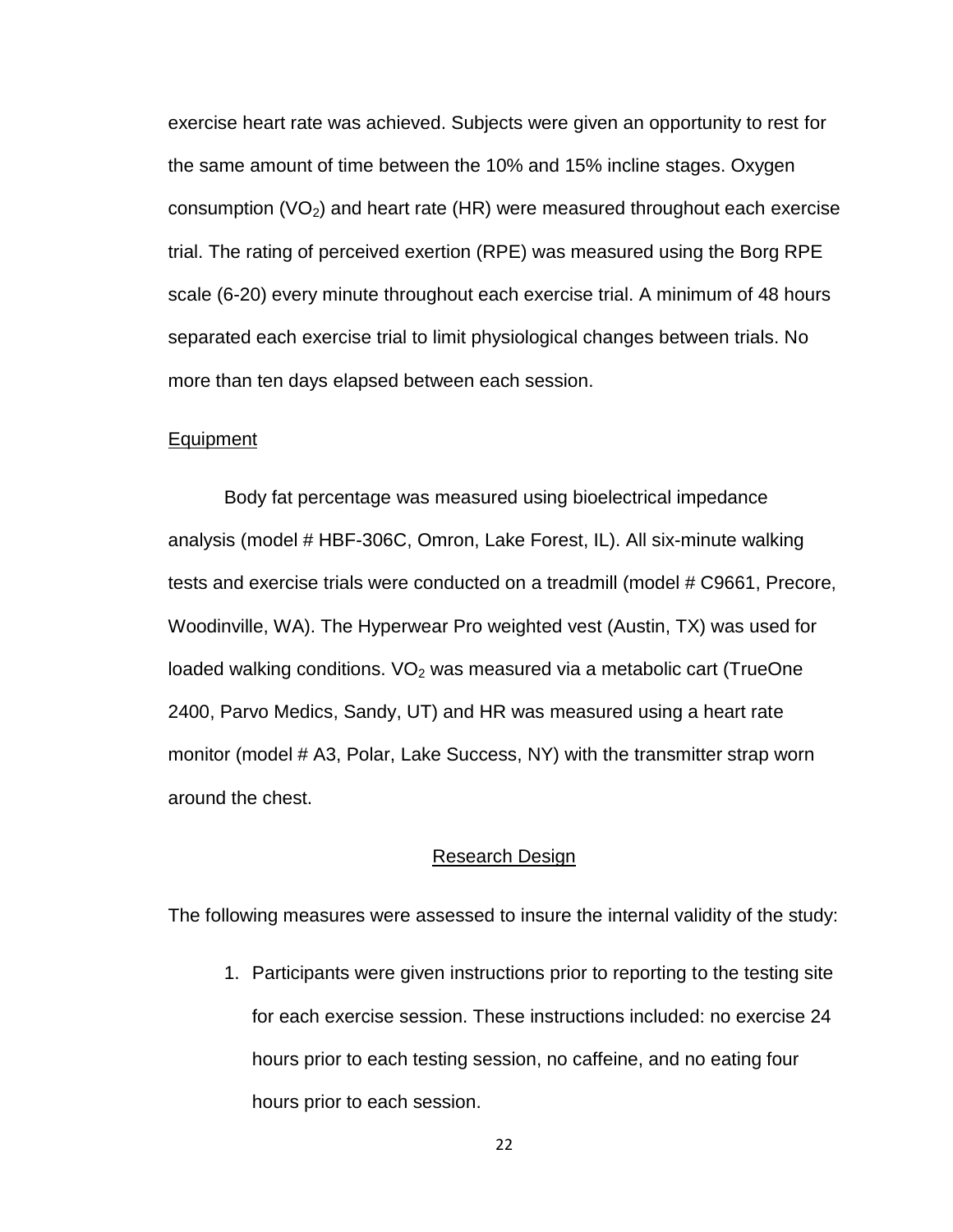- 2. All subjects were asked to refrain from holding onto the treadmill during each exercise trial.
- 3. Each subject was scheduled with a minimum of 48 hours between each trial to ensure adequate recovery time. Additionally, trials were scheduled no more than ten days apart to limit physiological fluctuations.

## **Statistical Analysis**

## Statistical Procedures

A two-way repeated-measure ANOVA was performed using the Statistical Package of the Social Science (SPSS, version 21.0, Chicago, IL) to test for the interaction of grade and weighted vest conditions and main effects. When a significant F value was observed, post hoc comparisons were performed to identify the mean differences. The alpha level for significance was set at P < 0.05.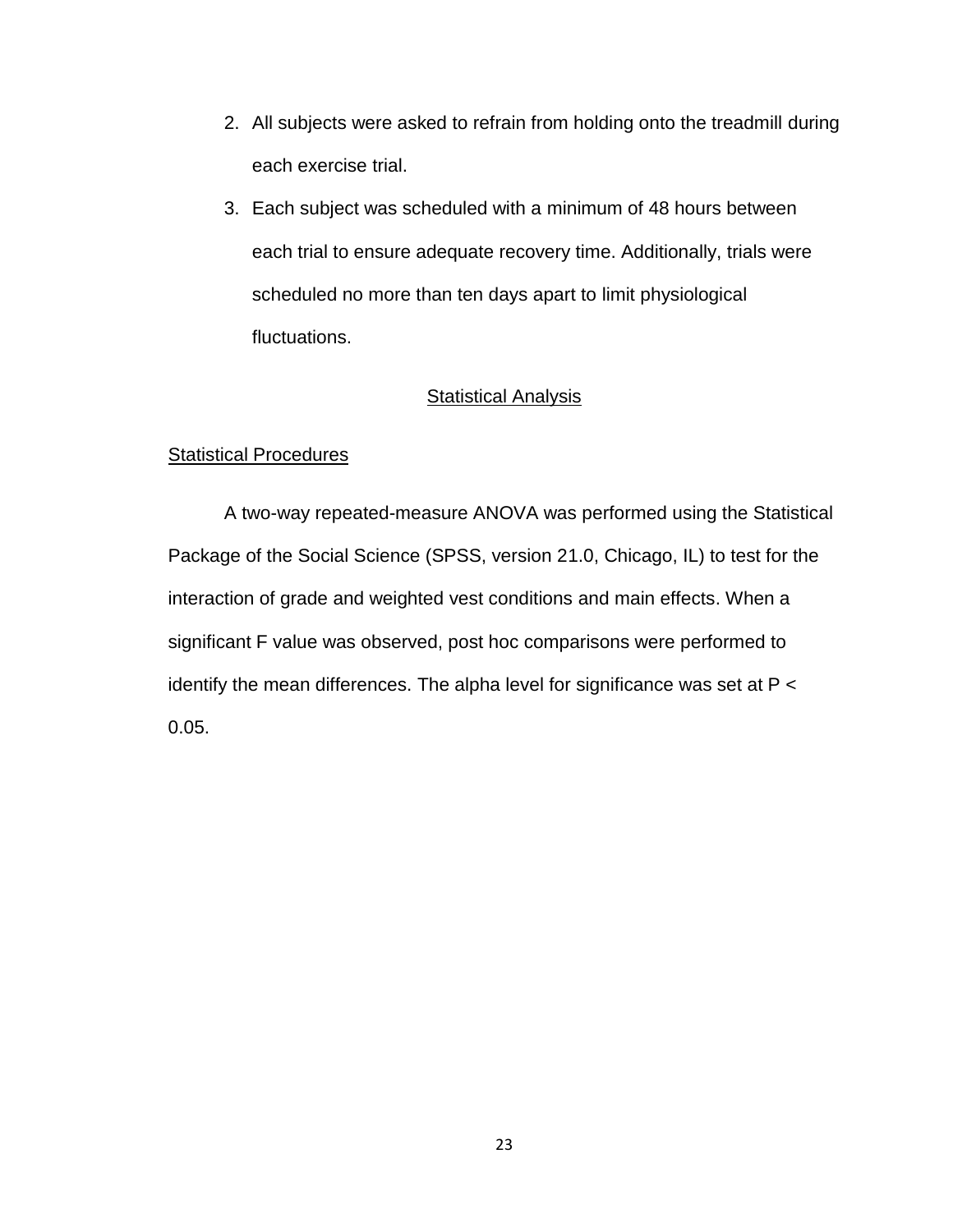## Chapter 4

## Results

The results of this study are presented in the following sections: (a) data screening and statistical assumption tests, (b) descriptive characteristics of the participants, (c) metabolic measurements, and (d) rating of perceived exertion (RPE).

#### Data Screening and Statistical Assumptions Tests

Initially, data were inspected for missing values using the Explore feature in SPSS. None were found. Next, descriptive data were inspected for minimum and maximum values. No outliers were identified for any dependent variable. The Shapiro-Wilk's test was used to test for normality of the data distribution. All weighted vest by grade values were found to be normally distributed ( $P > 0.05$ ).

Since analysis of variance designs with repeated measures (within-subject factors) are susceptible to the violation of the assumption of sphericity, this was tested using Mauchly's test of sphericity. The interaction analysis between  $VO<sub>2</sub>$ and relative intensity violated Mauchly's test of sphericity ( $P < 0.05$ ). The may be because sphericity is often violated with repeated measures designs of small sample sizes, such as the present investigation. Therefore, the Greenhouse-Geisser correction was employed for these analyses.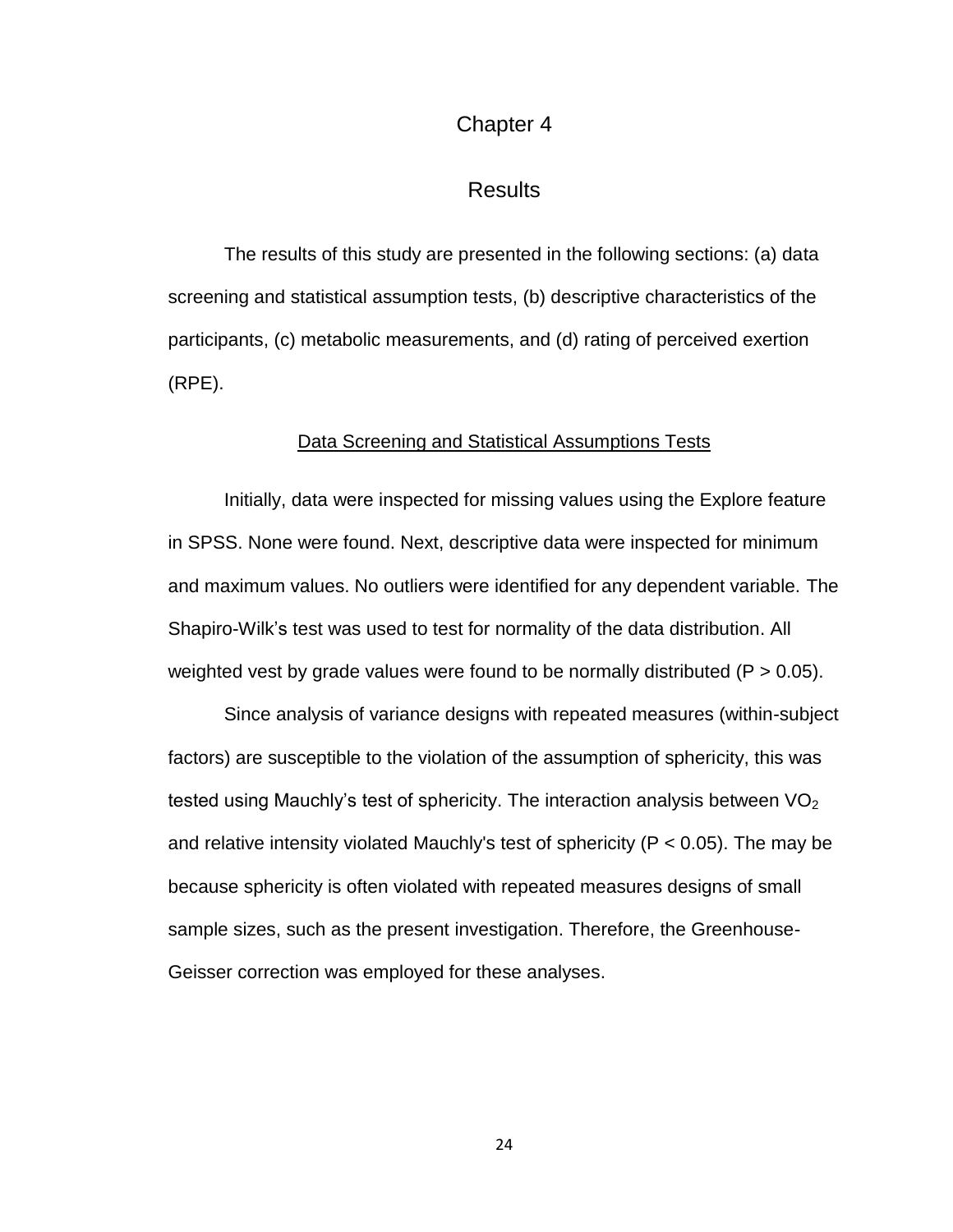#### Descriptive Characteristics of the Subjects

The physical characteristics of the participants (N=13) are presented in Table 1. Only untrained women were recruited to participate in this study. All participants completed this study without complication; therefore, the data from all participants were included in the statistical analyses.

The participants ranged in age from 21 to 55 yr  $(37.5\pm 11.2 \text{ yr})$  with an average height and weight of 163.2±5.2 cm and 69.1±14.4 kg, respectively. The average BF% of the participant's was 30.6±7.4%, with an average BMI of 26.0 $\pm$ 5.6. The Ebelling Treadmill Test estimated an average VO<sub>2max</sub> of 34.6 $\pm$ 3.2 ml/kg/min.

| Table 1. Mean (SD) demographic data for 13 untrained women |                 |  |  |  |
|------------------------------------------------------------|-----------------|--|--|--|
| Age $(yr)$                                                 | $37.0 \pm 11.2$ |  |  |  |
| Weight (kg)                                                | $69.1 \pm 14.4$ |  |  |  |
| Height (cm)                                                | $163.2 + 5.2$   |  |  |  |
| BMI                                                        | $26.0 + 5.6$    |  |  |  |
| BF(%)                                                      | $30.6 \pm 7.4$  |  |  |  |
| est $VO_{2max}$ (ml/kg/min)                                | $34.8 \pm 3.2$  |  |  |  |

#### Metabolic Measurements

The interaction effect of weighted vest and gradient condition in regards to oxygen consumption  $(VO_2)$  are presented in Figure 1. A significant interaction between vest condition and gradient  ${F(6,72)=4.27, P < 0.05}$  was found. A significant interaction between weighted vest and gradient condition was also found in relative exercise intensity (%APMHR)  $\{F(6,72)=2.42, P < 0.05\}$  and kilocalories  $\{F(6,72)=5.38, P < 0.05\}$  (Figures 2 and 3, respectively). Due to these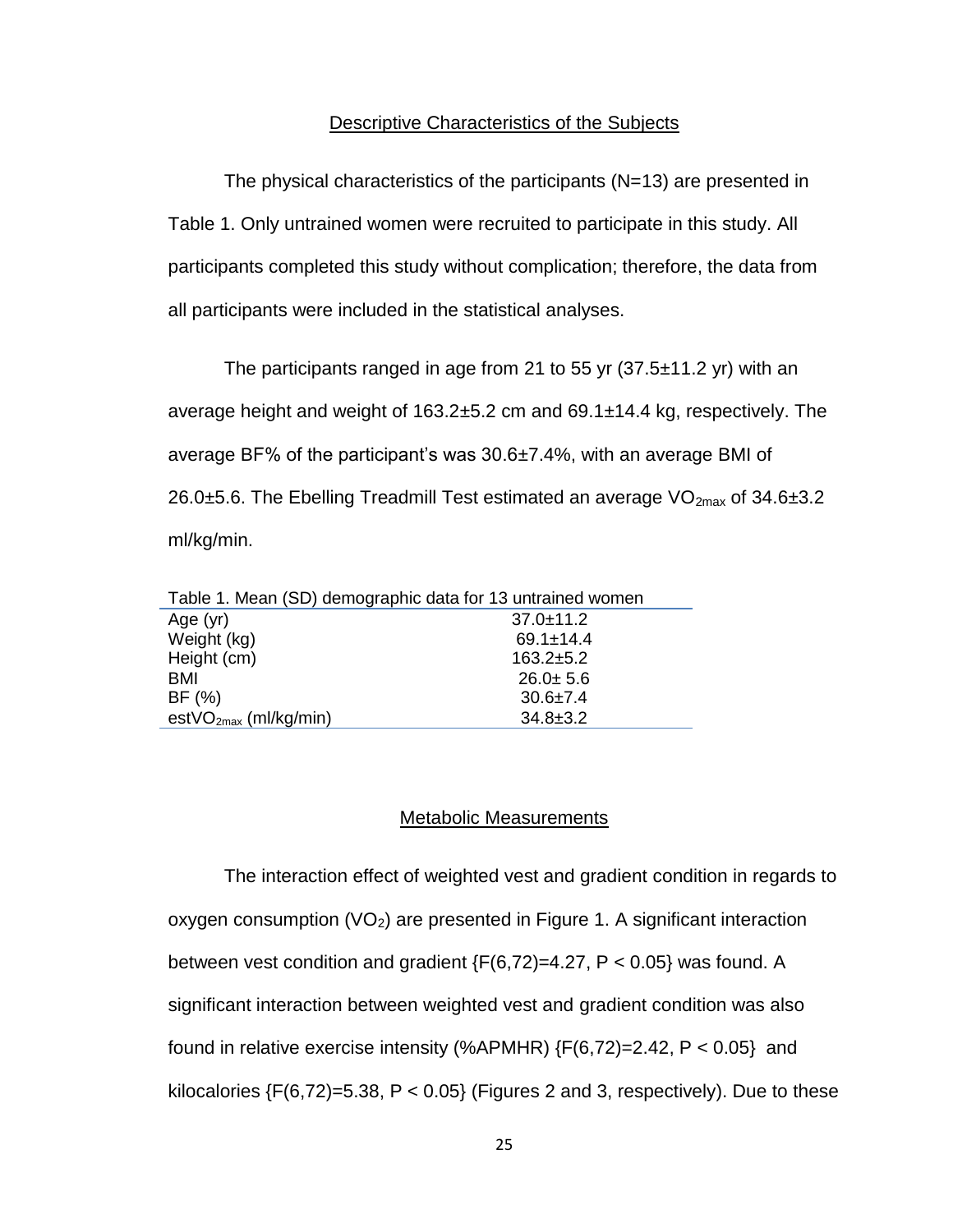significant interactions, the simple effects of weighted vest condition at each gradient were examined (Table 2). Simple effects analysis found greater increases in  $VO<sub>2</sub>$ , caloric expenditure, and %APMHR as gradient increased; however, no difference in metabolic costs were noted at 0% gradient while wearing 10%BM (Figures 1-3). Additionally, no significant difference was found between 10%BM and 15%BM at the highest gradient (15%).

| Table 2. Simple effects of vest weight at each treadmill gradient. |                                             |                                                    |                                                                    |  |  |
|--------------------------------------------------------------------|---------------------------------------------|----------------------------------------------------|--------------------------------------------------------------------|--|--|
|                                                                    | Oxygen<br><b>Consumption</b><br>(ml/kg/min) | <b>Caloric</b><br><b>Expenditure</b><br>(kcal/min) | <b>Relative</b><br><b>Exercise</b><br><b>Intensity</b><br>(%APMHR) |  |  |
| 0% Gradient                                                        |                                             |                                                    |                                                                    |  |  |
| 0%BM                                                               | 10.2(1.1)                                   | 3.4(0.7)                                           | 54.2 (4.3)                                                         |  |  |
| 10%BM                                                              | 10.6(1.0)                                   | 3.5(0.8)                                           | 55.6 (3.8)                                                         |  |  |
| 15%BM                                                              | $11.4(1.5)*+$                               | $3.8(1.0)*$                                        | 57.4 (6.7)*+                                                       |  |  |
| 5% Gradient                                                        |                                             |                                                    |                                                                    |  |  |
| 0%BM                                                               | 13.9(1.0)                                   | 4.6(0.9)                                           | 61.2(5.7)                                                          |  |  |
| 10%BM                                                              | $14.9(0.9)^{*}$                             | $5.0(1.1)^{*}$                                     | 64.0 $(5.4)^*$                                                     |  |  |
| 15%BM                                                              | $15.4(1.6)*$                                | $5.2(1.3)*†$                                       | 66.0 (7.3)*+                                                       |  |  |
| 10% Gradient                                                       |                                             |                                                    |                                                                    |  |  |
| 0%BM                                                               | 19.0(0.6)                                   | 6.4(1.3)                                           | 69.9 (6.3)                                                         |  |  |
| 10%BM                                                              | $20.5(0.7)^{*}$                             | $7.0(1.5)^*$                                       | $73.9(6.8)^*$                                                      |  |  |
| 15%BM                                                              | $21.2(0.8)*$ <sup>+</sup>                   | $7.3(1.7)$ <sup>*</sup> t                          | 77.0 (7.8)*†                                                       |  |  |
| 15% Gradient                                                       |                                             |                                                    |                                                                    |  |  |
| 0%BM                                                               | 23.6(0.8)                                   | 8.2(1.8)                                           | 82.1 (6.9)                                                         |  |  |
| 10%BM                                                              | $25.7(1.3)^{*}$                             | $8.9(2.0)^*$                                       | 86.7 (6.5)*                                                        |  |  |
| 15%BM                                                              | $25.9(1.5)^*$                               | $9.1 (2.0)^*$                                      | $87.9(5.7)^*$                                                      |  |  |

*Values are mean (SD). BM, body mass; % APMHR, percentage of age-predicted maximal heart rate; kcal/min, caloric expenditure.*

*\** Significantly different from 0%BM; † significantly different from 10%BM.  $P < 0.05$ .

One of the interests we had for this study was to also examine the overall

effects of each weighted vest condition on metabolic costs and perceived

exertion. The main effect results of each weighted vest condition are shown in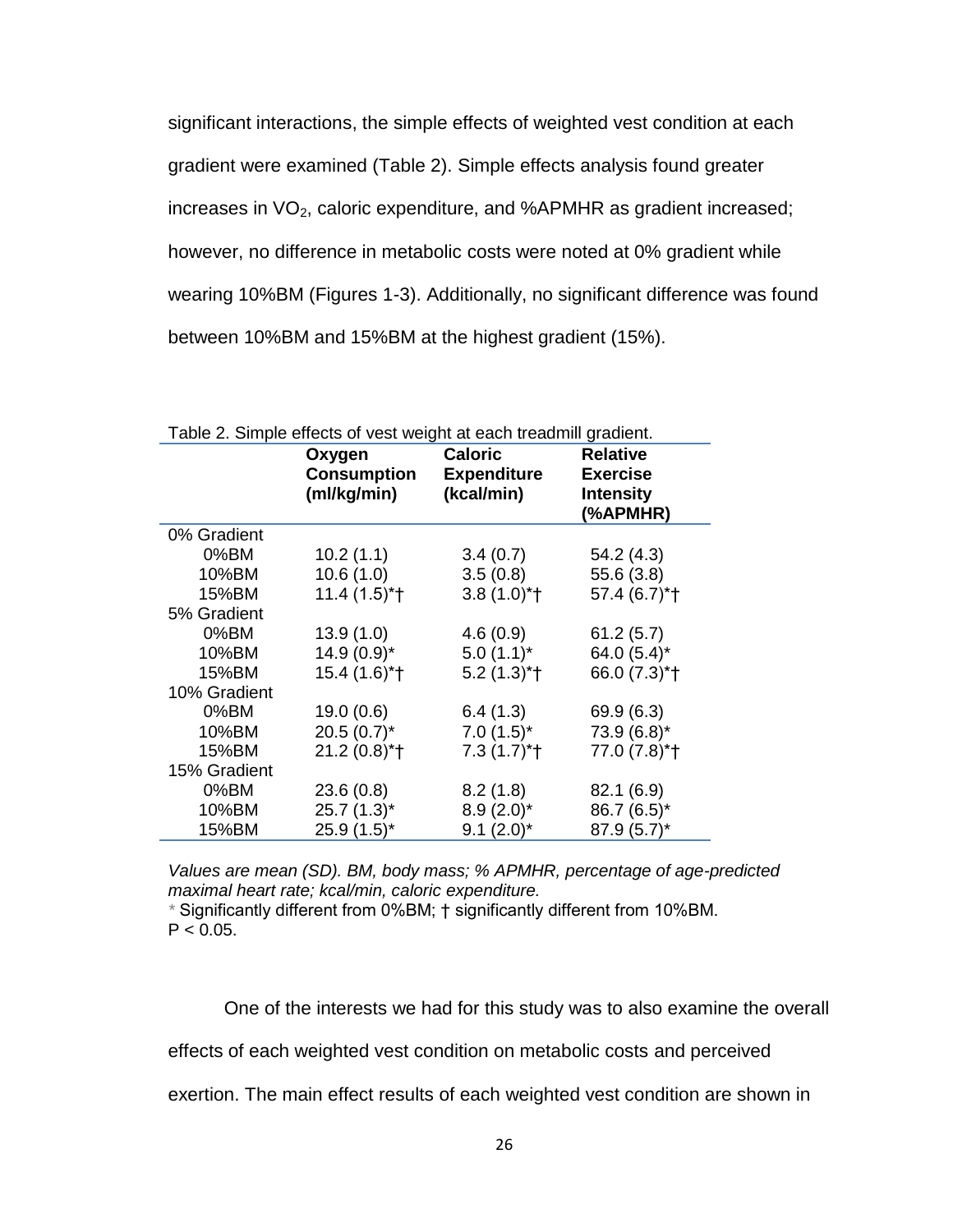Table 3. A significant main effect was found for  $VO<sub>2</sub> {F(2,24)=34.70, P < 0.05}$ ,

caloric expenditure {F(2,24)=28.35, P <0.05}, and %APMHR {F(2,24)=13.94, P

 $< 0.05$ .

| Table 3. Comparison of vest weight main effects for metabolic data and perceived |  |
|----------------------------------------------------------------------------------|--|
| exertion.                                                                        |  |

|        | Oxygen<br><b>Consumption</b><br>(ml/kg/min) | <b>Caloric</b><br><b>Expenditure</b><br>(kcal/min) | <b>Relative</b><br><b>Exercise</b><br><b>Intensity</b><br>(%APMHR) | <b>Rating of</b><br><b>Perceived</b><br><b>Exertion (RPE)</b> |
|--------|---------------------------------------------|----------------------------------------------------|--------------------------------------------------------------------|---------------------------------------------------------------|
| 0% BM  | 16.7(5.2)                                   | 5.7(2.2)                                           | 12.0(1.7)                                                          | 10.8(3.0)                                                     |
| 10% BM | $17.9(5.8)$ *                               | 6.1 $(2.5)^*$                                      | $13.0(1.8)$ *                                                      | $12.5(2.9)^{*}$                                               |
| 15% BM | $18.5(5.7)$ *†                              | $6.3(2.5)$ *†                                      | $13.4(1.9)*+$                                                      | $13.0(2.8)$ *                                                 |

*Values are mean (SD). BM, body mass; % APMHR, percentage of age-predicted maximal heart rate; kcal/min, caloric expenditure; RPE, rating of perceived exertion. \** Significantly different from 0%BM; † significantly different from 10%BM.  $P < 0.05$ .



Figure 1- Average oxygen consumption at each weighted vest condition. ‡ Significantly different from 0%BM;  $\land$  significantly different from 10%BM. P < 0.05.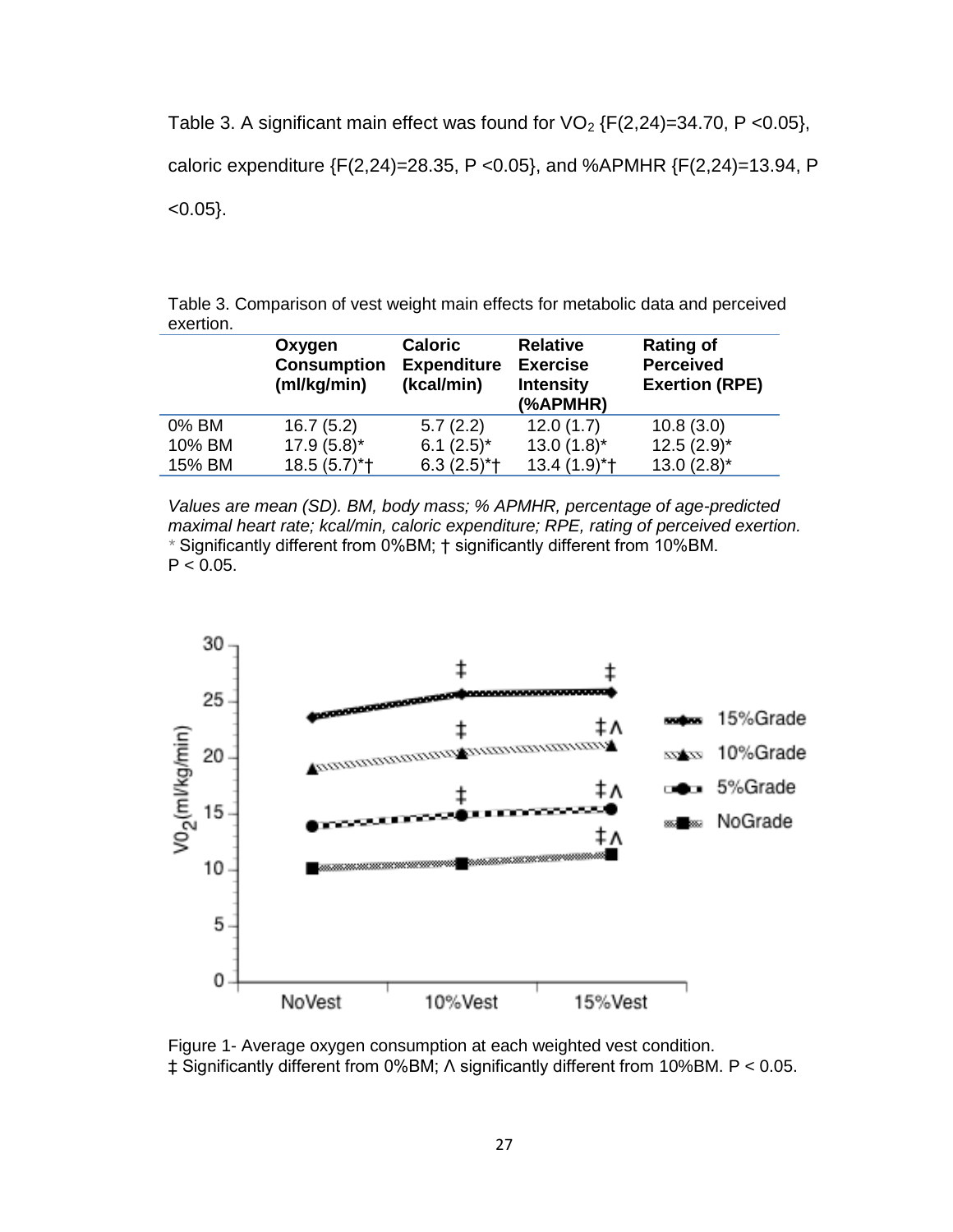

Figure 2- Average energy expenditure at each weighted vest condition. ‡ Significantly different from 0%BM; Ʌ significantly different from 10%BM. P < 0.05.



Figure 3- Average relative exercise intensity (%APMHR) for each weighted vest condition.

‡ Significantly different from 0%BM;  $\land$  significantly different from 10%BM. P < 0.05.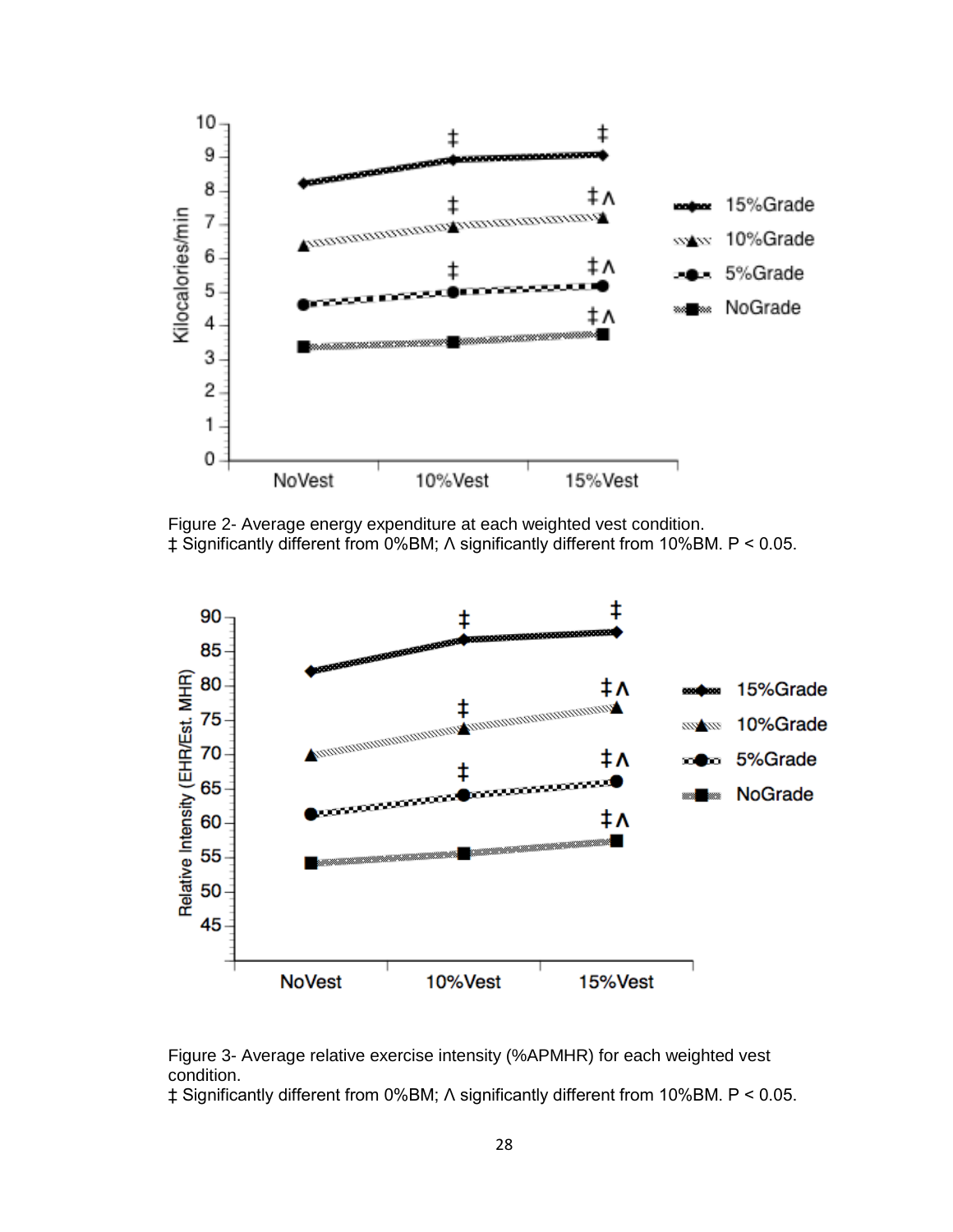#### Rating of Perceived Exertion

No significant interaction was found for RPE; however, as RPE was a variable of interest in this study, the main effect of RPE was analyzed (F=14.59, P < 0.05) (see Figure 4). Despite no significant interaction in RPE, main effects analysis indicates a significant difference was found between 10%BM and 15%BM compared to no weighted vest. However, no significant differences were found in the 5%BM increase from 10%BM to 15%BM in RPE.



Figure 4- Rating of Perceived Exertion (RPE) for each weighted vest condition. ‡ Significantly different from 0%BM. P < 0.05.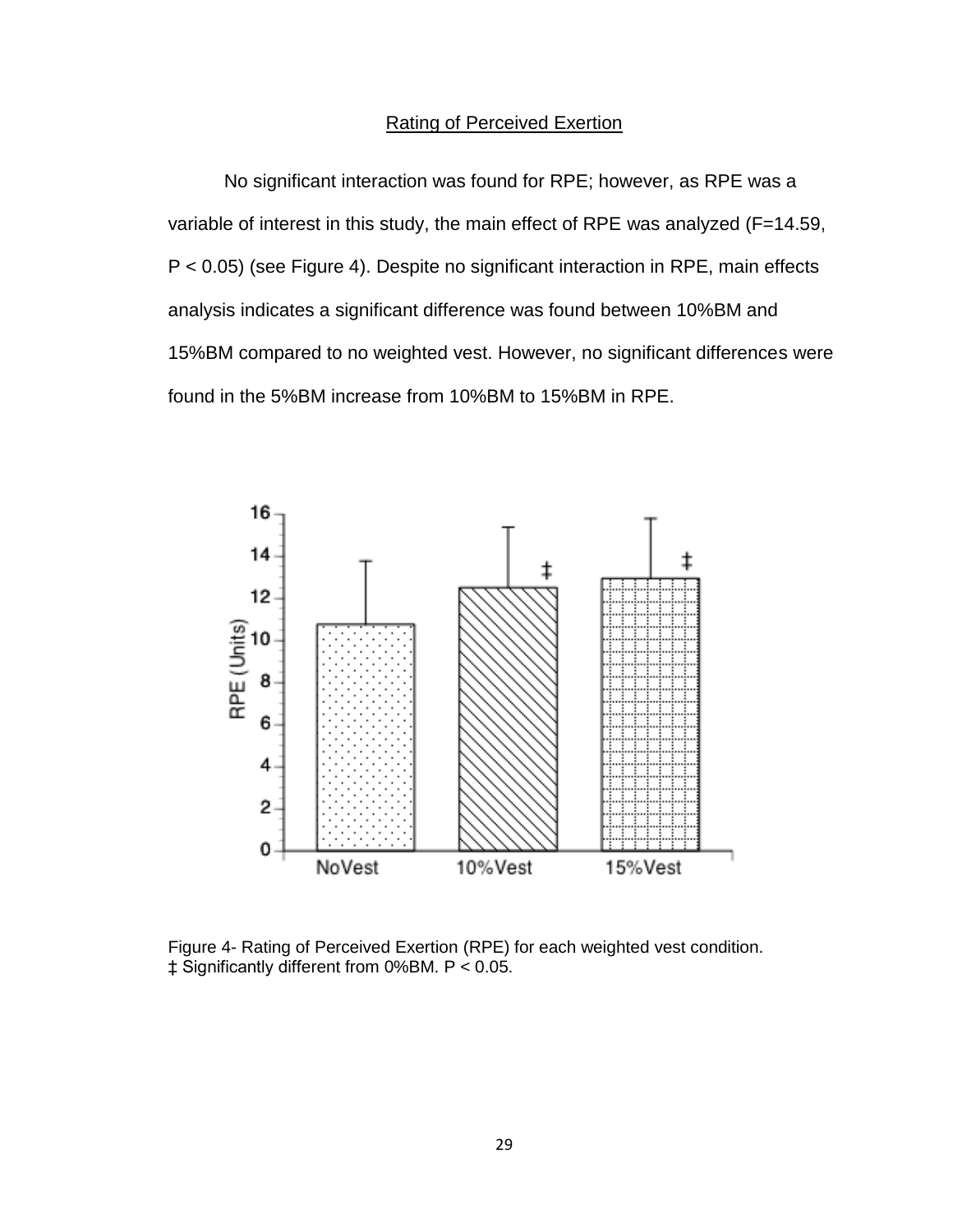## Chapter 5

## **Discussion**

The discussion of the results is presented in the following sections: (a) metabolic cost, (b) relative exercise intensity, (c) gradient, (d) perceived exertion, and (e) conclusions.

#### Metabolic Cost

The results of this study support the hypothesis that using a weighted vest increases oxygen consumption  $(VO<sub>2</sub>)$  during graded slow walking (1.12 m/s). Several points can be made through examination of the metabolic data. First, the changes in  $VO<sub>2</sub>$  are not entirely linear as weighted vest and gradient increases. As gradient increases, the effect of vest mass has a greater effect on metabolic cost; however, a significant increase in metabolic cost was not seen until the vest weight reached 15% body mass (BM) with no gradient. This may have been due to a "free-ride" phenomenon, as observed by Abe et al. [\(1\)](#page-62-3), which has been described as speed dependent. Our present data supports this phenomenon, as this "free-ride" effect diminished following the addition of any gradient. Furthermore, an increase in vest weight from 10%BM to 15%BM had no additional effect on metabolic cost at the highest gradient (15%). This may be due to biomechanical differences associated with graded walking [\(6\)](#page-62-6).

These interactions between weighted vest condition and gradient have implications on the selection of vest mass during a walking program. For women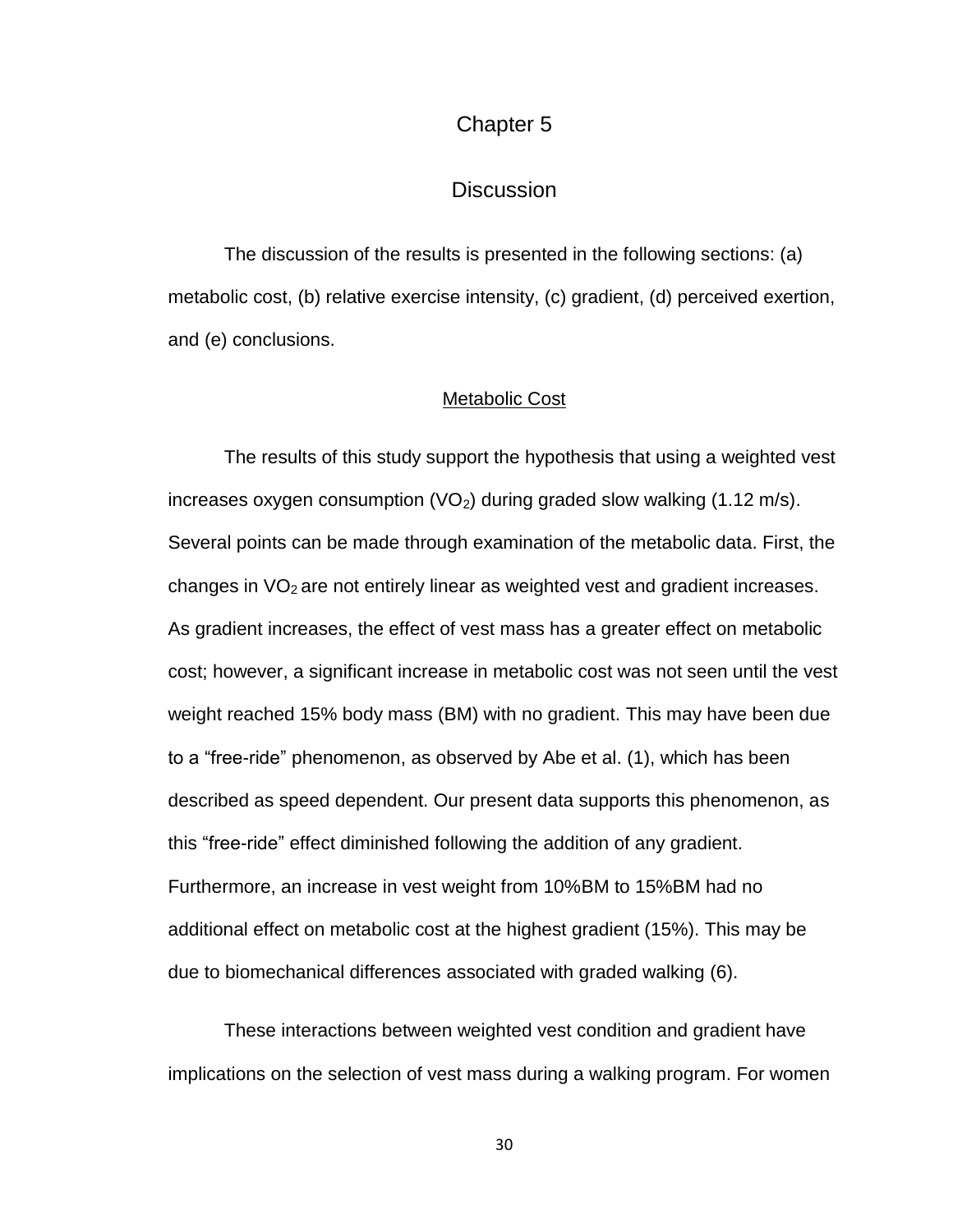that walk at a slow pace without gradient, a higher vest mass is required to facilitate cardiorespiratory health benefits associated with moderate intensity exercise (>3 METs) [\(25\)](#page-65-3). However, as gradient increases a lower vest mass is needed to elicit increases in metabolic cost, with the difference in  $VO<sub>2</sub>$  from 10%BM and 15%BM being diminished at the highest gradient (15%).

#### Relative Exercise Intensity

Our study found similar results in relation to relative exercise intensity (%APHRM), supporting the hypothesis that a weighted vest can increase relative exercise intensity when used with a combination of gradients. While these findings demonstrate an increase in %APHRM with the use of a weighted vest, a non-linear association between vest mass and gradient was observed. A significant increase was not seen in %APMHR without gradient, until a vest weight of 15%BM was used. Furthermore, no significant difference was found between vest weights at the highest gradient (15%).

Interestingly, Puthoff et al. (22) found that the influence of weighted vest on  $VO<sub>2</sub>$  is more important than that of relative exercise intensity. Contrariwise, these findings were not observed in the present study in relation to weighted vest and gradient on  $VO<sub>2</sub>$  and relative exercise intensity. Puthoff et al. suggested the difference in %APMHR and  $VO<sub>2</sub>$  with increasing speed was observed due to the use of young, healthy subjects. The present study did not observe a similar difference in our untrained subject sample. It is difficult to determine if the discrepancy between results is due to the difference in subject samples or the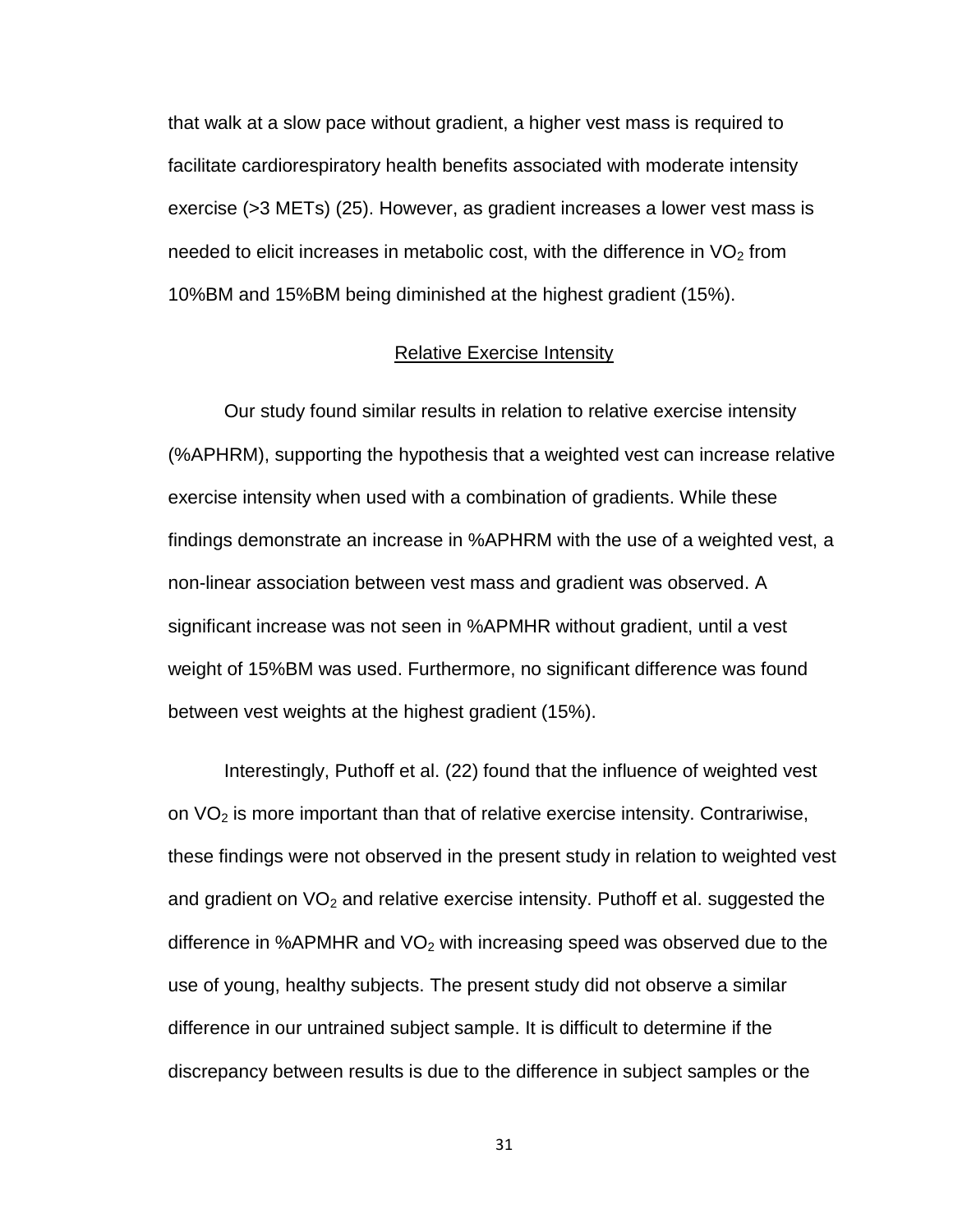impact of gradient. It is likely that our untrained subjects would elicit greater changes in %APMHR than those observed in a young, healthy population due to fitness level, as %APMHR has been shown to be highly fitness dependent [\(23\)](#page-64-7).

#### **Gradient**

Based on the results shown in Table 2, the effect of gradient appears to have a greater influence on metabolic cost than that of vest weights up to 15%BM. Under no condition did either weighted vest condition equate to the next gradient interval. However, this may be indicative of the larger gradient increments used (5% increments) in the present study or the maximum vest weight examined being 15%BM; however, it is questionable if our untrained sample could safely tolerate walking at 15% incline with a weighted vest above 15%BM. Puthoff et al. [\(26\)](#page-65-0) have shown a similar interaction when examining walking velocity and weighted vest use below 15%BM. Vests weights of 15- 20%BM elicited exercise intensities equivalent to higher walking speeds in a nonweighted condition. While the relationship of walking speed was not examined in the present study, Ehlen et al. [\(4\)](#page-62-1) have found that slow walking speeds, even at modest inclines (6%) result in exercise intensities that equate to or exceed faster walking speeds. Our findings illustrate the significant impact of gradient on exercise intensity in less-fit individuals, as the incorporation of just 5% gradient resulted in a greater impact on metabolic cost (4.6 kcal/min) than did 15%BM with no gradient (3.8 kcal/min). These findings suggest that while weighted vests up to 15% BM may not facilitate exercise intensities (57.4 %APMHR) proportional to 5% gradient increases (61.2 %APMHR), weighted vest use may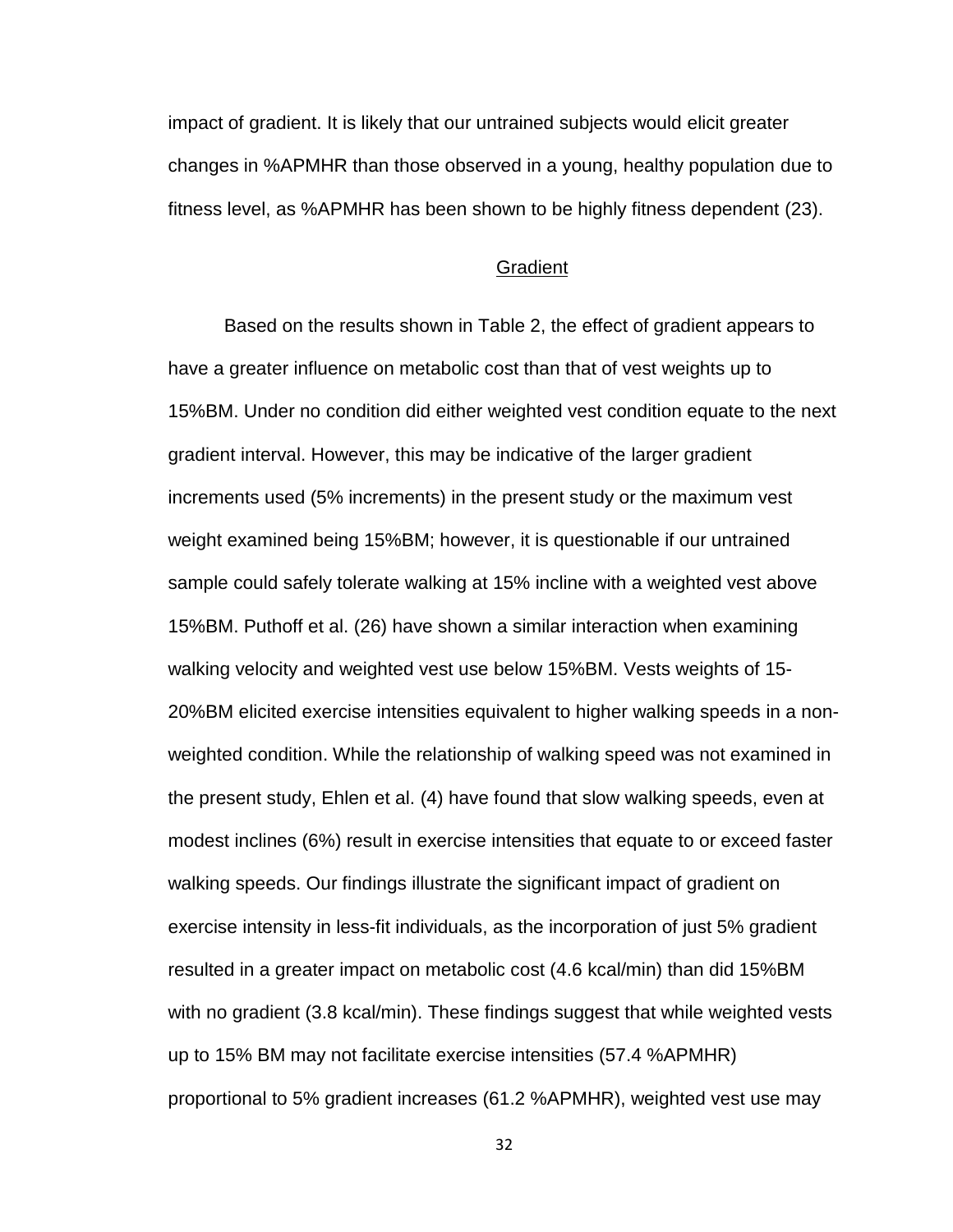be a viable supplement to increase metabolic parameters at a given gradient increment to expend more calories. Lower extremity joint loading was not measured in the present study. Ehlen et al. [\(4\)](#page-62-1) found decreased lower extremity joint loading while slow walking up gradients up to 9% in obese individuals. Future research should examine this aspect of graded walking with weighted vests, as there exists a strong positive relationship between level walking speed and lower extremity joint loading [\(15\)](#page-63-7).

#### Perceived Exertion

Interestingly, perceived exertion followed a different trend than that of  $VO<sub>2</sub>$ and %APMHR. Borg's RPE scale is a widely used psychometric tool to assess a subjective perception of effort that is strongly correlated with heart rate changes [\(28\)](#page-65-6). Despite the significant interactions observed in  $VO<sub>2</sub>$  and %APMHR, no significant interaction was seen for RPE in weighted vest with gradient in the present study. However, examination of the main effects identified a significant difference between both weighted vest conditions when compared to no vest. This has practical implications for those who may not be able to walk at higher velocities, but are seeking ways to achieve higher exercise intensities. Additionally, as opposed to faster walking, slow walking reduces the perceived exertion of exercise, potentially resulting in increased activity time and exercise adherence [\(10\)](#page-63-0). The use of a weighted vest up to 15%BM may be a viable supplement to an uphill walking program to maximize caloric expenditure while having minimal impact on perceived exertion.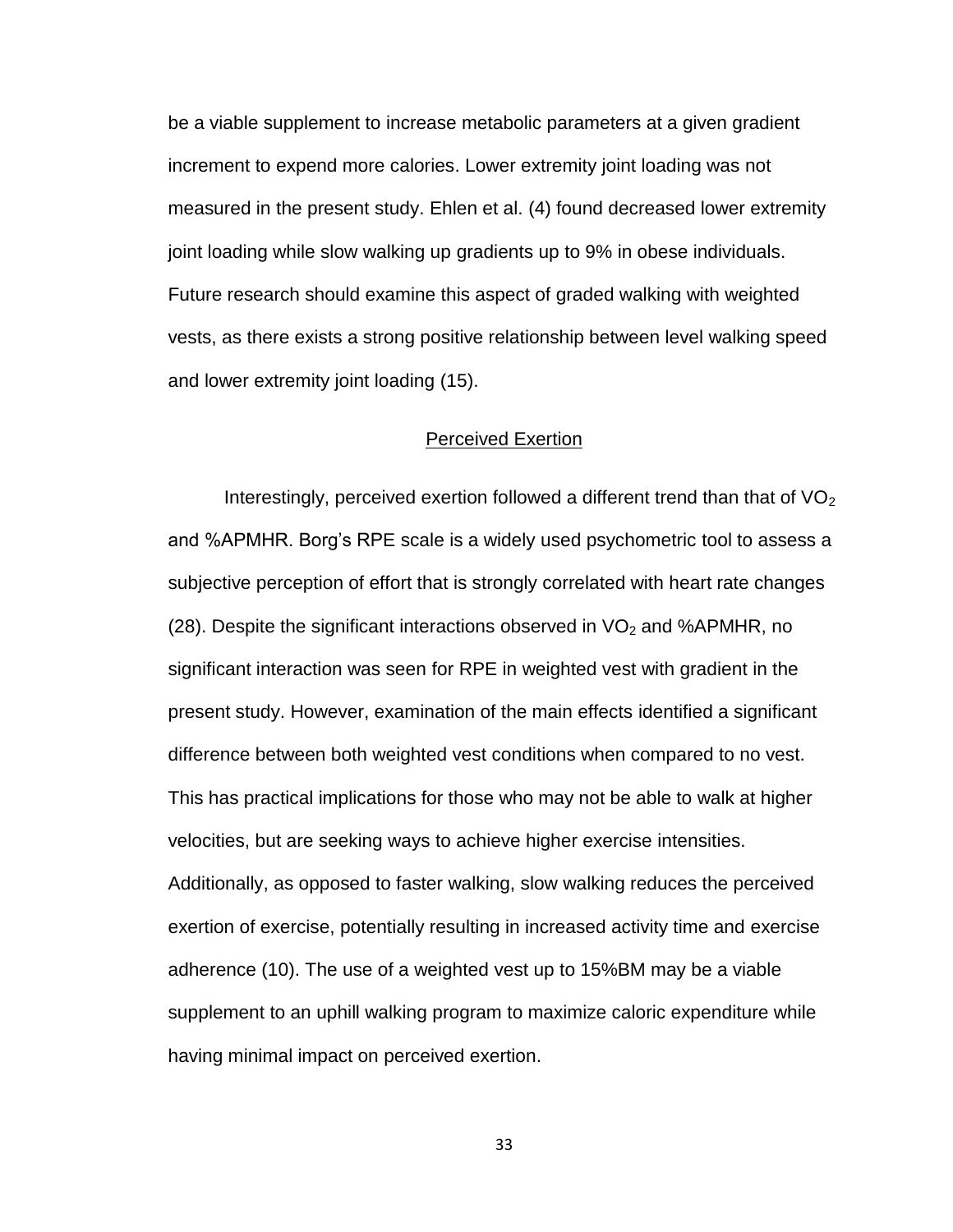#### **Conclusions**

Several conclusions can be drawn from this study. First, the interaction between weighted vests and gradient does not produce a linear relationship with metabolic cost. Second, the use of a weighted vest with incrementally increasing gradients produces a similar relationship between  $VO<sub>2</sub>$  and %APMHR in less-fit females. Lastly, a 5% increase in BM from 10 to 15% does not equate to a higher perception of exertion. This has practical implications on the selection of a walking protocol for less-fit exercisers and fitness professionals working with this population. While it has been shown that slow walking up gradients has less of an impact on joint stress than fast walking [\(4\)](#page-62-1), future research is needed to examine the impact of weighted vest use in combination with gradient on joint stress.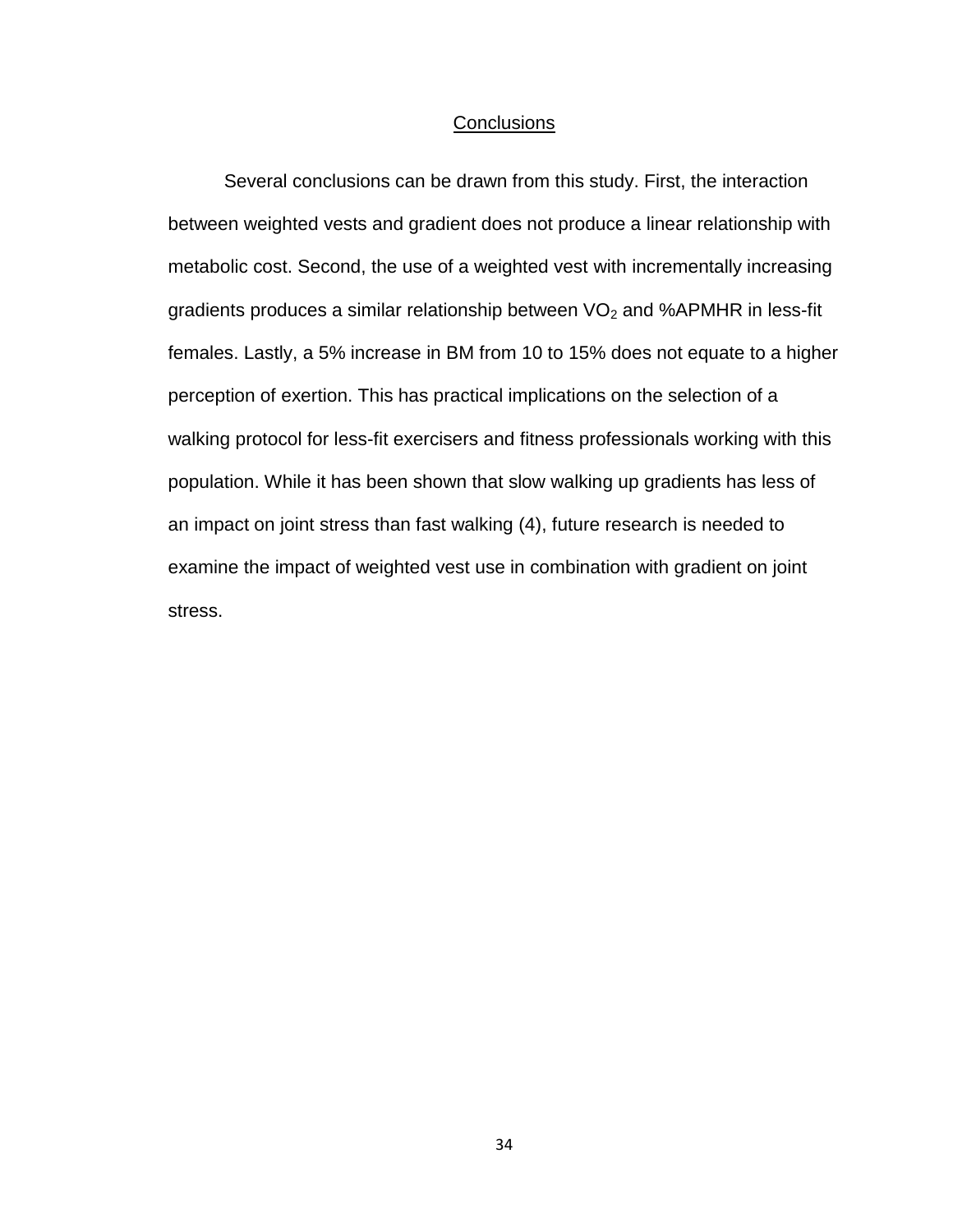# Appendices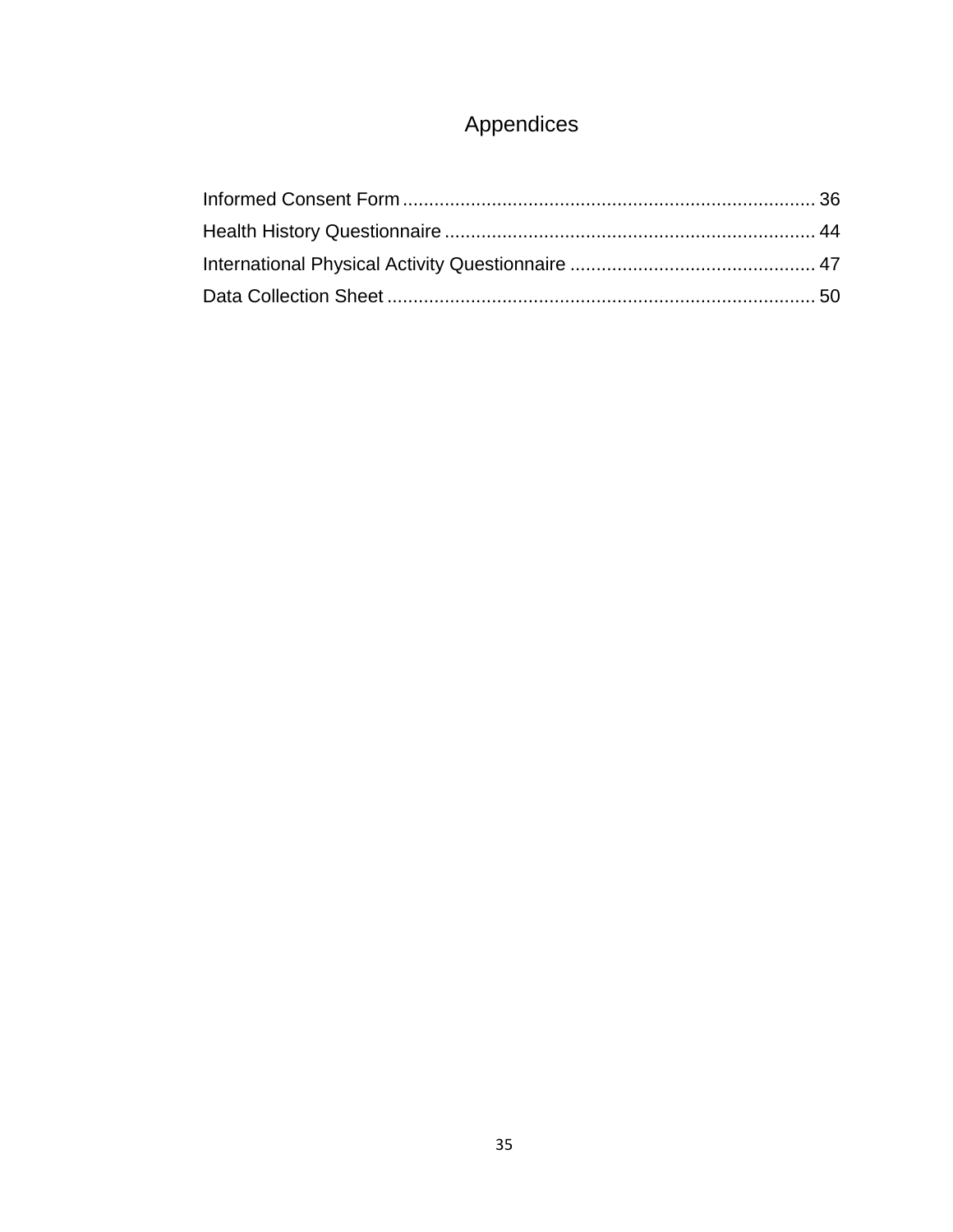## APPENDIX A

## **The University of New Mexico**

## **Consent to Participate in Research**

# **The metabolic cost of slow graded treadmill walking with a weighted vest in untrained females**

## **HRPO-13-070**

#### **04/15/2013**

#### **Purpose and General Information**

You are being asked to participate in a research study that is being done by Dr. Len Kravitz, who is the Principal Investigator, and his associates. This research is being done to evaluate the amount of calories that are burned with slow walking while wearing weighted vests at various grades on a treadmill. Treadmill walking programs, either level or inclined, are a commonly chosen exercise routine. These programs are generally accessible to the public and have various health benefits, such as, increases in heart and lung health and improvements in strength in the legs. However, beginning exercisers or those with conditions that limit walking speeds may not be able to safely achieve an exercise intensity that would cause these benefits. A potential way to address this is to use a weighted vest to provide an increased exercise intensity for slower walkers. Prior research has examined the use of weighted vests in physically fit populations; however, no studies have examined the use of weighted vests in less fit populations using various treadmill grades and slow walking speeds. You are being asked to participate because you are a woman who does not regularly exercise and does not have any chronic medical conditions. Approximately 13 people will take part in this study at the University of New Mexico.

This form will explain the study to you, including the possible risks as well as the possible benefits of participating. This is so you can make an informed choice about whether or not to participate in this study. Please read this Consent Form carefully. Ask the investigators or study staff to explain any words or information that you do not clearly understand.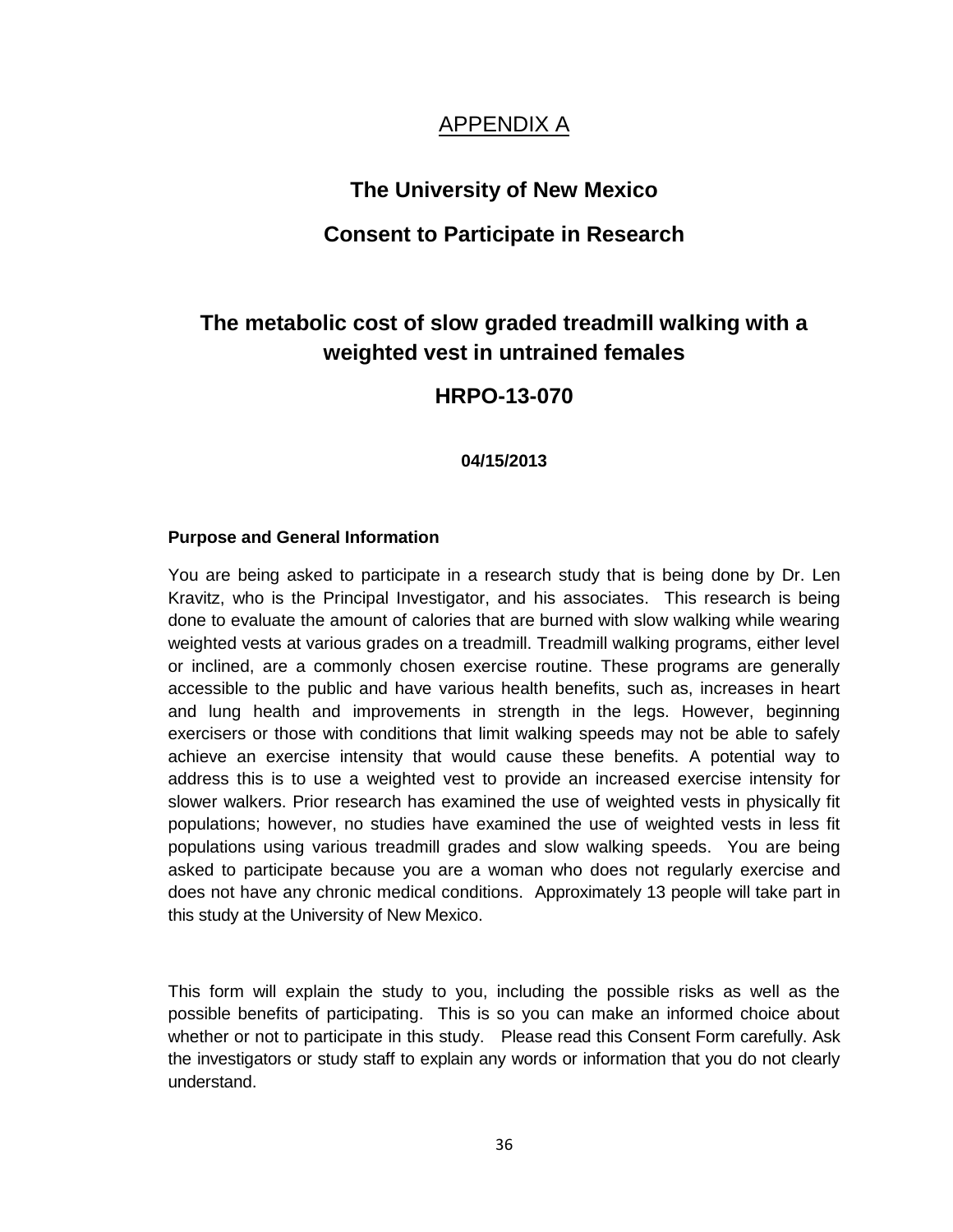#### **What will happen if I participate?**

If you agree to be in this study, you will be asked to read and sign this Consent Form. After you sign the Consent Form, the following things will happen:

Overview and First Visit

1. You will be asked to visit the Exercise Physiology Lab in Johnson Center on the University of New Mexico main campus three times over a 1-3 week timeframe.

2. Each visit will be separated by at least 48 hours with no more than 10 days between visits.

3. Prior to each visit, you will be asked to not exercise 24 hours before testing and to not consume food or caffeine 4 hours before testing.

4. The first visit will take approximately 1-2 hours, while the second and third visits will take approximately 1 hour each.

5. During your first visit, you will fill out paperwork including a HIPAA form, health history questionnaire, the International Physical Activity Questionnaire (IPAQ), and consent form. Your resting heart rate, height and weight will be measured, and body fat will be estimated via bioelectrical impedance analysis (BIA). This measurement is done using a hand-held device that uses a very small electrical current between two electrodes to measure resistance. The resistance is converted to % body fat with an equation based on your sex, age, height, and weight.

6. A submaximal 6 minute walking test (Ebbeling treadmill test) will be performed with no weighted vest to estimate your maximal oxygen consumption (VO2max). This test requires you to walk for 6 minutes at a constant intensity of approximately 50-70% of your maximal heart rate (prediction based on your age) at a 5% incline on a treadmill.

7. Following the 6 minute walking test, you will rest for 10 minutes or however long it takes for your heart rate to return to resting values.

8. You will randomly be assigned to either of three conditions: 1) wearing a weighted vest weighing 10% of your body weight, 2) wearing a vest weighing 15% of your body weight, or 3) wearing no vest.

9. You will wear a heart rate monitor (strap around chest) and a mouth piece and noseclip setup that is connected to a gas analyzer to measure your exhaled oxygen and carbon dioxide throughout each trial. Rating of perceived exertion (how hard you feel you are working) on a scale of 6-20 will be recorded at the end of each exercise stage.

10. You will walk on a treadmill at a constant speed of 2.5 mph with incremental inclines (0%, 5%, 10%, and 15%) for 4 minutes each.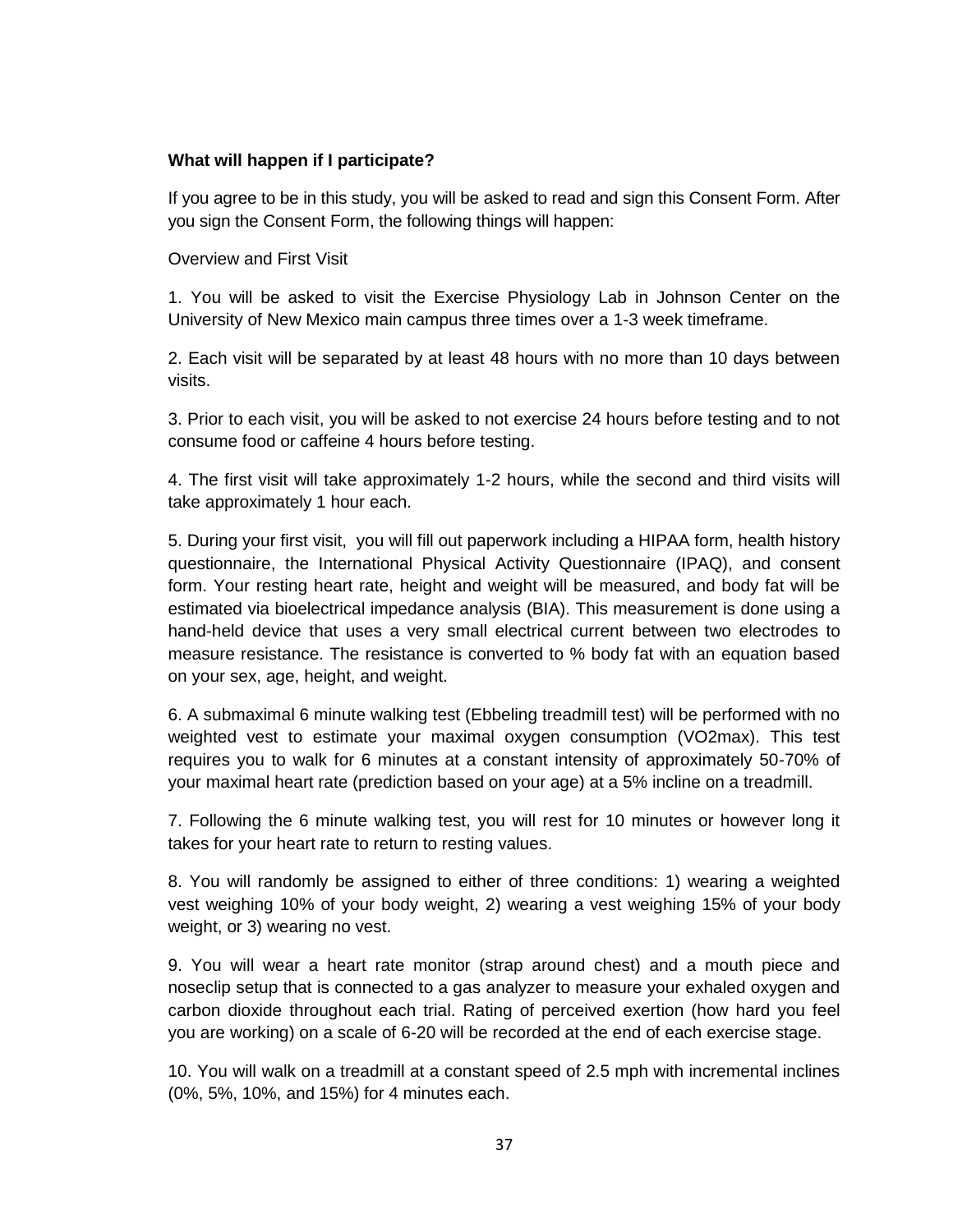11. Following 4 minutes of walking at 0% incline and 4 minutes at 5% incline (8 minutes total walking), the mouthpiece and noseclip will be removed and you will rest for 10 minutes.

12. The same process will be repeated for 10% incline and 15% incline. (Total walking time for all stages is 16 minutes).

13. Your next visit will be scheduled before leaving and each trial must be no less than 48 hours apart.

### Second Visit

1. Your weight will be measured upon arrival and you will perform a 6 minute warm-up upon arrival at the same intensity as the Ebbeling 6 minute walk test performed during the first visit.

2. Your will rest for 10 minutes or however long it takes for your heart rate to return to resting values and follow the same procedure as the first visit for one of the remaining vest conditions.

Third Visit

1. Same as second visit but with final vest condition.

Participation in this study will take a total of 3-4 hours over a period of 1-3 weeks.

## **What are the possible risks or discomforts of being in this study?**

Every effort will be made to protect the information you give us. However, there is a small risk of loss of privacy and/or confidentiality that may result in stigmatization, hardship or inconvenience. There are small risks associated with submaximal exercise testing including the following: brief feelings of nausea, lightheadedness, muscle cramps, or dizziness.

There are risks of stress, emotional distress, inconvenience and possible loss of privacy and confidentiality associated with participating in a research study.

For more information about risks and side effects, ask the investigator.

## **How will my information be kept confidential?**

Your name and other identifying information will be maintained in locked files, available only to authorized members of the research team, for the duration of the study. For any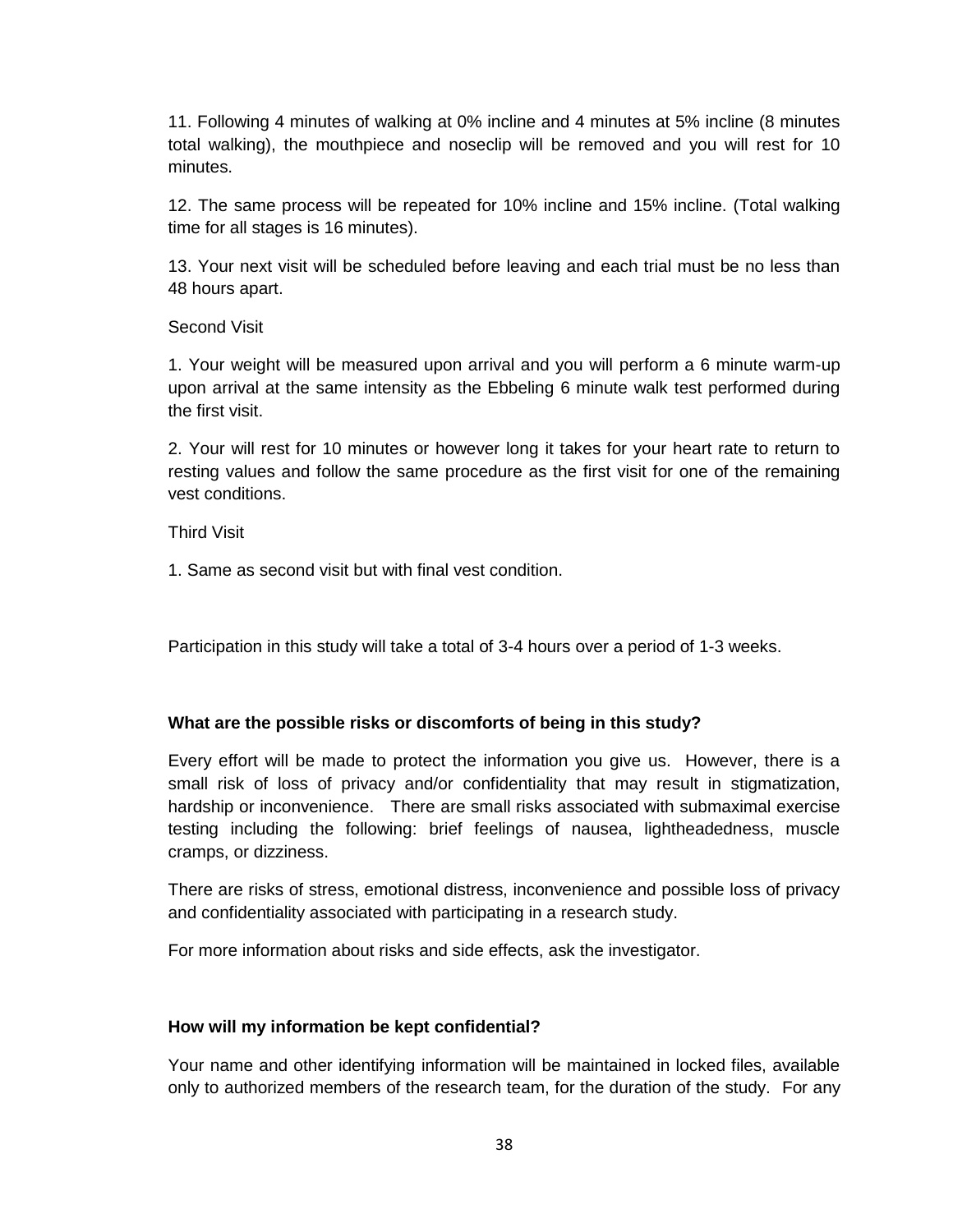information entered into a computer, the only identifier will be a unique study identification (ID) number. Any personal identifying information and any record linking that information to study ID numbers will be destroyed when the study is completed. Information resulting from this study will be used for research purposes and may be published; however, you will not be identified by name in any publications.

Information from your participation in this study may be reviewed by federal and state regulatory agencies, and by the UNM Institutional Review Board (IRB) which provides regulatory and ethical oversight of human research. There may be times when we are required by law to share your information. However, your name will not be used in any published reports about this study.

### **What are the benefits to being in this study?**

There may or may not be direct benefit to you from being in this study. However, your participation may help find out more about your body in terms of body fat percentage, your estimated cardiorespiratory fitness level, and how your body responds to a new form of exercise.

### **What other choices do I have if I don't participate?**

Taking part in this study is voluntary so you can choose not to participate.

### **Will I be paid for taking part in this study?**

You will be compensated \$25 within 90 days via check following the completion of all trials in this study. You will not be compensated if you drop out prior to completing all of the trials in this study.

### **What will happen if I am injured or become sick because I took part in this study?**

If you are injured or become sick as a result of this study, UNMHSC will provide you with emergency treatment, at your cost.

No commitment is made by the University of New Mexico Health Sciences Center (UNMHSC) to provide free medical care or money for injuries to participants in this study.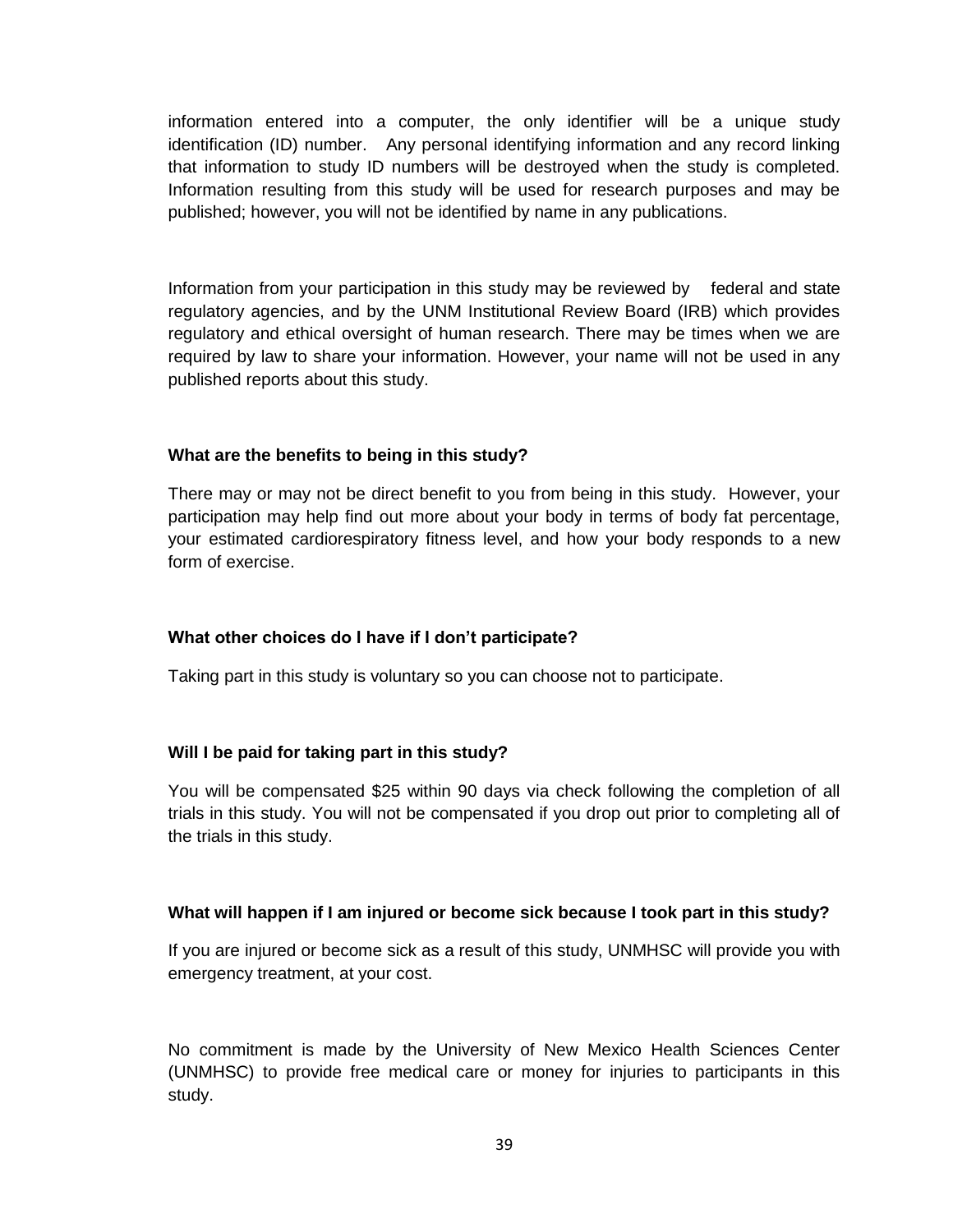In the event that you have an injury or illness that is caused by your participation in this study, reimbursement for all related costs of care will be sought from your insurer, managed care plan, or other benefits program. If you do not have insurance, you may be responsible for these costs. You will also be responsible for any associated co-payments or deductibles required by your insurance.

It is important for you to tell the investigator immediately if you have been injured or become sick because of taking part in this study. If you have any questions about these issues, or believe that you have been treated carelessly in the study, please contact the Institutional Review Board (IRB) at (505) 272-1129 for more information.

## **How will I know if you learn something new that may change my mind about participating?**

You will be informed of any significant new findings that become available during the course of the study, such as changes in the risks or benefits resulting from participating in the research or new alternatives to participation that might change your mind about participating.

### **Can I stop being in the study once I begin?**

Yes. You can withdraw from this study at any time without affecting your access to future health care or other services to which you are entitled. .

The investigators have the right to end your participation in this study if they determine that you no longer qualify to take part, if you do not follow study procedures, or if it is in your best interest or the study's best interest to stop your participation.

## **HIPAA Authorization for Use and Disclosure of Your Protected Health Information (HIPAA)**

As part of this study, we will be collecting health information about you and sharing it with others. This information is "protected" because it is identifiable or "linked" to you.

### **Protected Health Information (PHI)**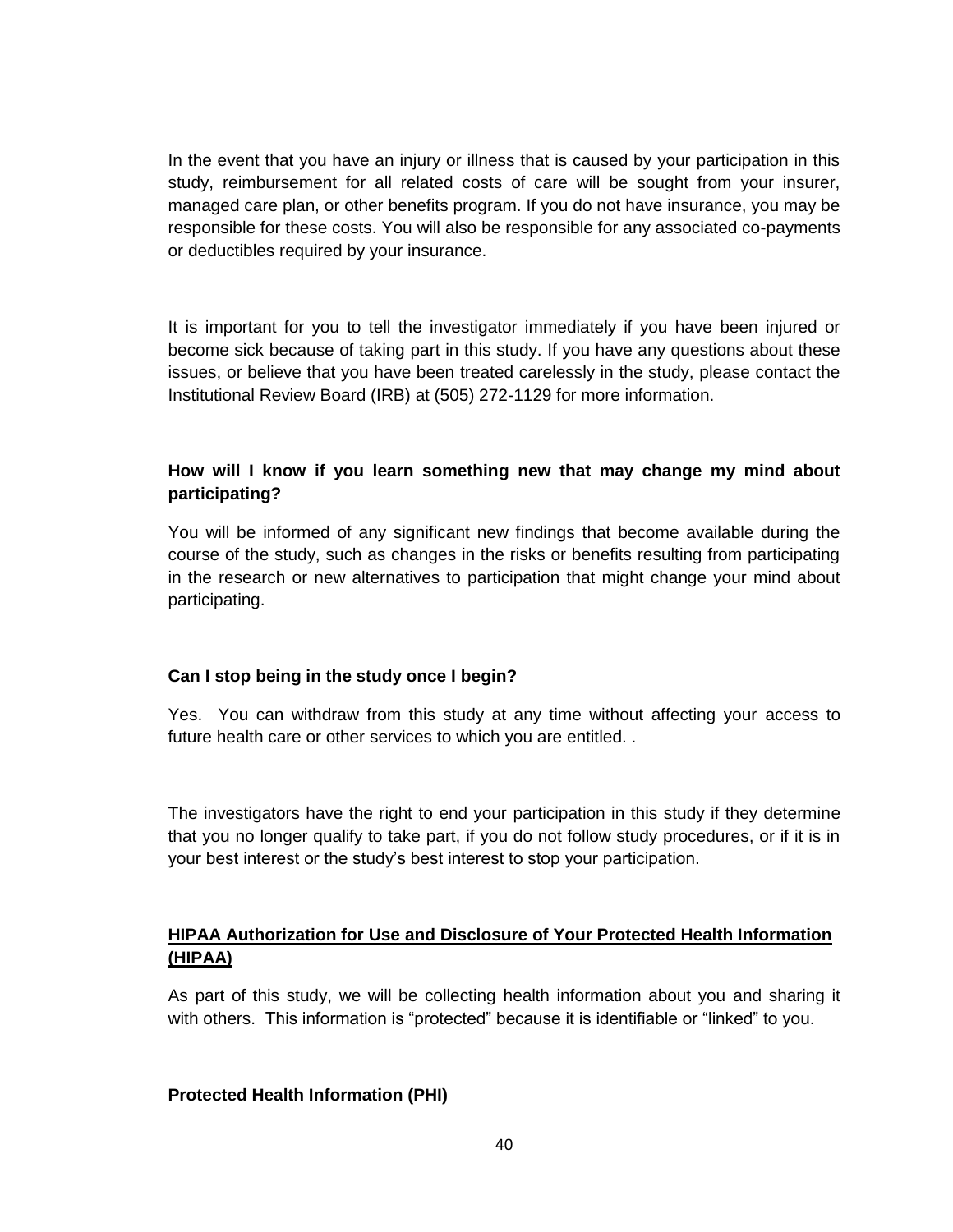By signing this Consent Document, you are allowing the investigators and other authorized personnel to use your protected health information for the purposes of this study. This information may include: personal health information, and testing results.

In addition to researchers and staff at UNM and other groups listed in this form, there is a chance that your health information may be shared (re-disclosed) outside of the research study and no longer be protected by federal privacy laws. Examples of this include disclosures for law enforcement, judicial proceeding, health oversight activities and public health measures.

#### **Right to Withdraw Your Authorization**

Your authorization for the use and disclosure of your health information for this study shall not expire unless you cancel this authorization. Your health information will be used or disclosed as long as it is needed for this study. However, you may withdraw your authorization at any time provided you notify the UNM investigators in writing. To do this, please send letter notifying them of your withdrawal to:

Len Kravitz MSC 04 2610

1 University of New Mexico

Albuquerque New Mexico 87131

Please be aware that the research team will not be required to destroy or retrieve any of your health information that has already been used or shared before your withdrawal is received.

### **Refusal to Sign**

If you choose not to sign this consent form and authorization for the use and disclosure of your PHI, you will not be allowed to take part in the research study.

#### **What if I have questions or complaints about this study?**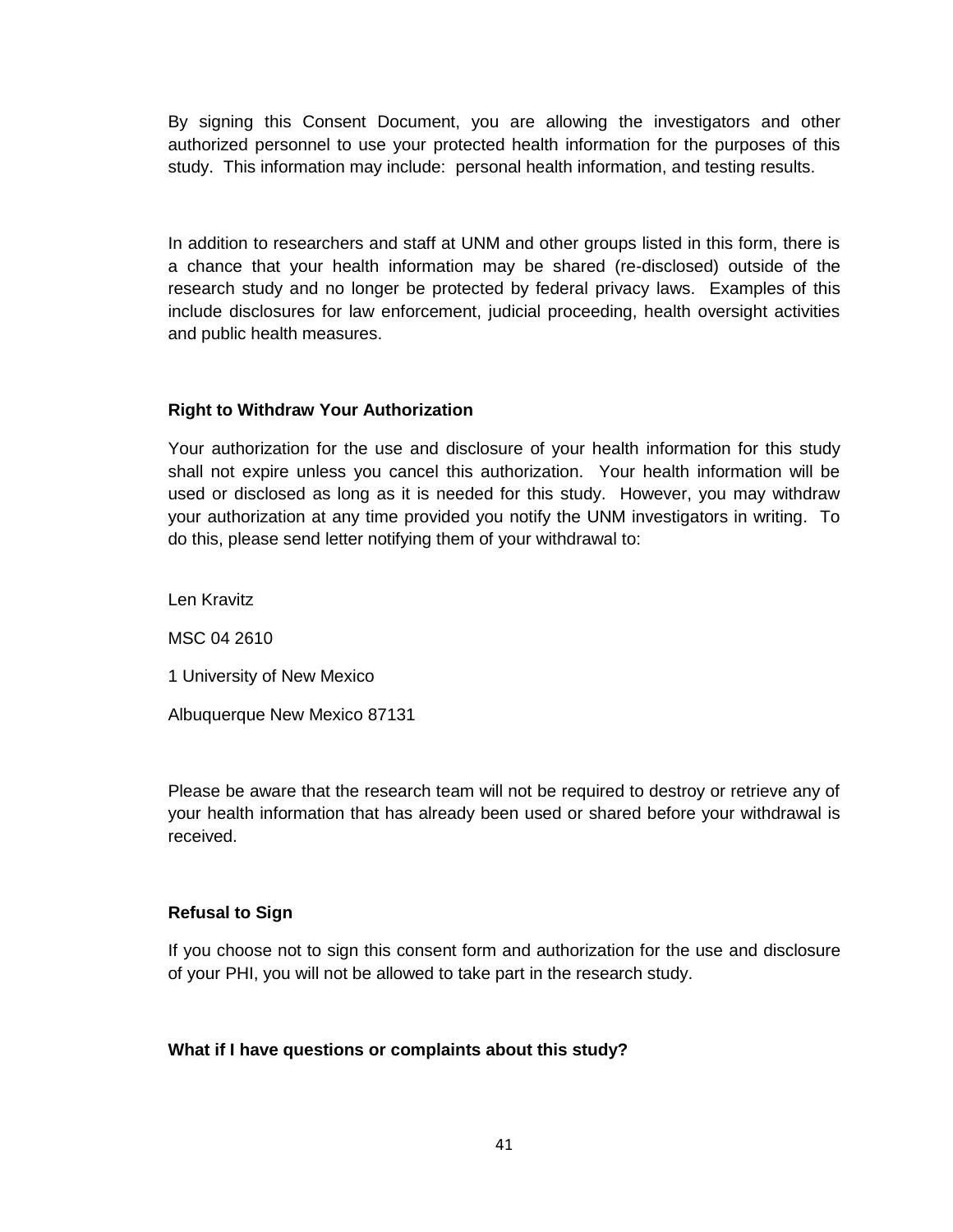If you have any questions, concerns or complaints at any time about the research study, Len Kravitz, Ph.D. , or his associates will be glad to answer them at (505) 277-2658 Monday-Friday 8 am- 5 pm. If you need to contact someone after business houros or on weekends, please call (505)-350-8370 and ask for Jeremy McCormick. If you would like to speak with someone other than the research team, you may call the UNM IRB office at (505) 272-1129. The IRB is a group of people from UNM and the community who provide independent oversight of safety and ethical issues related to research involving human participants.

### **What are my rights as a research participant?**

If you have questions regarding your rights as a research participant, you may call the Human Research Protections Office (HRPO) at (505) 272-1129 or visit the HRPO website at http://hsc.unm.edu/som/research/hrrc/.

## **Consent and Authorization**

You are making a decision whether to participate in this study. Your signature below indicates that you read the information provided (or the information was read to you). By signing this Consent Form, you are not waiving any of your legal rights as a research participant.

I have had an opportunity to ask questions and all questions have been answered to my satisfaction. By signing this Consent Form, I agree to participate in this study and give permission for my health information to be used or disclosed as described in this Consent Form. A copy of this Consent Form will be provided to me.

/

/

Name of Adult Participant (print) Signature of Adult Participant **Date** 

I have explained the research to the participant and answered all of his/her questions. I believe that he/she understands the information in this consent form and freely consents to participate.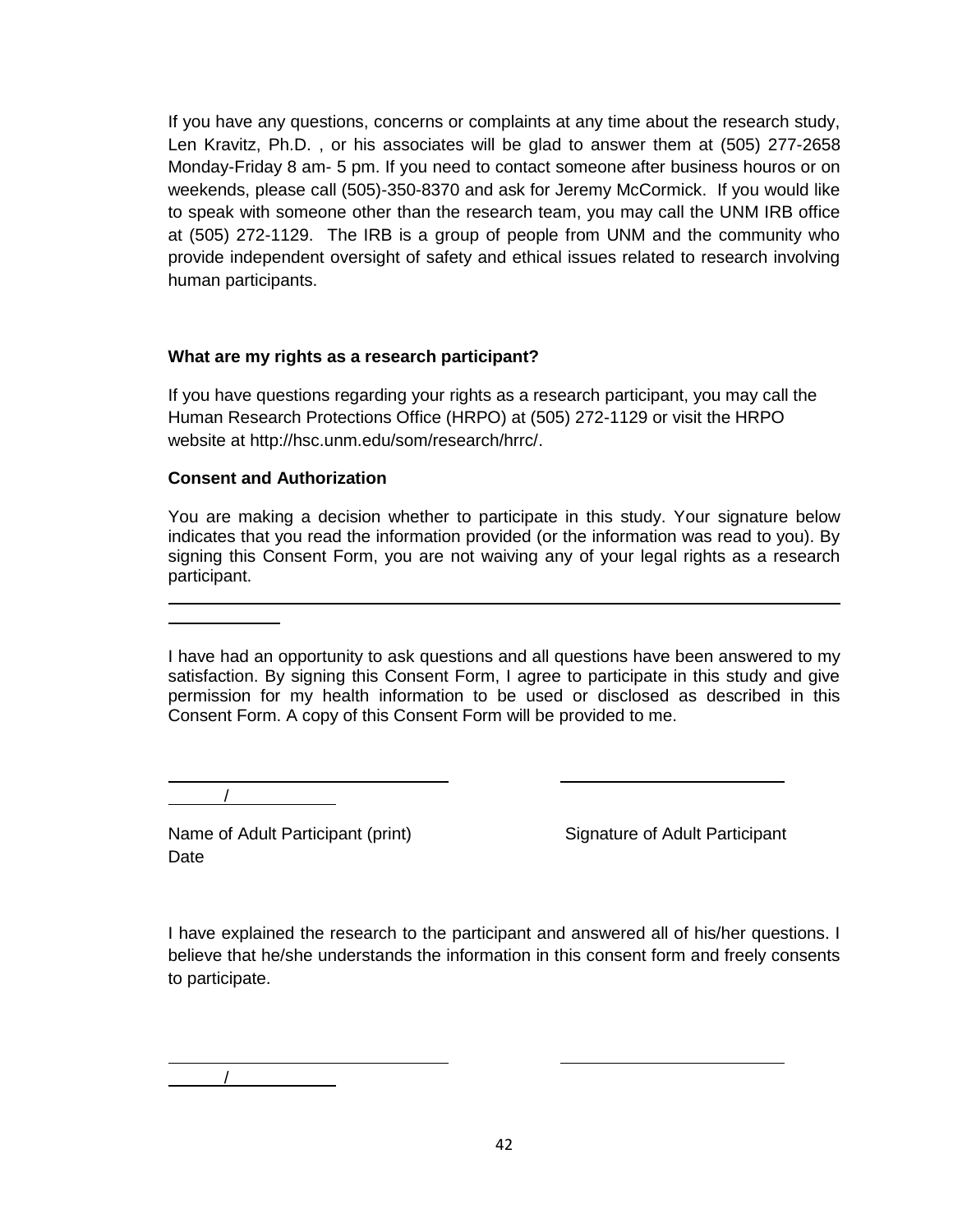Name of Research Team Member Signature of Research Team Member Date

#### **Child Assent**

You are making a decision whether to participate (or to have your child participate) in this study. Your signature below indicates that you read the information provided (or the information was read to you).

/

Date

Name of Child Participant **Signature of Child Participant** 

/

Name of Parent/Child's Legal Guardian Signature of Parent/Legal Guardian Date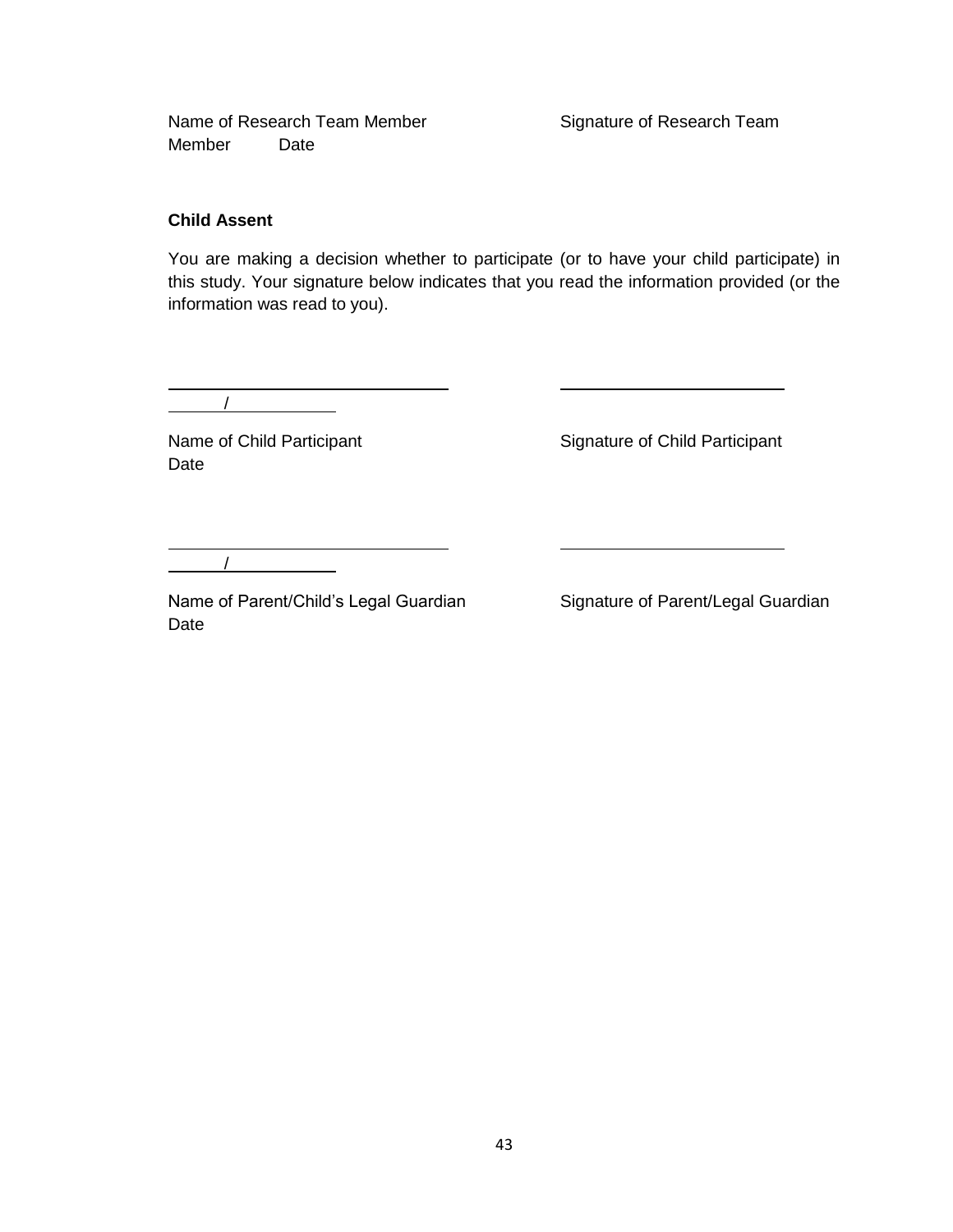# APPENDIX B

## **HEALTH HISTORY QUESTIONNAIRE (RESEARCH ONLY 5/20/02)**

| Date $\frac{1}{\sqrt{2}}$                                                                             |
|-------------------------------------------------------------------------------------------------------|
|                                                                                                       |
|                                                                                                       |
| Date of Birth __/__/___ Age____ Gender____ Ethnicity________ Phone                                    |
|                                                                                                       |
| <u>_zip_________</u>                                                                                  |
|                                                                                                       |
|                                                                                                       |
|                                                                                                       |
|                                                                                                       |
|                                                                                                       |
| _phone                                                                                                |
|                                                                                                       |
|                                                                                                       |
|                                                                                                       |
|                                                                                                       |
|                                                                                                       |
| Have you ever had any of the following cardiovascular problems? Please check all that apply.<br>Valve |
| <b>Dizziness</b>                                                                                      |
| Congestive heart failure                                                                              |
| Cancer (specify type)                                                                                 |
|                                                                                                       |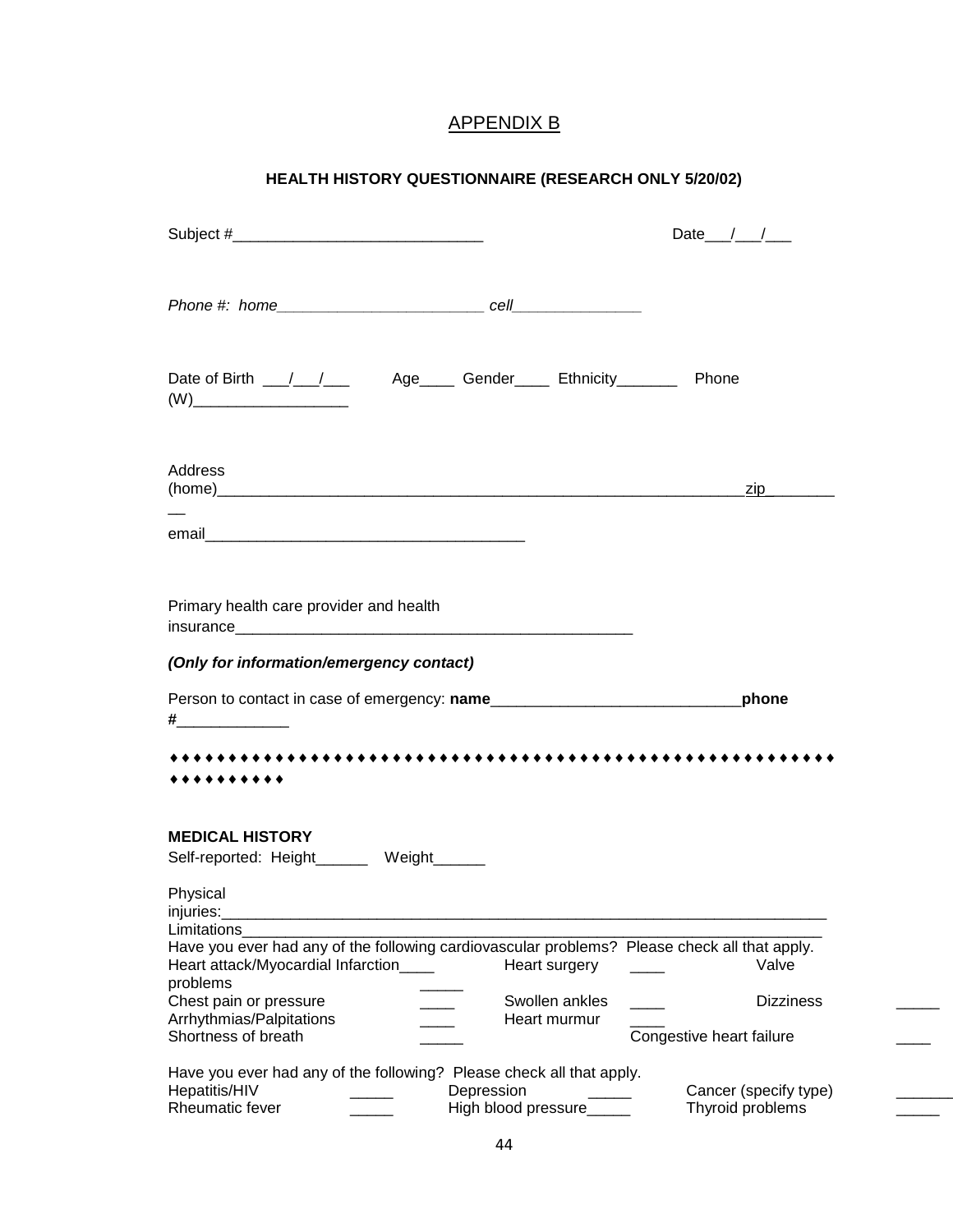| ______Obesity______ Total cholesterol >200 mg/dl______<br>Kidney/liver disease<br>______Asthma ______ HDL cholesterol <35 mg/dl_____<br>Diabetes (specify type)<br>Emphysema<br>Stroke LDL cholesterol >135 mg/dl<br>Trygylcerides>150 mg/dl |
|----------------------------------------------------------------------------------------------------------------------------------------------------------------------------------------------------------------------------------------------|
| Do immediate blood relatives (biological parents & siblings only) have any of the conditions listed<br>above? If yes, list the problem, and family member age at diagnosis.                                                                  |
| Is your mother living? Y N<br>Age at death Cause                                                                                                                                                                                             |
| Is your father living? Y N Age at death__________ Cause_________________________                                                                                                                                                             |
| Do you currently have any condition not listed that may influence test results? Y<br>N                                                                                                                                                       |
|                                                                                                                                                                                                                                              |
| Indicate level of your overall health. Excellent _______ Good _______ Fair _____ Poor______                                                                                                                                                  |
| Are you taking any medications, vitamins or dietary supplements now? Y N                                                                                                                                                                     |
| If yes, what are                                                                                                                                                                                                                             |
| Do you have allergies to any medications? If yes, what are they?                                                                                                                                                                             |
| Are you allergic to latex? Y<br>N                                                                                                                                                                                                            |
| Have you been seen by a health care provider in the past year? Y<br>N                                                                                                                                                                        |
| If yes, elaborate                                                                                                                                                                                                                            |
| Have you had a prior treadmill test? Y N. If yes, when?__________________ What were the<br>results?                                                                                                                                          |
| Have you ever experienced any adverse effects during or after exercise (fainting, vomiting, shock,<br>palpitations, hyperventilation)? Y N If yes,                                                                                           |
|                                                                                                                                                                                                                                              |
|                                                                                                                                                                                                                                              |
|                                                                                                                                                                                                                                              |
| <b>LIFESTYLE FACTORS</b>                                                                                                                                                                                                                     |
| Do you now or have you ever used tobacco? Y N<br>Quantity____/day<br>Years since quitting_________________                                                                                                                                   |
| How often do you drink the following?                                                                                                                                                                                                        |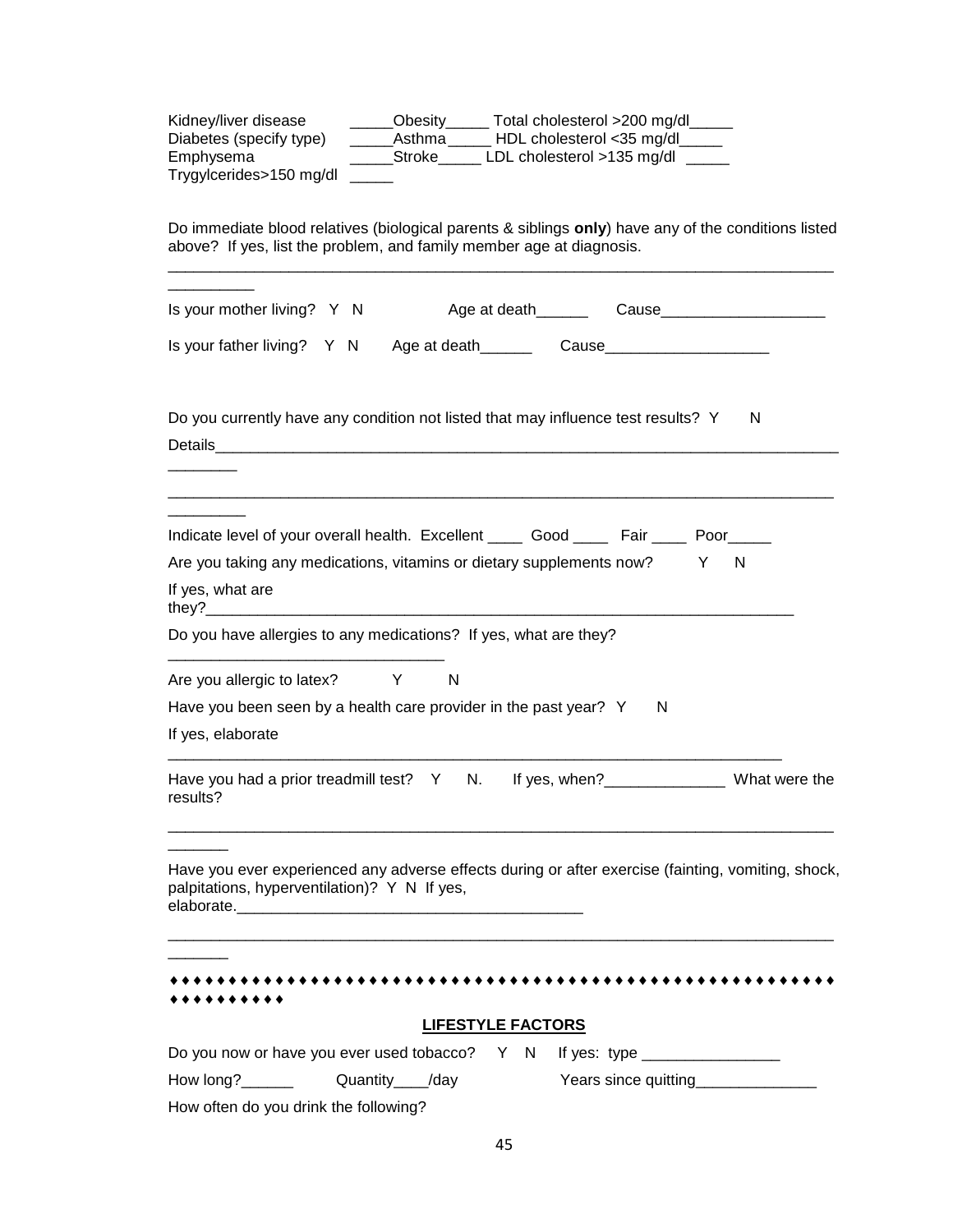| Wine_____________oz/week  |                                                          |                                   | Caffeinated coffee, tea, or soda _________oz/day Hard liquor _________oz/wk            |   |   |
|---------------------------|----------------------------------------------------------|-----------------------------------|----------------------------------------------------------------------------------------|---|---|
| Beer oz/wk                |                                                          |                                   |                                                                                        |   |   |
|                           |                                                          |                                   | Indicate your current level of emotional stress. High_______ Moderate _______ Low_____ |   |   |
|                           |                                                          |                                   |                                                                                        |   |   |
|                           |                                                          | <b>PHYSICAL ACTIVITY/EXERCISE</b> |                                                                                        |   |   |
| <b>Physical Activity</b>  |                                                          |                                   |                                                                                        |   |   |
|                           | Minutes/Day (Weekdays) Minutes/Day (Weekends)            |                                   |                                                                                        |   |   |
|                           |                                                          |                                   |                                                                                        |   |   |
|                           |                                                          |                                   | Do you train in any activity (eg. jogging, cycling, swimming, weight-lifting)?         | Y | N |
| How well trained are you? |                                                          |                                   |                                                                                        |   |   |
|                           | <b>Vigorous Exercise (&gt;30 Minute sessions)</b>        |                                   |                                                                                        |   |   |
|                           | Minutes/hours a week                                     |                                   |                                                                                        |   |   |
|                           |                                                          |                                   |                                                                                        |   |   |
|                           |                                                          |                                   |                                                                                        |   |   |
|                           |                                                          | <b>WOMEN ONLY</b>                 |                                                                                        |   |   |
|                           |                                                          |                                   | Please check the response that most closely describes your menstrual status:           |   |   |
|                           |                                                          |                                   | Post-menopausal (surgical or absence of normal menstrual periods for 12 months)        |   |   |
|                           | Eumenorrheic – Normal menstrual periods (~every 28 days) |                                   |                                                                                        |   |   |
|                           |                                                          |                                   | ______ Amenorrheic - Absence of normal menstrual periods for at least 3 months         |   |   |
|                           |                                                          |                                   | Oligomenorrheic - Irregular menstrual periods with occasional missed cycles.           |   |   |
|                           |                                                          |                                   | This subject meets the medical screening criteria to participate in this study? Y      | N |   |
|                           |                                                          |                                   |                                                                                        |   |   |
|                           |                                                          |                                   |                                                                                        |   |   |
|                           | Name of Investigator/ Research Team Member (print)       |                                   |                                                                                        |   |   |

(Signature of Investigator/ Research Team Member) Date

\_\_\_\_\_\_\_\_\_\_\_\_\_\_\_\_\_\_\_\_\_\_\_\_\_\_\_\_\_\_\_\_\_\_\_\_\_\_\_\_\_\_\_\_\_\_\_\_\_

\_\_\_\_\_\_\_\_\_\_\_\_\_\_\_\_\_\_\_\_\_\_\_\_\_\_\_\_\_\_\_\_\_\_\_\_\_\_\_\_\_\_\_\_\_\_\_\_\_ \_\_\_\_\_\_\_\_\_\_\_\_\_\_\_\_\_\_\_

\_\_\_\_\_\_\_\_\_\_\_\_\_\_\_\_\_\_\_\_\_\_\_\_\_\_\_\_\_\_\_\_\_\_\_\_\_\_\_\_\_\_\_\_\_\_\_\_\_ \_\_\_\_\_\_\_\_\_\_\_\_\_\_\_\_\_\_\_

Name of Principal Investigator (print)

(Signature of Principal Investigator) and the Date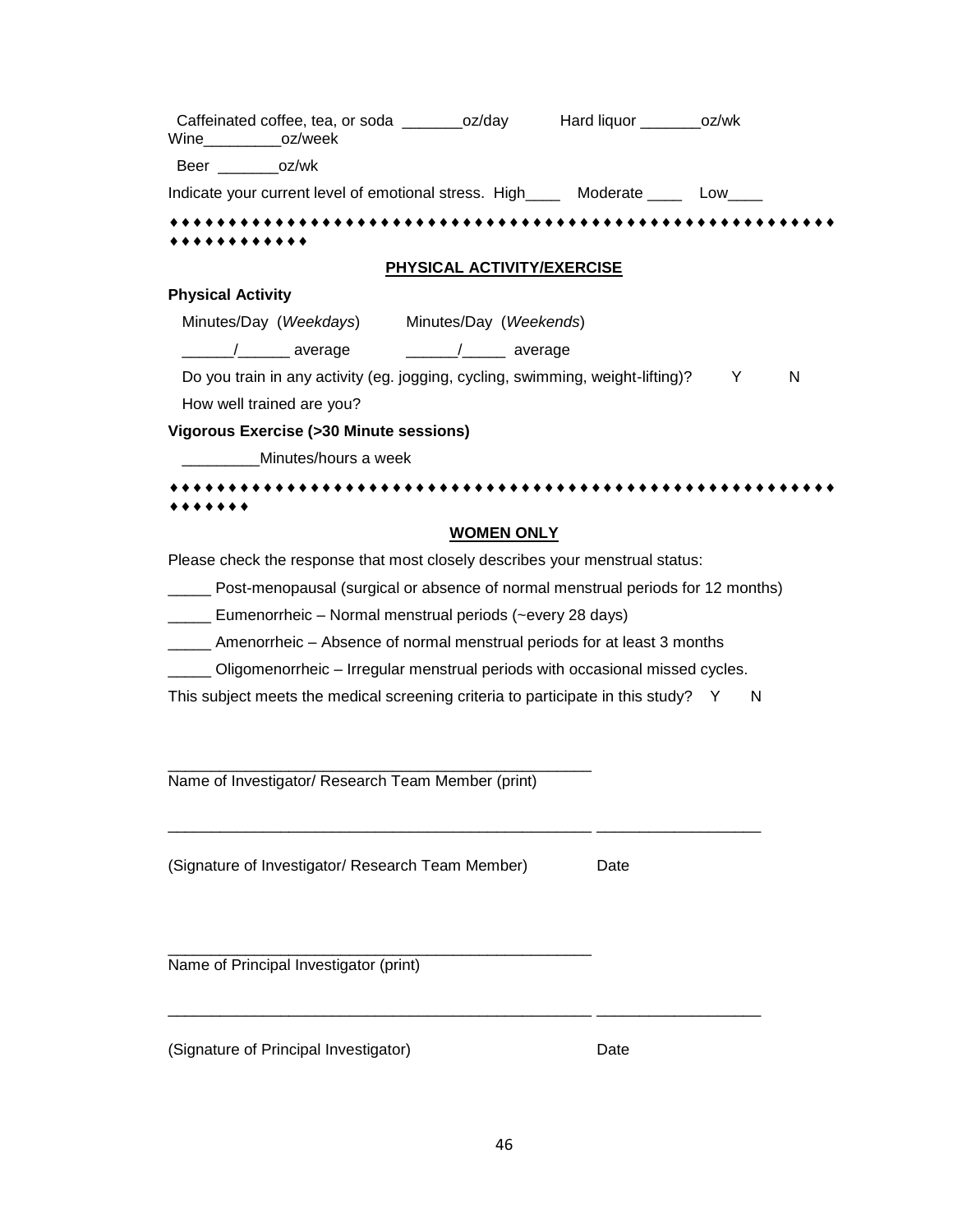## APPENDIX C

## **INTERNATIONAL PHYSICAL ACTIVITY QUESTIONNAIRE**

We are interested in finding out about the kinds of physical activities that people do as part of their everyday lives. The questions will ask you about the time you spent being physically active in the **last 7 days**. Please answer each question even if you do not consider yourself to be an active person. Please think about the activities you do at work, as part of your house and yard work, to get from place to place, and in your spare time for recreation, exercise or sport.

Think about all the **vigorous** activities that you did in the **last 7 days**. **Vigorous** physical activities refer to activities that take hard physical effort and make you breathe much harder than normal. Think *only* about those physical activities that you did for at least 10 minutes at a time.

1. During the **last 7 days**, on how many days did you do **vigorous** physical activities like heavy lifting, digging, aerobics, or fast bicycling?

| days per week                                                   |  |
|-----------------------------------------------------------------|--|
| No vigorous physical activities <b>-&gt; Skip to question 3</b> |  |

2. How much time did you usually spend doing **vigorous** physical activities on one of those days?

| hours per day       |  |  |  |  |
|---------------------|--|--|--|--|
| minutes per day     |  |  |  |  |
| Don't know/Not sure |  |  |  |  |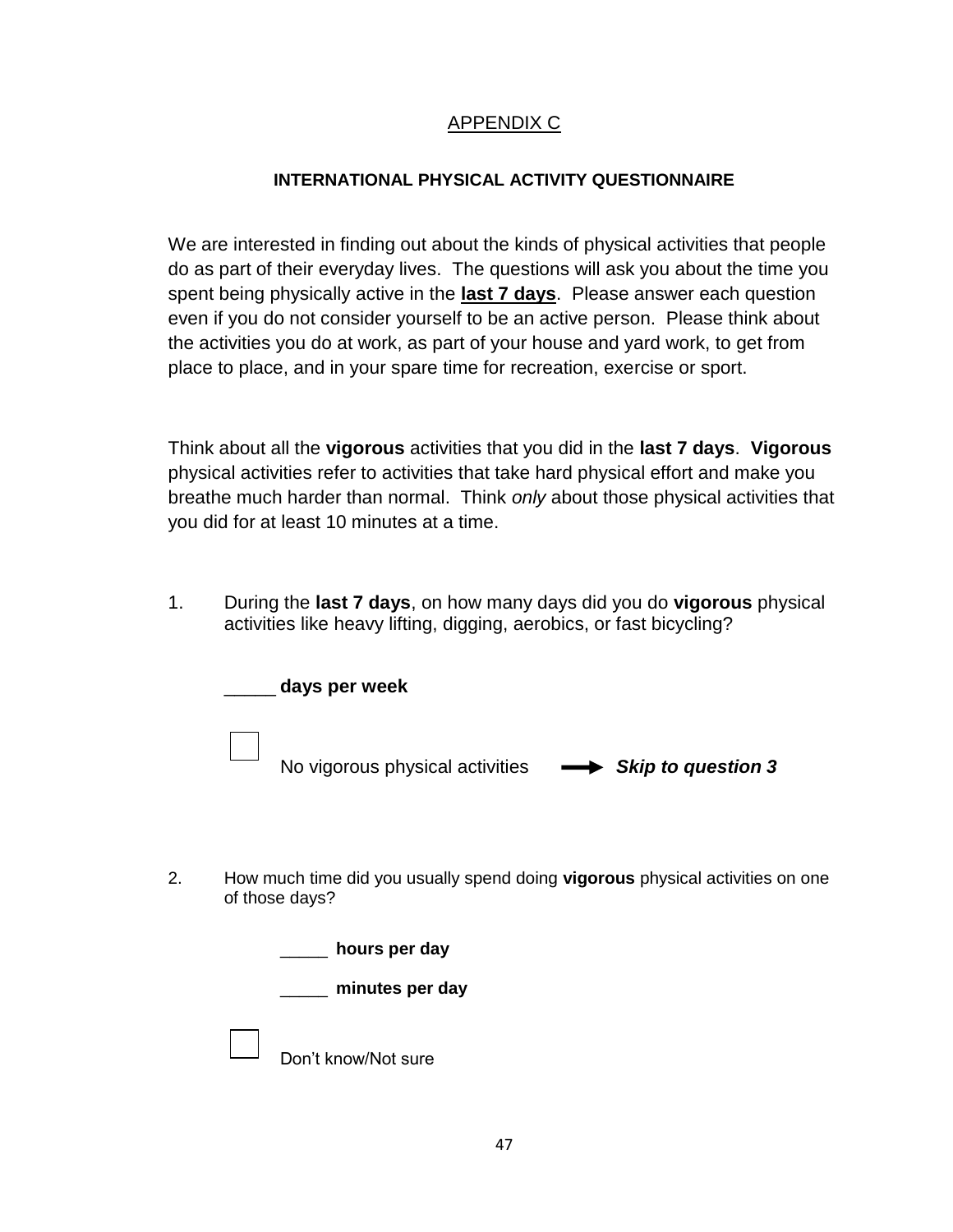Think about all the **moderate** activities that you did in the **last 7 days**. **Moderate** activities refer to activities that take moderate physical effort and make you breathe somewhat harder than normal. Think only about those physical activities that you did for at least 10 minutes at a time.

3. During the **last 7 days**, on how many days did you do **moderate** physical activities like carrying light loads, bicycling at a regular pace, or doubles tennis? Do not include walking.

| days per week                                                        |  |
|----------------------------------------------------------------------|--|
| No moderate physical activities $\longrightarrow$ Skip to question 5 |  |

4. How much time did you usually spend doing **moderate** physical activities on one of those days?

| hours per day       |
|---------------------|
| minutes per day     |
| Don't know/Not sure |

Think about the time you spent **walking** in the **last 7 days**. This includes at work and at home, walking to travel from place to place, and any other walking that you might do solely for recreation, sport, exercise, or leisure.

5. During the **last 7 days**, on how many days did you **walk** for at least 10 minutes at a time?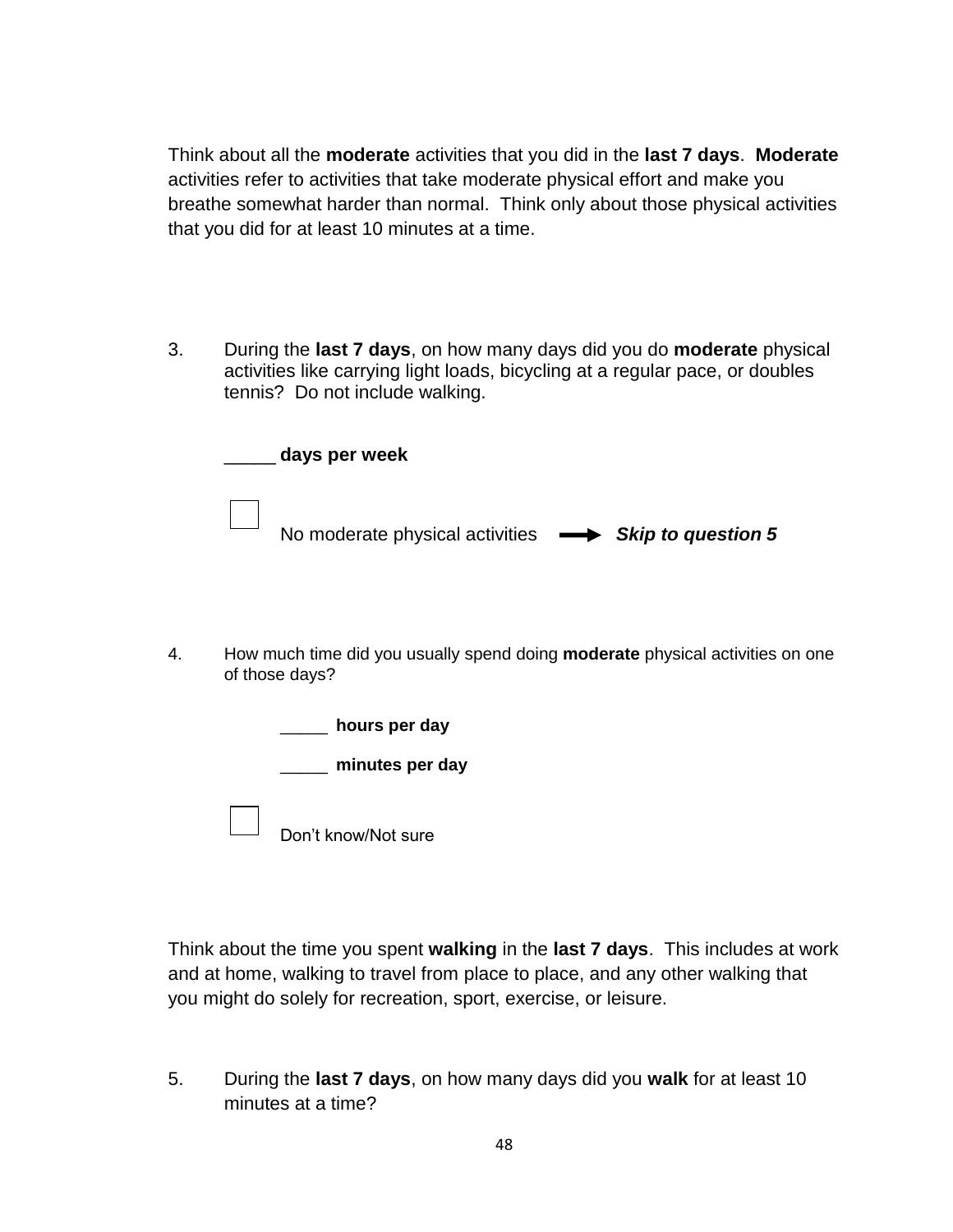|    | days per week                                                     |
|----|-------------------------------------------------------------------|
|    | No walking $\longrightarrow$ Skip to question 7                   |
| 6. | How much time did you usually spend walking on one of those days? |
|    | hours per day<br>minutes per day                                  |
|    | Don't know/Not sure                                               |

The last question is about the time you spent **sitting** on weekdays during the **last 7 days**. Include time spent at work, at home, while doing course work and during leisure time. This may include time spent sitting at a desk, visiting friends, reading, or sitting or lying down to watch television.

7. During the **last 7 days**, how much time did you spend **sitting** on a **week day**?

\_\_\_\_\_ **hours per day**

\_\_\_\_\_ **minutes per day**

Don't know/Not sure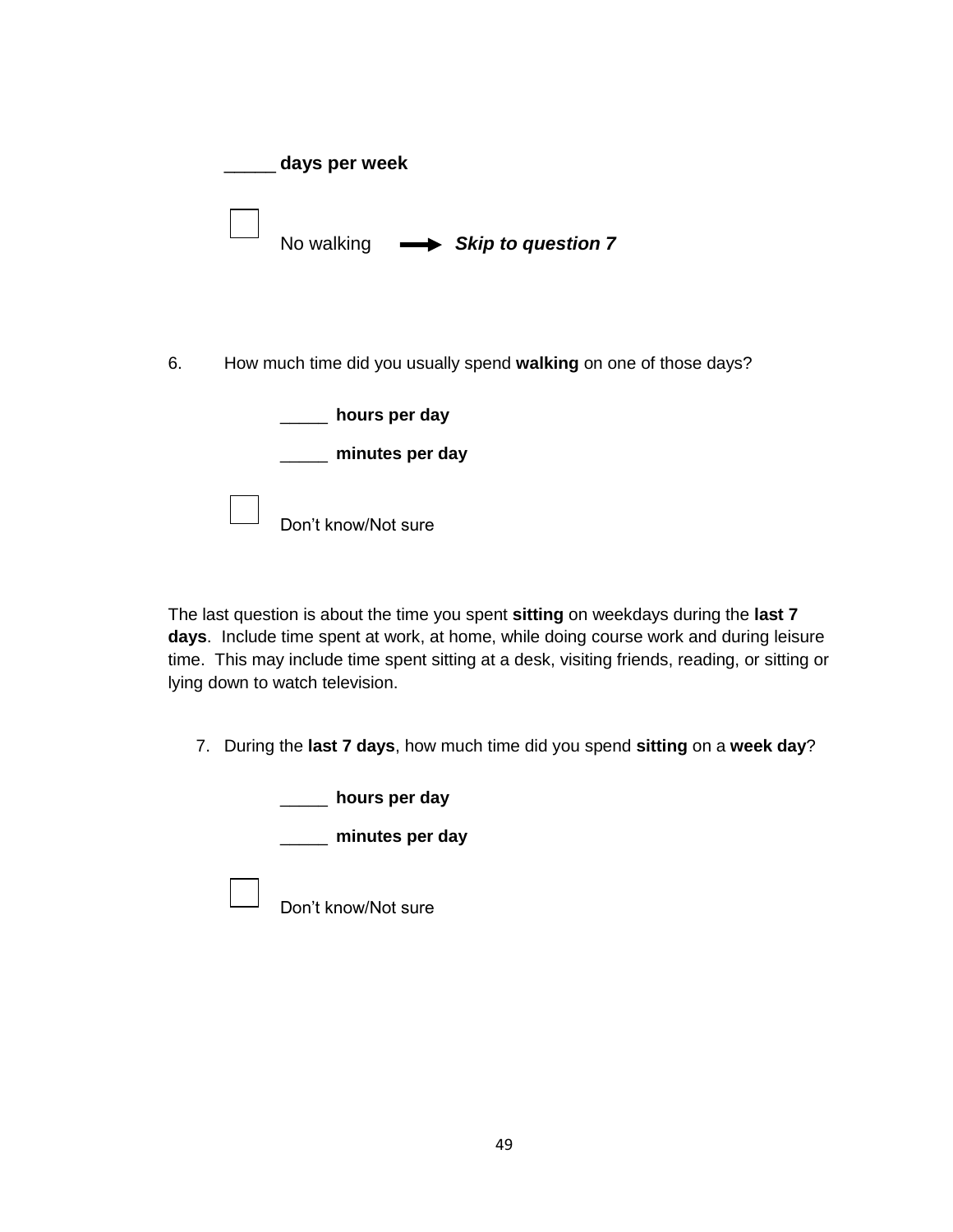# APPENDIX D

# Data Collection Sheet

The metabolic cost of slow graded treadmill walking with a weighted vest in untrained females

| <b>Subject Number:</b>                            |                                        | Study<br>Number:   |                                                   |                                |  |
|---------------------------------------------------|----------------------------------------|--------------------|---------------------------------------------------|--------------------------------|--|
|                                                   | Age: ________________________<br>Date: |                    |                                                   |                                |  |
|                                                   |                                        |                    | Resting Heart Rate:<br><u>Letting</u> Heart Rate: |                                |  |
|                                                   |                                        |                    |                                                   |                                |  |
| Trial#                                            |                                        |                    |                                                   | <b>Ebbeling Treadmill Test</b> |  |
| Test (Circle one): No Vest, Vest<br>10%, Vest 15% |                                        |                    | Heart Rate @ 6 minutes: _______________________   |                                |  |
| <b>Time</b>                                       | Speed (mph) /<br>Incline (%)           | <b>HR</b><br>(bpm) | <b>RPE</b>                                        | <b>Comments</b>                |  |
| Rest                                              | $\mathbf 0$                            |                    |                                                   |                                |  |
| 1 min                                             | 2.5/0%                                 |                    |                                                   |                                |  |
| 2 min                                             | 2.5/0%                                 |                    |                                                   |                                |  |
| 3 min                                             | 2.5/0%                                 |                    |                                                   |                                |  |
| 4 min                                             | 2.5/0%                                 |                    |                                                   |                                |  |
| 5 min                                             | 2.5/5%                                 |                    |                                                   |                                |  |
| 6 min                                             | 2.5/5%                                 |                    |                                                   |                                |  |
| 7 min                                             | 2.5/5%                                 |                    |                                                   |                                |  |
| 8 min                                             | 2.5/5%                                 |                    |                                                   |                                |  |
| Rest (10 min or to<br>baseline)                   |                                        |                    |                                                   |                                |  |
| 9 min                                             | 2.5/10%                                |                    |                                                   |                                |  |
| $10 \text{ min}$                                  | 2.5/10%                                |                    |                                                   |                                |  |
| 11 min                                            | 2.5/10%                                |                    |                                                   |                                |  |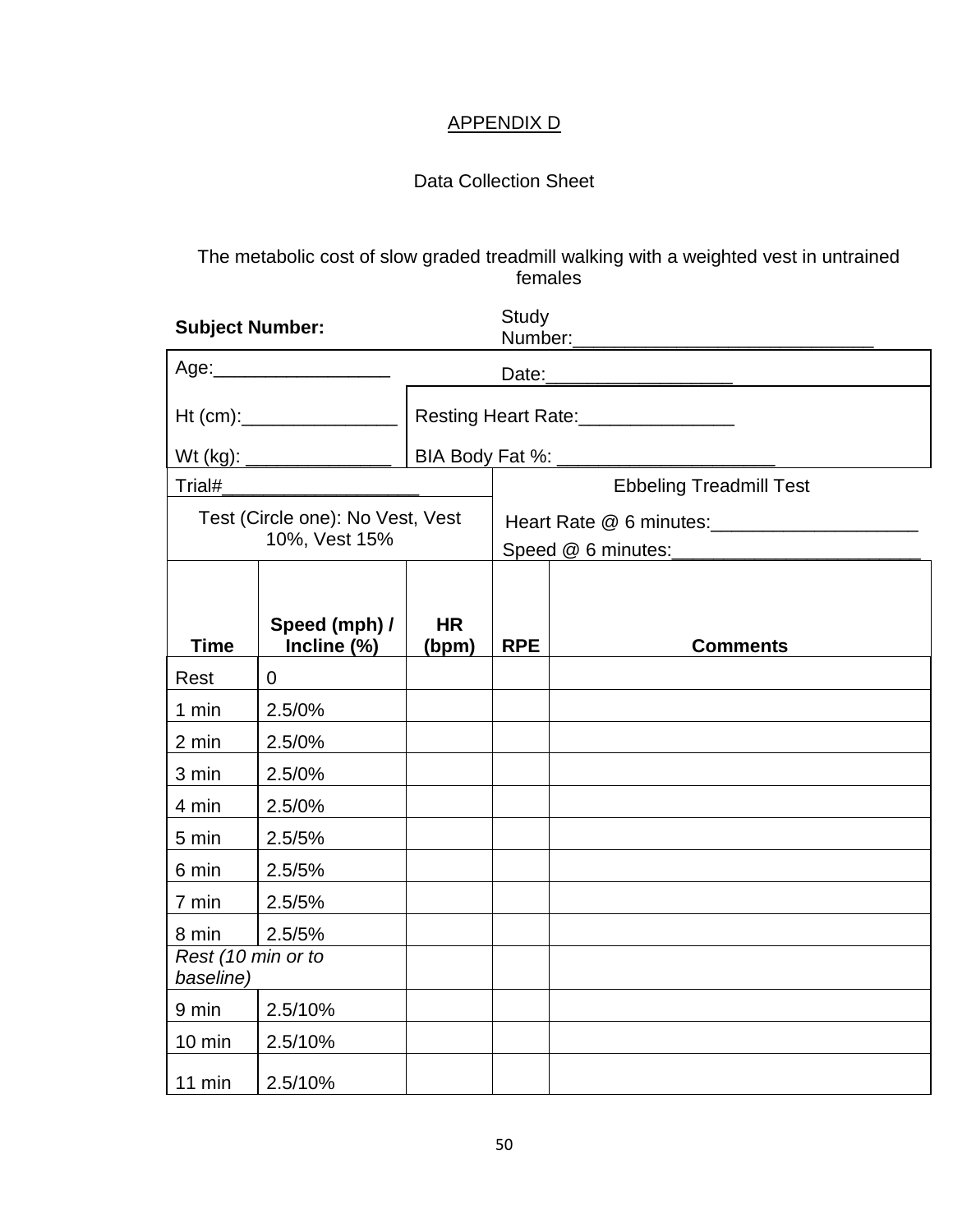| 12 min           | 2.5/10% |  |  |
|------------------|---------|--|--|
| 13 min           | 2.5/15% |  |  |
| 14 min           | 2.5/15% |  |  |
| $15 \text{ min}$ | 2.5/15% |  |  |
| 16 min           | 2.5/15% |  |  |

# **General Test Comments**

**Technitian** Initials:\_\_\_\_\_\_\_\_\_\_\_\_\_\_\_\_\_\_\_\_\_\_\_\_\_\_\_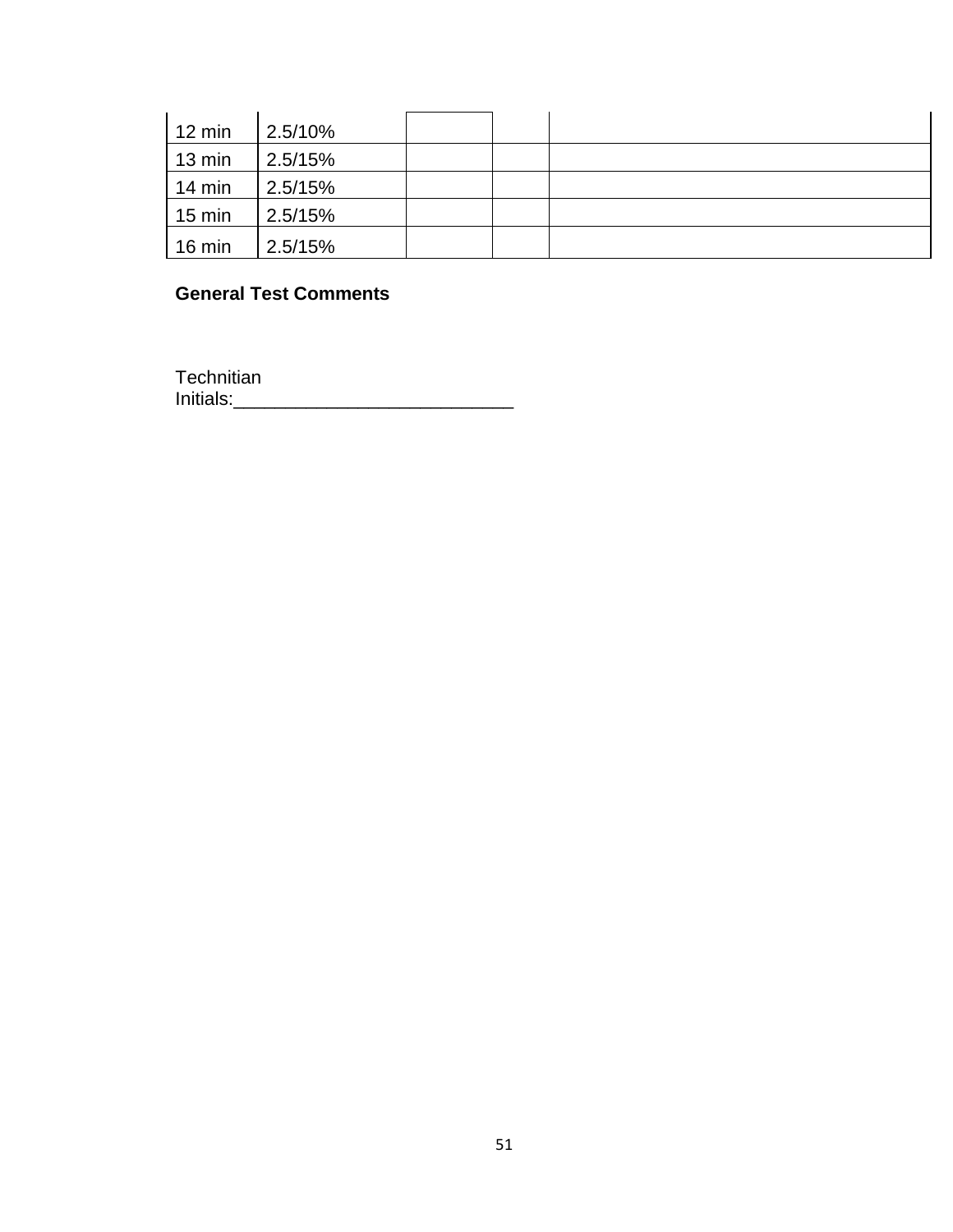## References

- <span id="page-62-3"></span>1. Abe D, Yanagawa K, Niihata S. Effects of load carriage, load position, and walking speed on energy cost of walking. *Appl Ergon*. 2004;35(4):329-35.
- <span id="page-62-0"></span>2. Chien MY, Wu YT, Hsu AT, Yang RS, Lai JS. Efficacy of a 24-week aerobic exercise program for osteopenic postmenopausal women. *Calcif Tissue Int*. 2000;67(6):443-8.
- <span id="page-62-5"></span>3. Ebbeling CB, Ward A, Puleo EM, Widrick J, Rippe JM. Development of a single-stage submaximal treadmill walking test. *Med Sci Sports Exerc*. 1991;23(8):966-73.
- <span id="page-62-1"></span>4. Ehlen KA, Reiser RF, 2nd, Browning RC. Energetics and biomechanics of inclined treadmill walking in obese adults. *Med Sci Sports Exerc*. 2011;43(7):1251-9.
- <span id="page-62-4"></span>5. Franciozi CE, Tarini VA, Reginato RD et al. Gradual strenuous running regimen predisposes to osteoarthritis due to cartilage cell death and altered levels of glycosaminoglycans. *Osteoarthritis Cartilage*. 2013.
- <span id="page-62-6"></span>6. Gordon MJ, Goslin BR, Graham T, Hoare J. Comparison between load carriage and grade walking on a treadmill. *Ergonomics*. 1983;26(3):289- 98.
- <span id="page-62-2"></span>7. Griffin TM, Roberts TJ, Kram R. Metabolic cost of generating muscular force in human walking: insights from load-carrying and speed experiments. *J Appl Physiol*. 2003;95(1):172-83.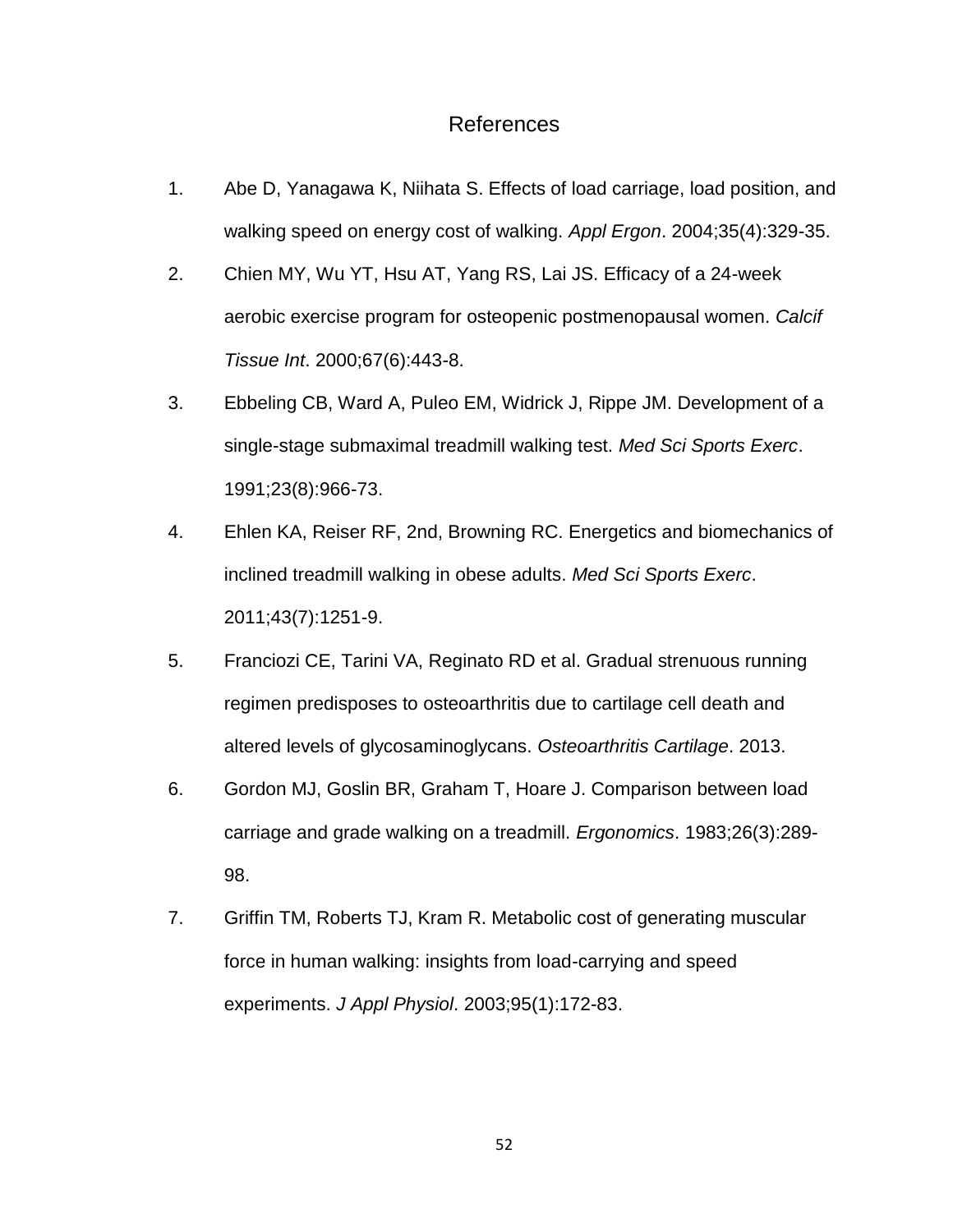- <span id="page-63-4"></span>8. Hall C, Figueroa A, Fernhall B, Kanaley JA. Energy expenditure of walking and running: comparison with prediction equations. *Med Sci Sports Exerc*. 2004;36(12):2128-34.
- <span id="page-63-6"></span>9. Helmark IC, Petersen MC, Christensen HE, Kjaer M, Langberg H. Moderate loading of the human osteoarthritic knee joint leads to lowering of intraarticular cartilage oligomeric matrix protein. *Rheumatol Int*. 2012;32(4):1009-14.
- <span id="page-63-0"></span>10. Hills AP, Byrne NM, Wearing S, Armstrong T. Validation of the intensity of walking for pleasure in obese adults. *Prev Med*. 2006;42(1):47-50.
- <span id="page-63-1"></span>11. Hu FB, Sigal RJ, Rich-Edwards JW et al. Walking compared with vigorous physical activity and risk of type 2 diabetes in women: a prospective study. *JAMA*. 1999;282(15):1433-9.
- <span id="page-63-3"></span>12. Knapik JJ, Reynolds KL, Harman E. Soldier load carriage: historical, physiological, biomechanical, and medical aspects. *Mil Med*. 2004;169(1):45-56.
- <span id="page-63-5"></span>13. Kram R, Taylor CR. Energetics of running: a new perspective. *Nature*. 1990;346(6281):265-7.
- <span id="page-63-2"></span>14. Lee IM, Rexrode KM, Cook NR, Manson JE, Buring JE. Physical activity and coronary heart disease in women: is "no pain, no gain" passe? *JAMA*. 2001;285(11):1447-54.
- <span id="page-63-7"></span>15. Lelas JL, Merriman GJ, Riley PO, Kerrigan DC. Predicting peak kinematic and kinetic parameters from gait speed. *Gait Posture*. 2003;17(2):106-12.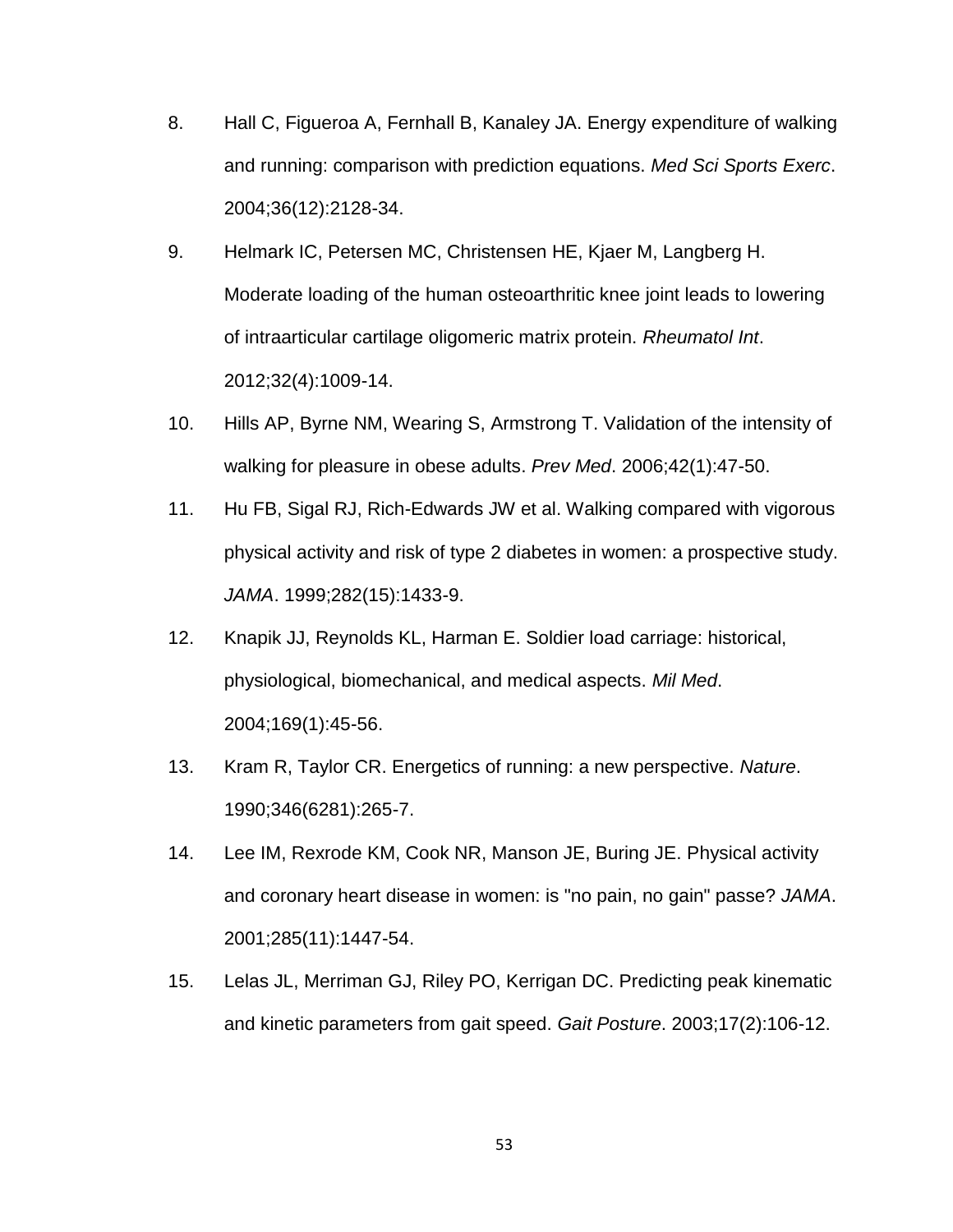- <span id="page-64-5"></span>16. Lloyd R, Parr B, Davies S, Partridge T, Cooke C. A comparison of the physiological consequences of head-loading and back-loading for African and European women. *Eur J Appl Physiol*. 2010;109(4):607-16.
- <span id="page-64-4"></span>17. Maloiy GM, Heglund NC, Prager LM, Cavagna GA, Taylor CR. Energetic cost of carrying loads: have African women discovered an economic way? *Nature*. 1986;319(6055):668-9.
- <span id="page-64-2"></span>18. Marshall SJ, Levy SS, Tudor-Locke CE et al. Translating physical activity recommendations into a pedometer-based step goal: 3000 steps in 30 minutes. *Am J Prev Med*. 2009;36(5):410-5.
- <span id="page-64-1"></span>19. Martin PE, Rothstein DE, Larish DD. Effects of age and physical activity status on the speed-aerobic demand relationship of walking. *J Appl Physiol*. 1992;73(1):200-6.
- <span id="page-64-6"></span>20. Mitros M, Gabriel KP, Ainsworth B et al. Comprehensive evaluation of a single-stage submaximal treadmill walking protocol in healthy, middleaged women. *Eur J Appl Physiol*. 2011;111(1):47-56.
- <span id="page-64-0"></span>21. Morris JN, Hardman AE. Walking to health. *Sports Med*. 1997;23(5):306- 32.
- <span id="page-64-3"></span>22. Murtagh EM, Boreham CA, Murphy MH. Speed and exercise intensity of recreational walkers. *Prev Med*. 2002;35(4):397-400.
- <span id="page-64-7"></span>23. Ozemek C, Cochran HL, Strath SJ, Byun W, Kaminsky LA. Estimating relative intensity using individualized accelerometer cutpoints: the importance of fitness level. *BMC Med Res Methodol*. 2013;13:53.